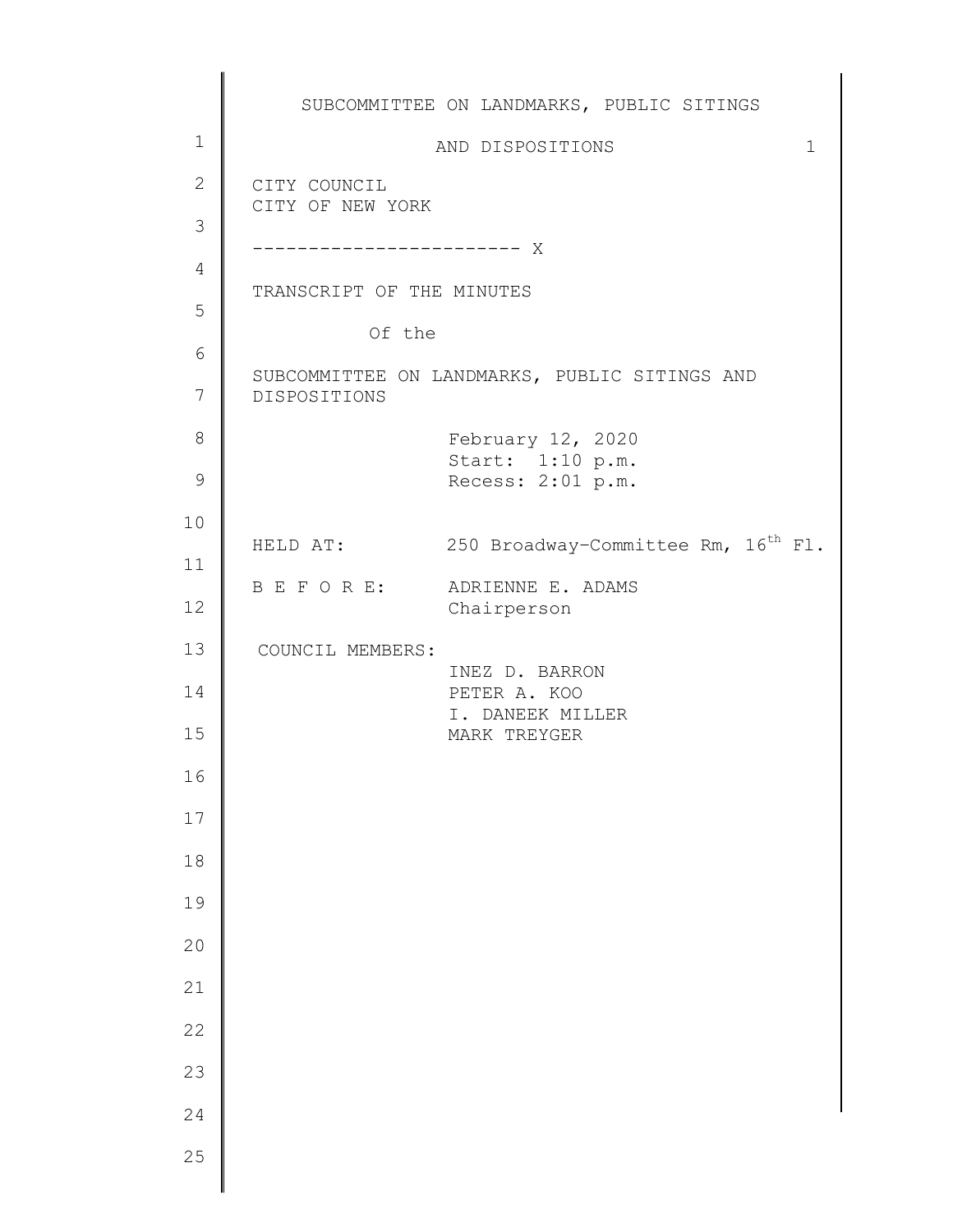|              | SUBCOMMITTEE ON LANDMARKS, PUBLIC SITINGS                                                                                |
|--------------|--------------------------------------------------------------------------------------------------------------------------|
| $\mathbf 1$  | AND DISPOSITIONS<br>2                                                                                                    |
| $\mathbf{2}$ | A P P E A R A N C E S (CONTINUED)                                                                                        |
| 3            | Gayle Mandaro                                                                                                            |
| 4            | Senior Director and Senior Attorney in the New<br>York City School Construction Authority's Real                         |
| 5            | Estate Services Department                                                                                               |
| 6            | Tamar Smith<br>Community Relations Manager for the New York City<br>School Construction Authority, SCA                   |
| 7            |                                                                                                                          |
| 8            | Kate Lemos McHale<br>Director of Research at the Landmarks<br>Preservation Commission                                    |
| $\mathsf 9$  |                                                                                                                          |
| 10           | Mario Messina<br>Founder and President of 29 <sup>th</sup> Street Neighborhood                                           |
| 11           | Association                                                                                                              |
| 12           | George Calderaro<br>Project Director of the Save Tin Pan Alley<br>Initiative of the 29 <sup>th</sup> Street Neighborhood |
| 13           | Association                                                                                                              |
| 14           | Simeon Bankoff<br>Executive Director of the Historic Districts                                                           |
| 15           | Council                                                                                                                  |
| 16           | Lacey Tauber<br>Development and Planning Director of Operations                                                          |
| 17           | Of the New York City Department of Housing<br>Preservation and Development, HPD                                          |
| 18           |                                                                                                                          |
| 19           | Anya Irons<br>Director of Operations and General Counsel of<br><b>UHAB</b>                                               |
| 20           | Christine O'Connell                                                                                                      |
| 21           | Housing Finance and Community Development                                                                                |
| 22           | Specialists of the New York City Department of<br>Housing Preservation and Development, HPD                              |
| 23           | Matthew Levy<br>Chief Executive Officer of New York City Health                                                          |
| 24           | And Hospitals                                                                                                            |
| 25           |                                                                                                                          |
|              |                                                                                                                          |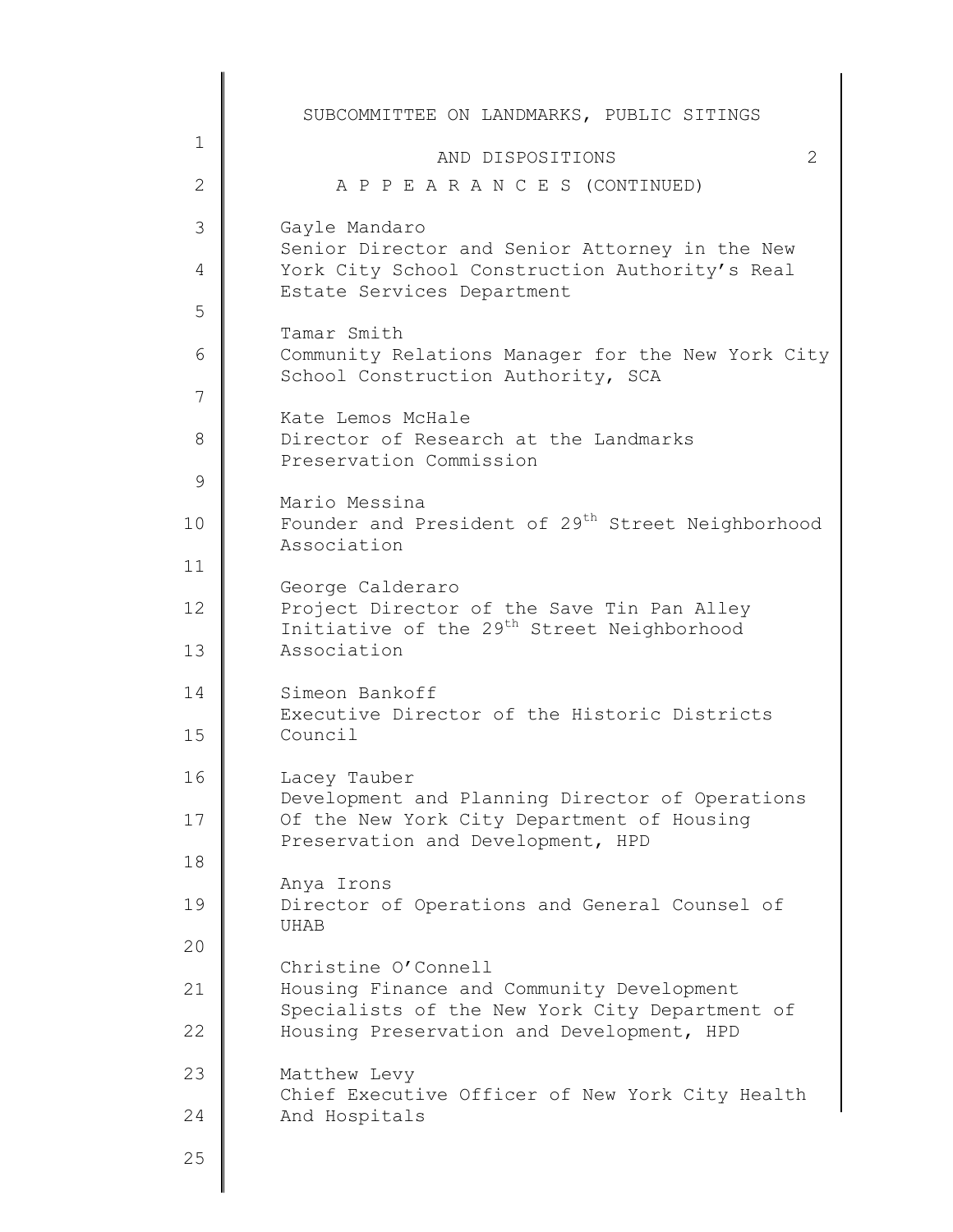|                | SUBCOMMITTEE ON LANDMARKS, PUBLIC SITINGS                                                                  |
|----------------|------------------------------------------------------------------------------------------------------------|
| $\mathbf 1$    | 3<br>AND DISPOSITIONS                                                                                      |
| $\overline{2}$ | A P P E A R A N C E S (CONTINUED)                                                                          |
| 3              | Jeremy Berman                                                                                              |
| $\overline{4}$ | Deputy General Counsel, Office of Legal Affairs<br>New York City Health and Hospitals Capital<br>Committee |
| 5              | Luke Nasta                                                                                                 |
| $6\,$          | Chief Executive Officer of Camelot Counseling                                                              |
| $\overline{7}$ |                                                                                                            |
| $\,8\,$        |                                                                                                            |
| $\mathcal{G}$  |                                                                                                            |
| 10             |                                                                                                            |
| 11             |                                                                                                            |
| 12             |                                                                                                            |
| 13             |                                                                                                            |
| 14             |                                                                                                            |
| 15             |                                                                                                            |
| 16             |                                                                                                            |
| $17$           |                                                                                                            |
| $18\,$         |                                                                                                            |
| 19             |                                                                                                            |
| $20$           |                                                                                                            |
| 21             |                                                                                                            |
| 22             |                                                                                                            |
| 23             |                                                                                                            |
| 24             |                                                                                                            |
| 25             |                                                                                                            |
|                |                                                                                                            |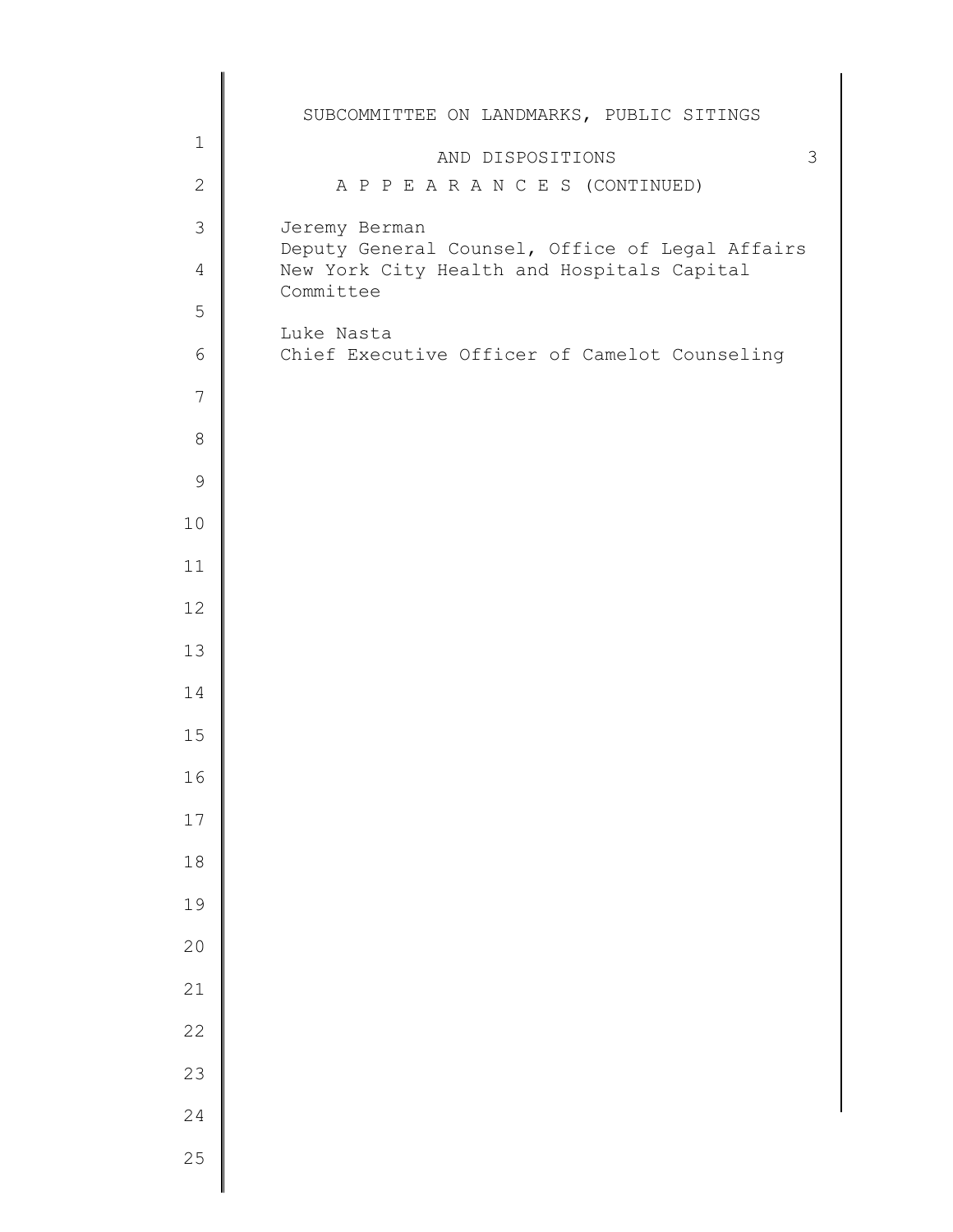| SUBCOMMITTEE ON LANDMARKS, PUBLIC SITINGS             |
|-------------------------------------------------------|
| AND DISPOSITIONS<br>4                                 |
| [gavel]                                               |
| CHAIRPERSON ADAMS: Good afternoon, I'm                |
| Council Member Adrienne Adams and I want to welcome   |
| all of you to this meeting of the Subcommittee on     |
| Landmarks, Public Sitings and Dispositions. We're     |
| joined today by Council Member Barron and other       |
| committee members will be here shortly. Today we will |
| hold the public hearing and a vote on a proposed      |
| school site selection. We'll also hear five landmark  |
| designations, the rescission of a landmark            |
| designation, an HPD project and a lease for a health  |
| and hospitals property in Staten Island. LU 615 was   |
| submitted, purse went to section 1732 of the New York |
| School Construction Authority Act, it concerns a      |
| proposed site selection for a new approximately 322   |
| seat primary school facility located at 67 43rd       |
| Avenue in Brooklyn within community school district   |
| 20, community district 10, council district 43. I now |
| open the public hearing on this application. We're    |
| joined today by representatives of the School         |
| Construction Authority and we have from SCA Gayle     |
| Mandaro and Tamar Smith, welcome. Before you begin    |
| Counsel will swear you in.                            |
|                                                       |

25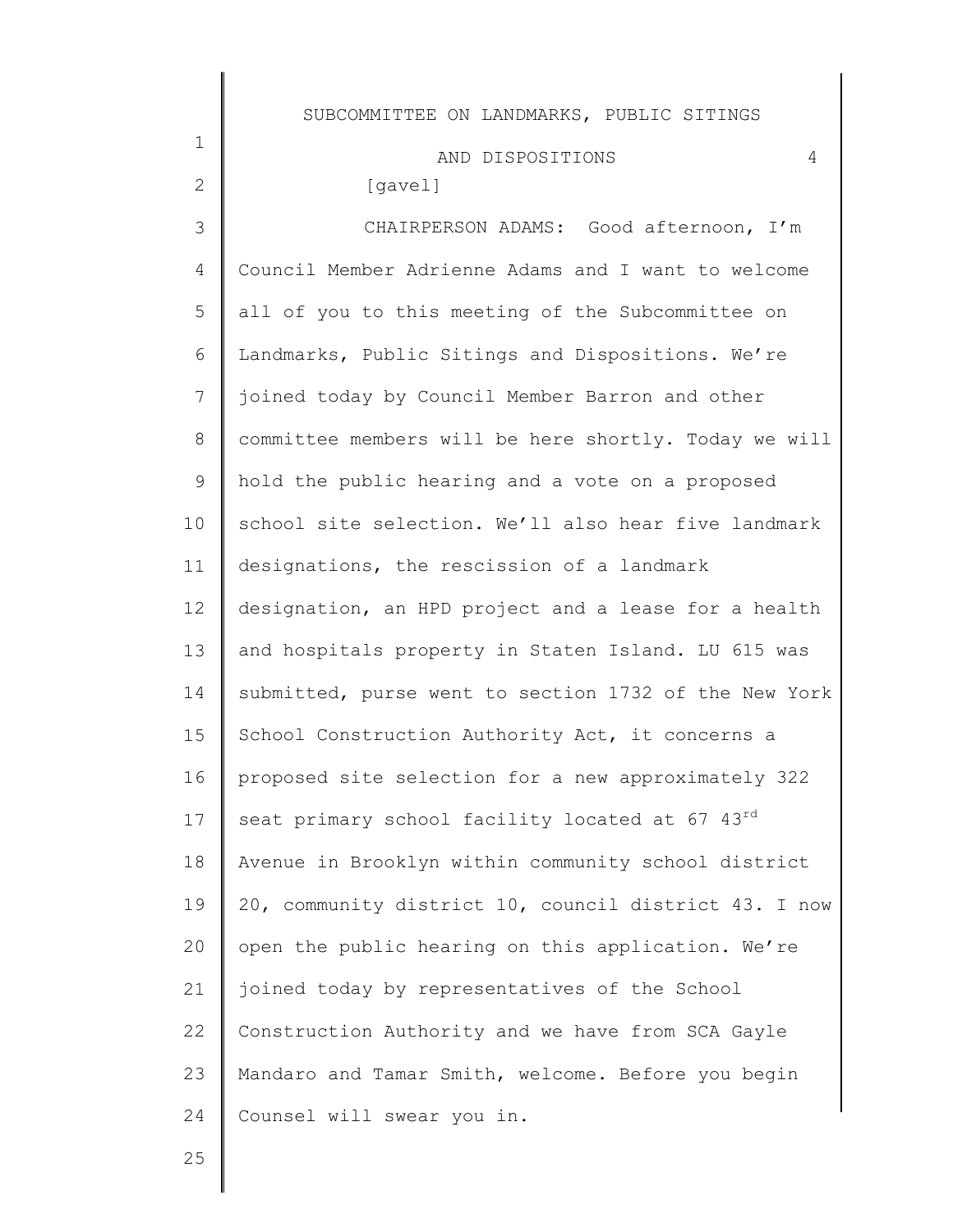| $\mathbf 1$    | SUBCOMMITTEE ON LANDMARKS, PUBLIC SITINGS                                    |
|----------------|------------------------------------------------------------------------------|
| $\mathbf{2}$   | 5<br>AND DISPOSITIONS<br>COMMITTEE CLERK: Hi, do you affirm to               |
| 3              | tell the truth, the whole truth and nothing but the                          |
| $\overline{4}$ | truth in your testimony before this Committee and in                         |
| 5              | answering all of Council Member questions?                                   |
| 6              | GAYLE MANDARO: Yes, I do                                                     |
|                |                                                                              |
| 7              | TAMARIO MESSINAA SMITH: Yes.                                                 |
| $8\,$          | CHAIRPERSON ADAMS: Thank you, you may                                        |
| 9              | begin.                                                                       |
| 10             | GAYLE MANDARO: Good morning good                                             |
| 11             | afternoon Chairperson Adams and Council Members. My                          |
| 12             | name is Gayle Mandaro and I'm a Senior Director and                          |
| 13             | Senior Attorney in the New York City School                                  |
| 14             | Construction Authority's Real Estate Services                                |
| 15             | Department. Also, with me today is my colleague Tamar                        |
| 16             | Smith, a Community Relations Manager for the SCA. The                        |
| 17             | New York City School Construction Authority has                              |
| 18             | undertaken the site selection process for a new                              |
| 19             | approximately 322 seat primary school facility on                            |
| 20             | block 5853, lot 45 in the borough of Brooklyn. The                           |
| 21             | site contains a total of approximately 17,000 square                         |
| 22             | feet of lot area, .39 acres and is located on the                            |
| 23             | corner of 3 <sup>rd</sup> Avenue between 68 <sup>th</sup> Street and Senator |
| 24             | Street on the block bounded by Senator Street to the                         |
| 25             | North, 68 <sup>th</sup> Street to the South, Ridge Boulevard to              |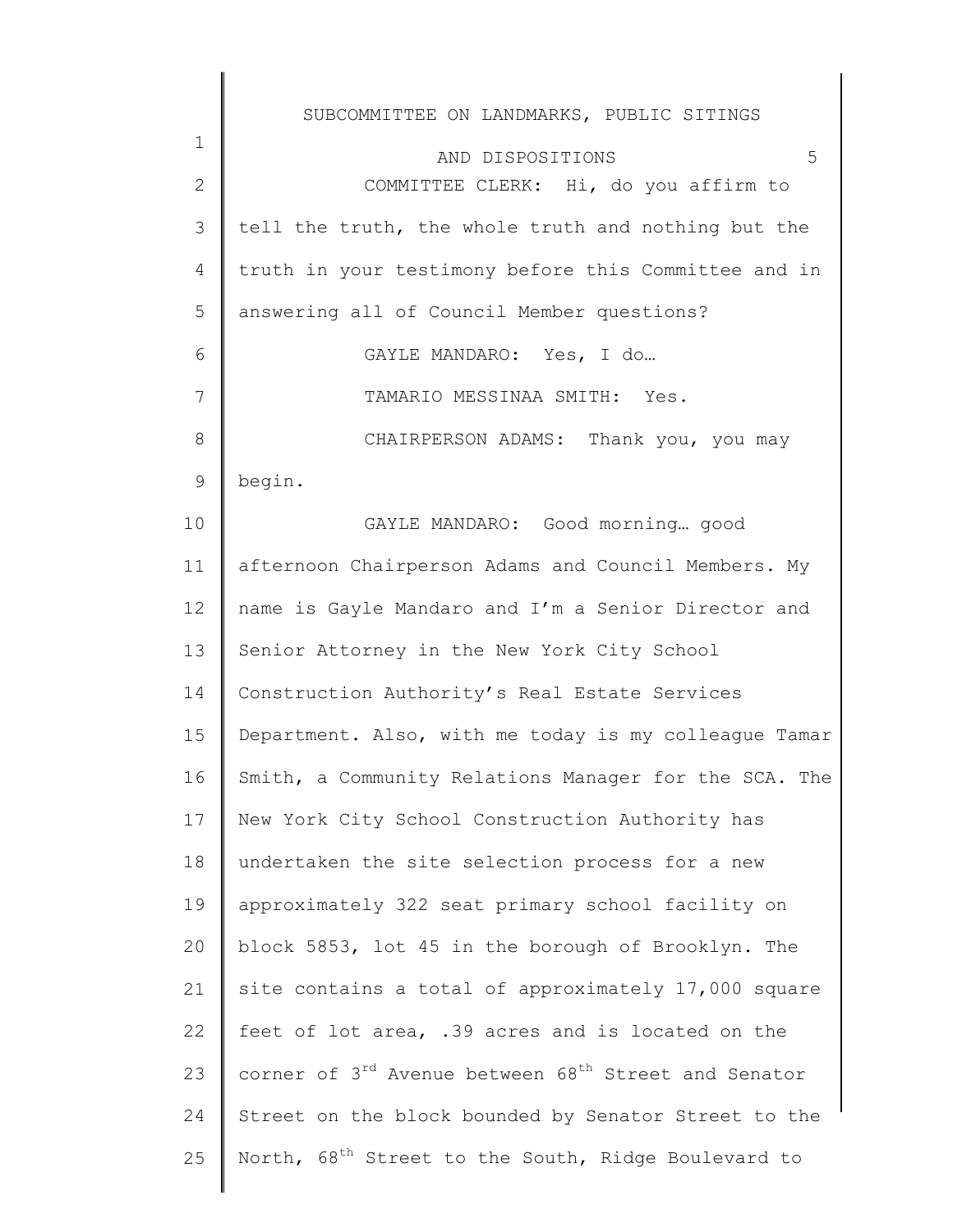| $\mathbf 1$     | 6<br>AND DISPOSITIONS                                              |
|-----------------|--------------------------------------------------------------------|
| $\mathbf{2}$    | the West and 3 <sup>rd</sup> Avenue to the East. The site is       |
| 3               | comprised of one privately owned lot in the Bay Ridge              |
| 4               | section of Brooklyn and is improved by a one story                 |
| 5               | with basement medical diagnostic imaging center and                |
| 6               | paved parking area. The site is located within                     |
| $7\phantom{.}$  | Brooklyn community district number 10 and community                |
| $8\,$           | school district number 20. Under the proposed                      |
| 9               | project, the New York City School Construction                     |
| 10 <sup>°</sup> | Authority would acquire the site and construct a new               |
| 11              | approximately 322 seat primary school facility. The                |
| 12              | notice of filing for the site plan was published in                |
| 13              | the New York Post in the city record on November                   |
| 14              | $12^{th}$ , 2019 at which time the community education             |
| 15              | council number 20, Brooklyn community board number 10              |
| 16              | and City Planning Commission were also notified of                 |
| 17              | the site plan. The CEC and community board were asked              |
| 18              | to hold public hearings on the proposed site plan,                 |
| 19              | Brooklyn community board 10 held a public hearing on               |
| 20              | November $12^{th}$ , 2019, CEC 20 held a public hearing on         |
| 21              | January 8 <sup>th</sup> , 2020. Written comments were not received |
| 22              | from the community board, CEC or City Planning                     |
| 23              | Commission. The SCA has considered all comments                    |
| 24              | received on the proposed site plan and affirm the                  |
| 25              | site plan pursuant to section 1731 of the New York                 |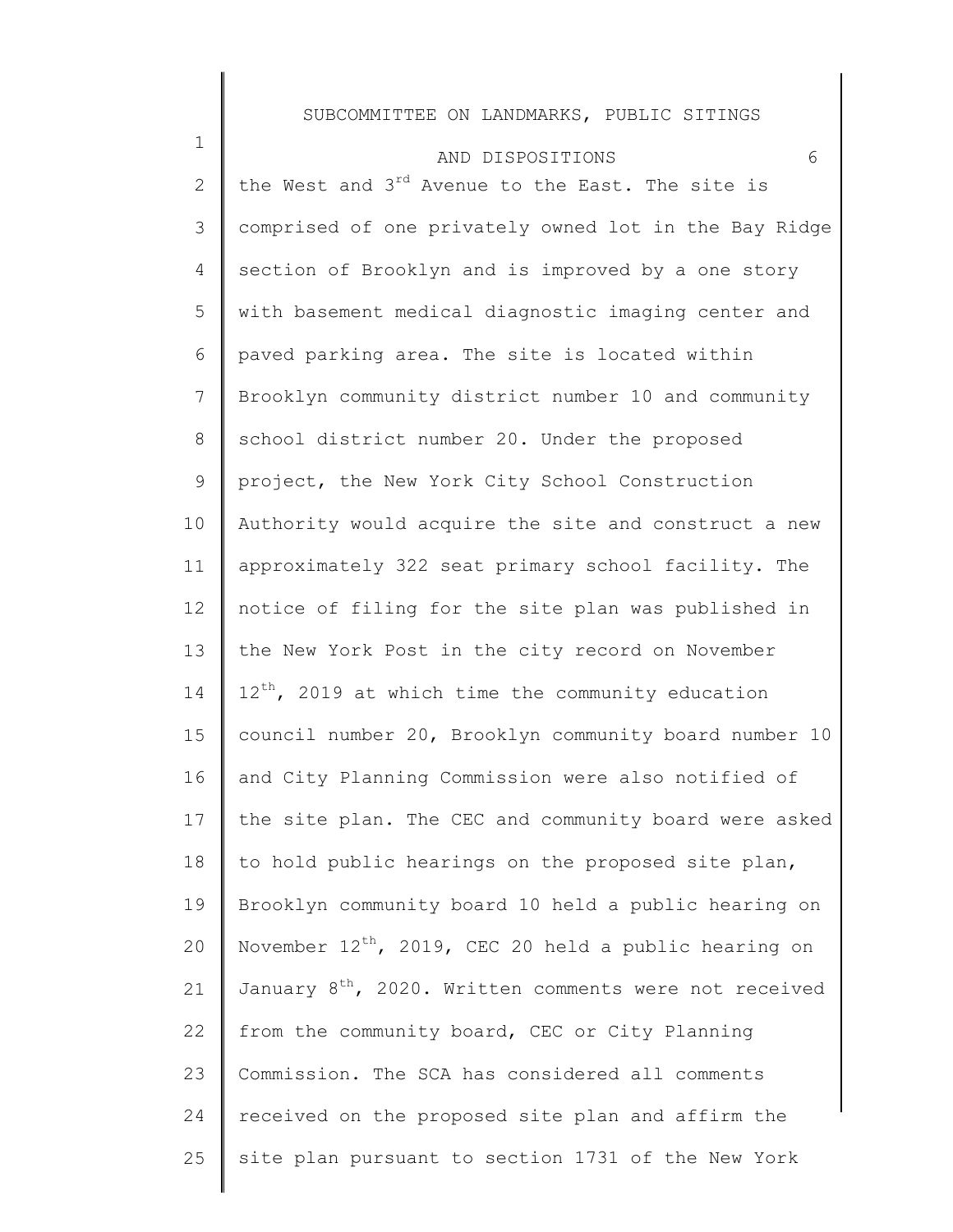| $\mathbf 1$ | 7<br>AND DISPOSITIONS                                     |
|-------------|-----------------------------------------------------------|
| 2           | Public Authority's law. In accordance with section        |
| 3           | 1732 of the PAL the SCA submitted the proposed site       |
| 4           | plan to the Mayor and City Council by letter dated        |
| 5           | February 10 <sup>th</sup> , 2020. We look forward to your |
| 6           | Subcommittee's favorable consideration of the             |
| 7           | proposed site plan and are prepared to answer any         |
| 8           | questions the Committee may have.                         |
| $\mathsf 9$ | CHAIRPERSON ADAMS: Thank you very much,                   |
| 10          | we heard this application a little while ago and          |
| 11          | Council Member Brannan is in support and whenever we      |
| 12          | see schools being built that's always a good thing,       |
| 13          | that's what I always say, it's always a good thing. I     |
| 14          | don't believe we are ready to take our vote               |
| 15          | [off mic dialogue]                                        |
| 16          | CHAIRPERSON ADAMS: Okay, we're going to                   |
| 17          | continue our hearing and as we get our quorum             |
| 18          | numbers, we will before we move on is there anyone        |
| 19          | else here to testify on behalf of this application?       |
| 20          | Okay, seeing none I do excuse the panel, thank you        |
| 21          | very much.                                                |
| 22          | GAYLE MANDARO: Thank you very much.                       |
| 23          | [off mic dialogue]                                        |
| 24          | CHAIRPERSON ADAMS: Okay, that portion of                  |
| 25          | the hearing is now closed. We will now hear LU's 618      |
|             |                                                           |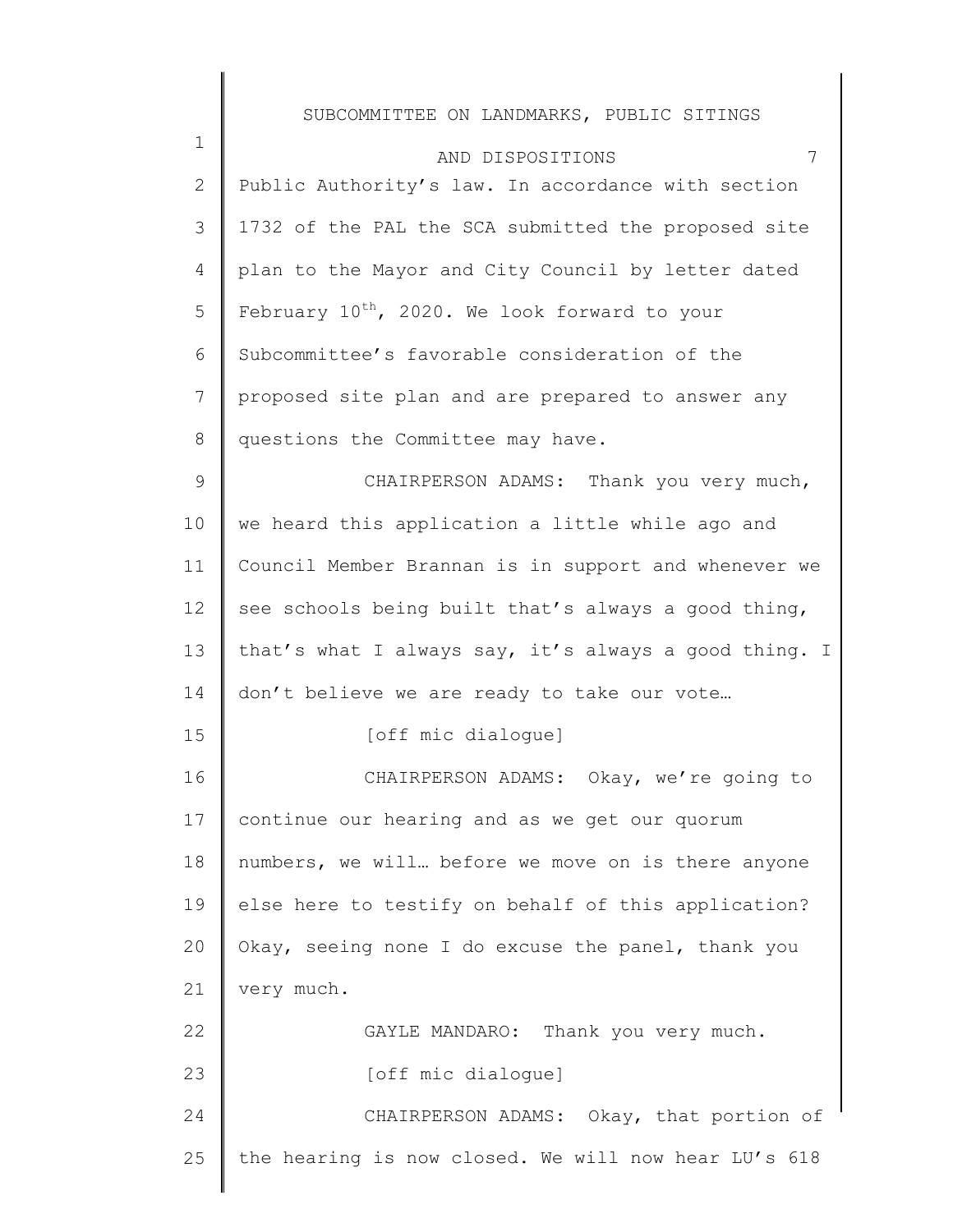| $\mathbf 1$ | 8<br>AND DISPOSITIONS                                            |
|-------------|------------------------------------------------------------------|
| 2           | through 622, the designations of five historic row               |
| 3           | houses as five individual landmarks in Speaker                   |
| 4           | Johnson's district, Manhattan community district                 |
| 5           | five. The row houses are located at 47, 49, 51, 53               |
| 6           | and 55 West 28 <sup>th</sup> Street block 830, lot seven, eight, |
| 7           | nine and ten and eleven. Around the turn of the 20 <sup>th</sup> |
| 8           | century these buildings were the location of the most            |
| 9           | significant concentration of sheet music publishers              |
| 10          | in New York City. As publishers began to congregate              |
| 11          | in the area the name Tin Pan Alley was coined, coined            |
| 12          | around 1903 to evoke the racket of piano music                   |
| 13          | audible on the block. I now open the public hearings             |
| 14          | on these five items. We're joined today by                       |
| 15          | representatives of LPC. So, we welcome Kate Lemos                |
| 16          | McHale and Timothy Frye. Before you begin Counsel                |
| 17          | will swear you in.                                               |
| 18          | COMMITTEE CLERK: Do you affirm to tell                           |
| 19          | the truth, the whole truth and nothing but the truth             |
| 20          | in your testimony before this Subcommittee and in                |
| 21          | response to all Council Member questions?                        |
| 22          | [panel affirms]                                                  |
| 23          | CHAIRPERSON ADAMS: Thank you, you may                            |
| 24          | begin.                                                           |
| 25          |                                                                  |
|             |                                                                  |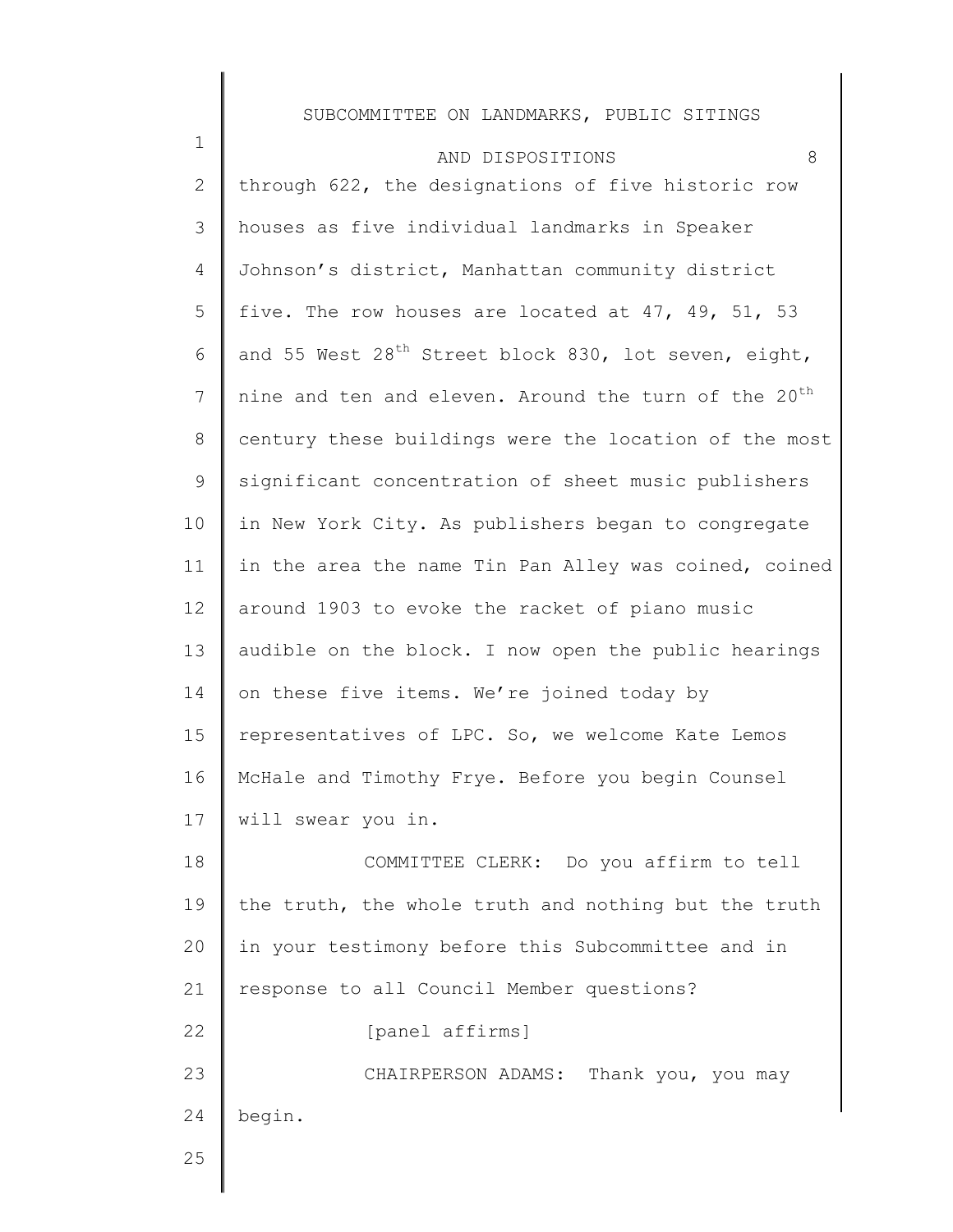#### AND DISPOSITIONS 9

1

2 3 4 5 6 7 8 9 10 11 12 13 14 15 16 17 18 19 20 21 22 23 24 25 KATE LEMOS MCHALE: Good afternoon Chair Adams and Council Members. I'm Kate Lemos McHale, Director of Research at the Landmarks Preservation Commission. Thank you for the opportunity to present these five landmarks designated in December 2019 associated with the significant history of Tin Pan Alley. Between 1893 and about 1910 the block of West  $28<sup>th</sup>$  Street between Broadway and  $6<sup>th</sup>$  Avenue was home to the most significant concentration of sheet music publishers in New York City. Here composers, arrangers, lyricists, performers and printers came together as collaborative firms and from the cacophony of competing pianos within low rise buildings lining the block it became known as Tin Pan Alley. Do you want me to keep going without images or wait a minute? Okay. Tin Pan Alley revolutionized the music industry's practices for the production and promotion of popular music. It often cited… it is often cited as the birth place of American popular music making sheet music available to countless households for it's role in popularizing ragtime as an American art form and as the forbearer of subsequent decades of popular music that came to be known as the great American songbook. The five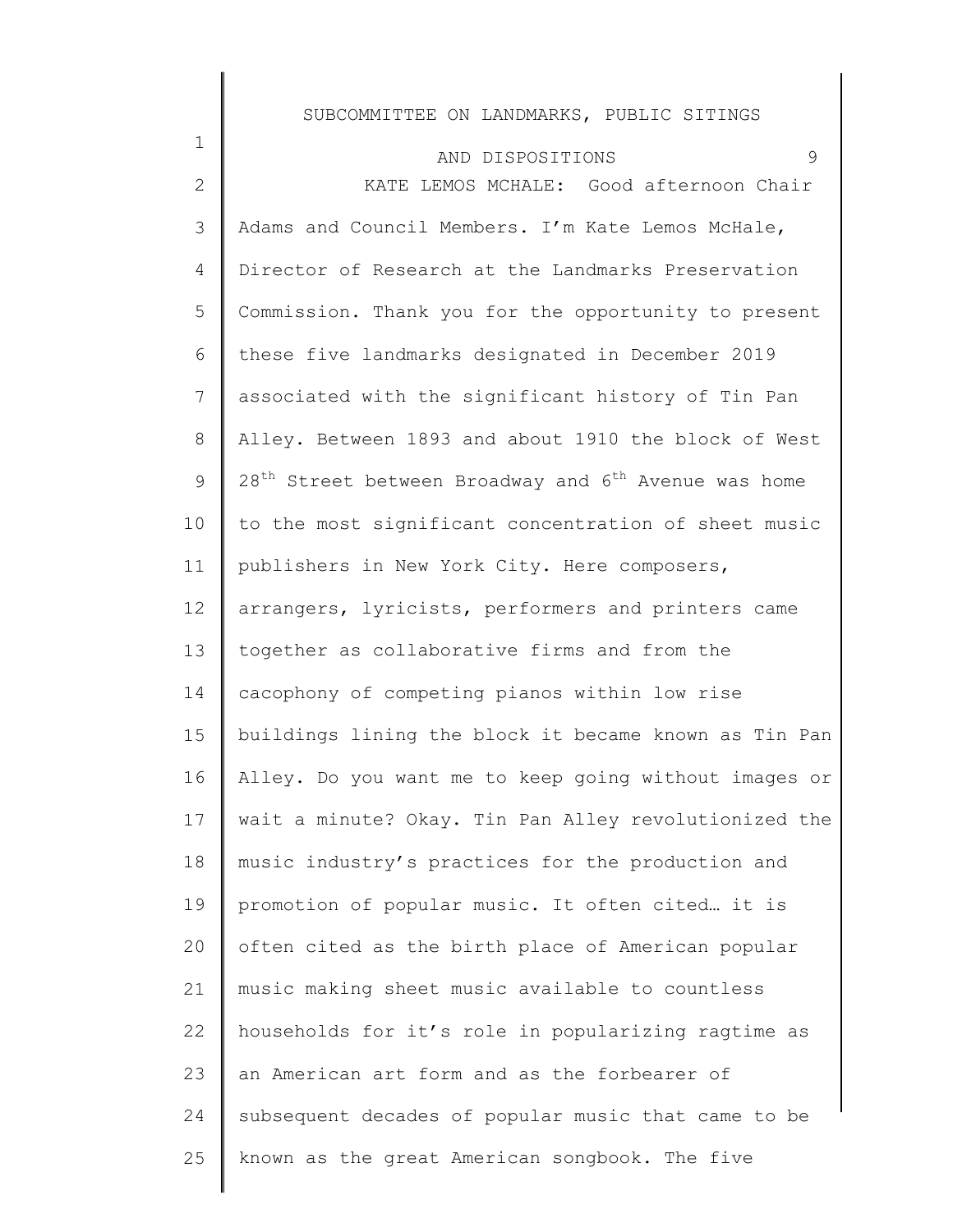| $\mathbf 1$    | 10<br>AND DISPOSITIONS                                            |
|----------------|-------------------------------------------------------------------|
| $\mathbf{2}$   | designated buildings all house significant numbers of             |
| 3              | music publishers and related firms during the Tin Pan             |
| 4              | Alley period and have good integrity to that time                 |
| 5              | period. They underwent lower floor conversions to                 |
| 6              | accommodate two story storefronts before or during                |
| $\overline{7}$ | the Tin Pan Alley era and above those storefronts                 |
| $8\,$          | they've undergone little change and retain much of                |
| 9              | their historic character. Yeah, yep. Among the                    |
| 10             | landmarks, I'll quickly take you through, our 47 West             |
| 11             | 28 <sup>th</sup> Street built in 1852 and its current iron façade |
| 12             | was installed in 1892 prior to the Tin Pan Alley era,             |
| 13             | it was home to at least 10 musicians and publisher's              |
| 14             | offices over the course of 11 years, it was also the              |
| 15             | office of the New York Clipper which was the foremost             |
| 16             | music and entertainment magazine of its time. 49 West             |
| 17             | 28 <sup>th</sup> Street was built in 1852 and its iron façade was |
| 18             | installed in 1890, it was home to at least eight                  |
| 19             | musicians and publisher's offices over the course of              |
| 20             | 12 years. 51 West 28 <sup>th</sup> Street was built in 1852 and   |
| 21             | its lower floors were altered for commercial use in               |
| 22             | 1904 during the Tin Pan Alley era, it was home to at              |
| 23             | least 26 musicians and publisher's offices over 17                |
| 24             | years. Both 49 and 51 West 28 <sup>th</sup> Street were the       |
| 25             | offices of M. Witmark and Sons who pioneered a number             |
|                |                                                                   |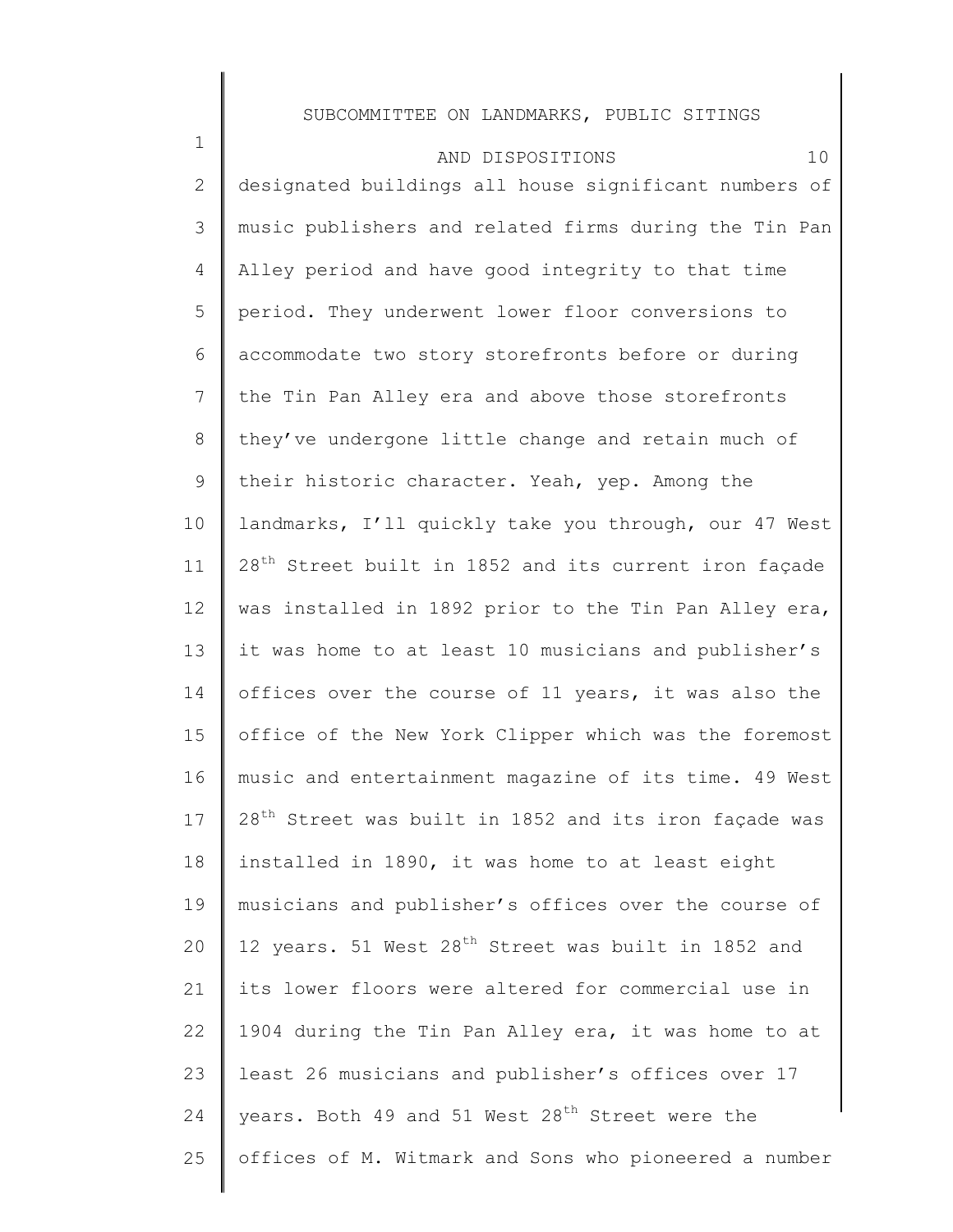| $\mathbf 1$    | 11<br>AND DISPOSITIONS                                           |
|----------------|------------------------------------------------------------------|
| $\mathbf{2}$   | of Tin Pan Alley's marketing strategies and printed              |
| 3              | some of its biggest hits. 53 West 28 <sup>th</sup> Street was    |
| 4              | built in 1859, its lower floors were converted to                |
| 5              | retail use in 1889 and it was, next please, thank                |
| 6              | you, home of at least 19 musicians and publisher's               |
| $\overline{7}$ | offices for 13 years. And finally, West 55 West 28 <sup>th</sup> |
| 8              | Street also built in 1859 was home to at least ten               |
| 9              | musicians and publishers over ten years. The                     |
| 10             | buildings are calendared for a public hearing in the             |
| 11             | spring of 2019 following extensive research and                  |
| 12             | analysis, conversations with preservation advocates              |
| 13             | and historians and outreach meetings with the                    |
| 14             | property owners. At the public hearing on April 30 <sup>th</sup> |
| 15             | and in written testimony, the Commission received                |
| 16             | support for a designation from 66 people and                     |
| 17             | organizations including representatives of Speaker of            |
| 18             | the Council Corey Johnson, Manhattan Borough                     |
| 19             | President Gail Brewer, New York State Assembly Member            |
| 20             | Richard Gottfried, Historic Districts Council, the               |
| 21             | 29 <sup>th</sup> Street Neighborhood Association, the New York   |
| 22             | Landmarks Conservancy, Municipal Arts Society,                   |
| 23             | Society for the Architecture of the City, Village                |
| 24             | Preservation, Save Chelsea, the Bedford Stuyvesant               |
| 25             | Society for Historic Preservation, Hampsong                      |
|                |                                                                  |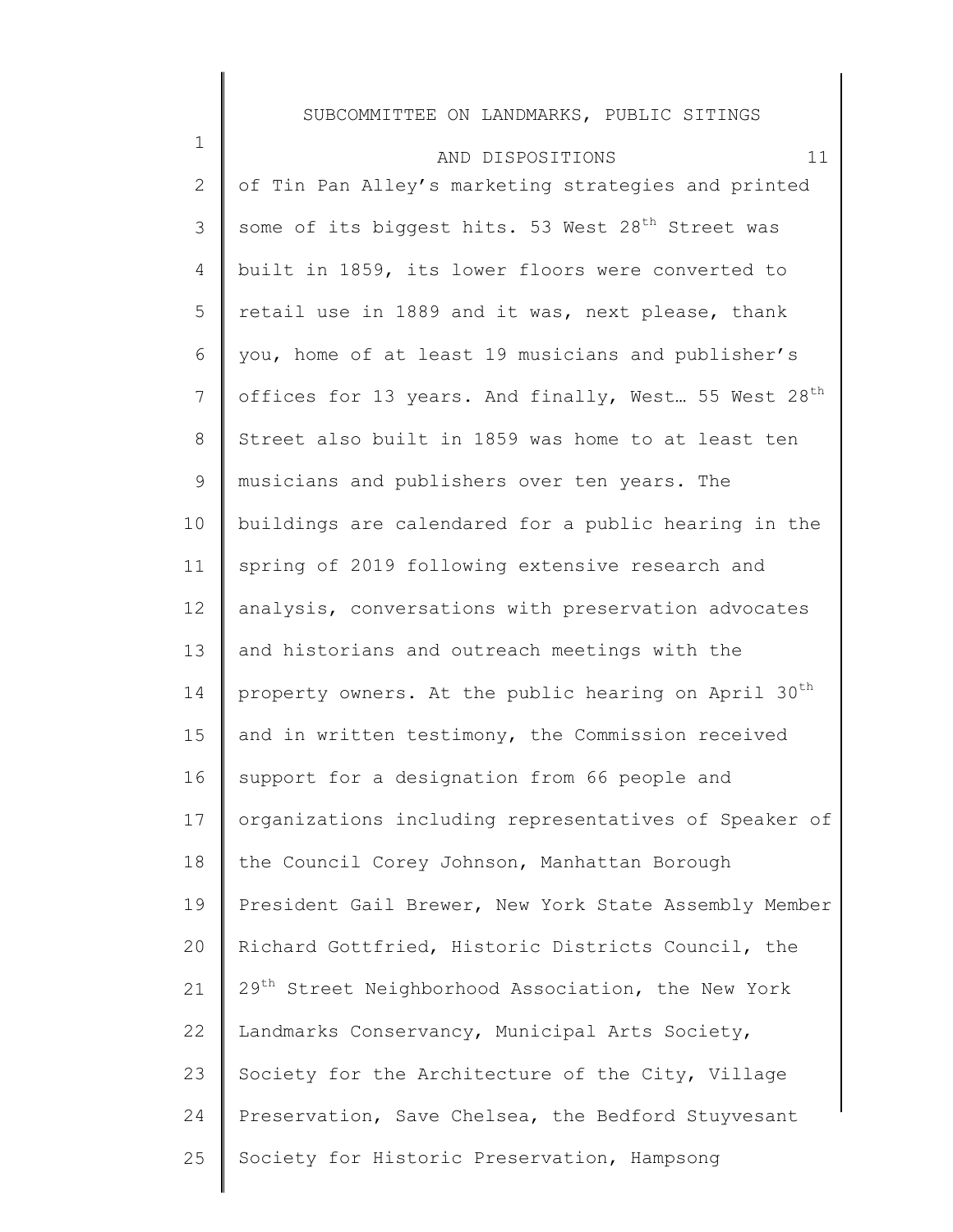| $\mathbf 1$    | 12<br>AND DISPOSITIONS                                         |
|----------------|----------------------------------------------------------------|
| 2              | Foundation, the American Society of Composers,                 |
| 3              | Authors and Publishers, from Carnegie Hall, from the           |
| 4              | Museum of the City of New York, the National Music             |
| 5              | Publishers Association, Americana Music Productions,           |
| 6              | Audubon Park Alliance, Dumbo Neighborhood Alliance,            |
| $7\phantom{.}$ | Flower Tenants Association, Jujamcyn Theaters, Mabel           |
| 8              | Mercer Foundation, Musicians Foundation, and from 36           |
| 9              | individuals including descendants of James Reese               |
| 10             | Europe and J. Rosamond Johnson, African American               |
| 11             | compositions whose work was published on West 28 <sup>th</sup> |
| 12             | Street in the era and descendants of composers and             |
| 13             | band leaders, Noble Sissle Junior and Duke Ellington.          |
| 14             | Four people including three representatives of the             |
| 15             | owner and one individual spoke in opposition to the            |
| 16             | designation. This presentation addresses the history           |
| 17             | of Tin Pan Alley and the concerns that were raised in          |
| 18             | testimony and LPC's approach to these designations.            |
| 19             | Tin Pan Alley is shown in blue on this 1899 map in             |
| 20             | the midst of its sheet music publishing era. Built as          |
| 21             | brick and brownstone fronted row houses in the                 |
| 22             | 1850's, the five landmarks found new lives as                  |
| 23             | songwriters and sheet music publisher's offices in             |
| 24             | the 1890's and early 1900's when the area around               |
| 25             | Madison Square became the city's entertainment                 |
|                |                                                                |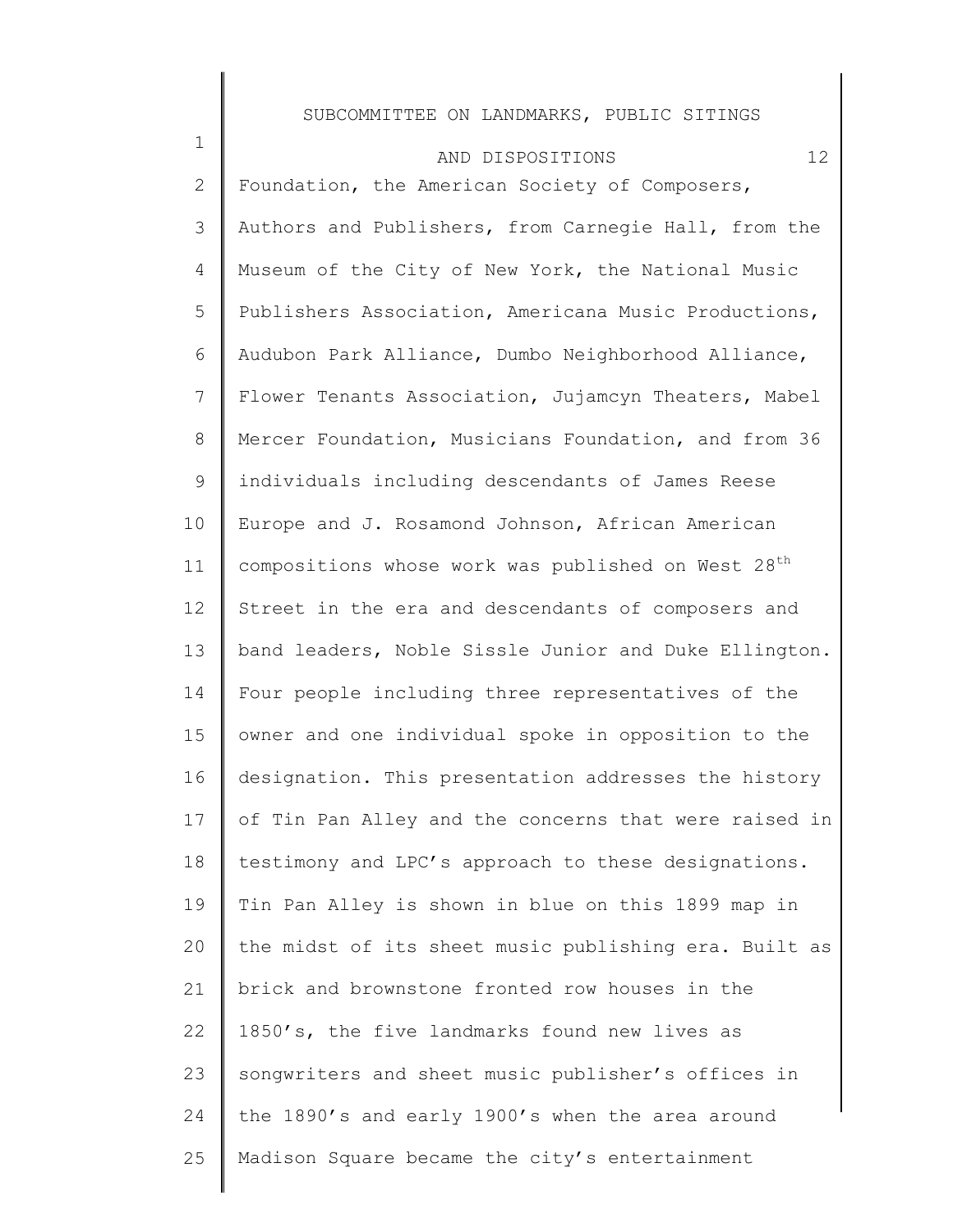| $\mathbf 1$     | 13<br>AND DISPOSITIONS                                           |
|-----------------|------------------------------------------------------------------|
| 2               | district. Theaters are shown here with stars,                    |
| 3               | department stores and other entertainment venues                 |
| 4               | clustered around the area north of Madison Square                |
| 5               | Park and west of Broadway, West 28 <sup>th</sup> Street was also |
| 6               | in the heart of the tenderloin where high and low                |
| $7\phantom{.0}$ | entertainment coexisted and where creative                       |
| 8               | opportunities were available to a wider spectrum of              |
| 9               | the population than elsewhere. During the Tin Pan                |
| 10              | Alley era music publishers consolidated for the first            |
| 11              | time as an industry on this block where they could               |
| 12              | dispatch their sheet music to the venues nearby. The             |
| 13              | name Tin Pan Alley refers to the sonic experience of             |
| 14              | visiting the block around the turn of the 20 <sup>th</sup>       |
| 15              | century, it was allegedly coined when a journalist               |
| 16              | visiting publisher Harry Von Tilzer complained that              |
| 17              | the clamor of these cheap pianos made the whole                  |
| 18              | street sound like a tin pan alley. Local newspapers              |
| 19              | at the time often referred to West 28 <sup>th</sup> Street, this |
| 20              | block in particular as the heart of Tin Pan Alley and            |
| 21              | where all of New York's best music publishers were               |
| 22              | located. Despite the later application of the name               |
| 23              | Tin Pan Alley to the entire music business much like             |
| 24              | Hollywood is used to refer to the movie industry, the            |
| 25              | original Tin Pan Alley was built around sheet music              |
|                 |                                                                  |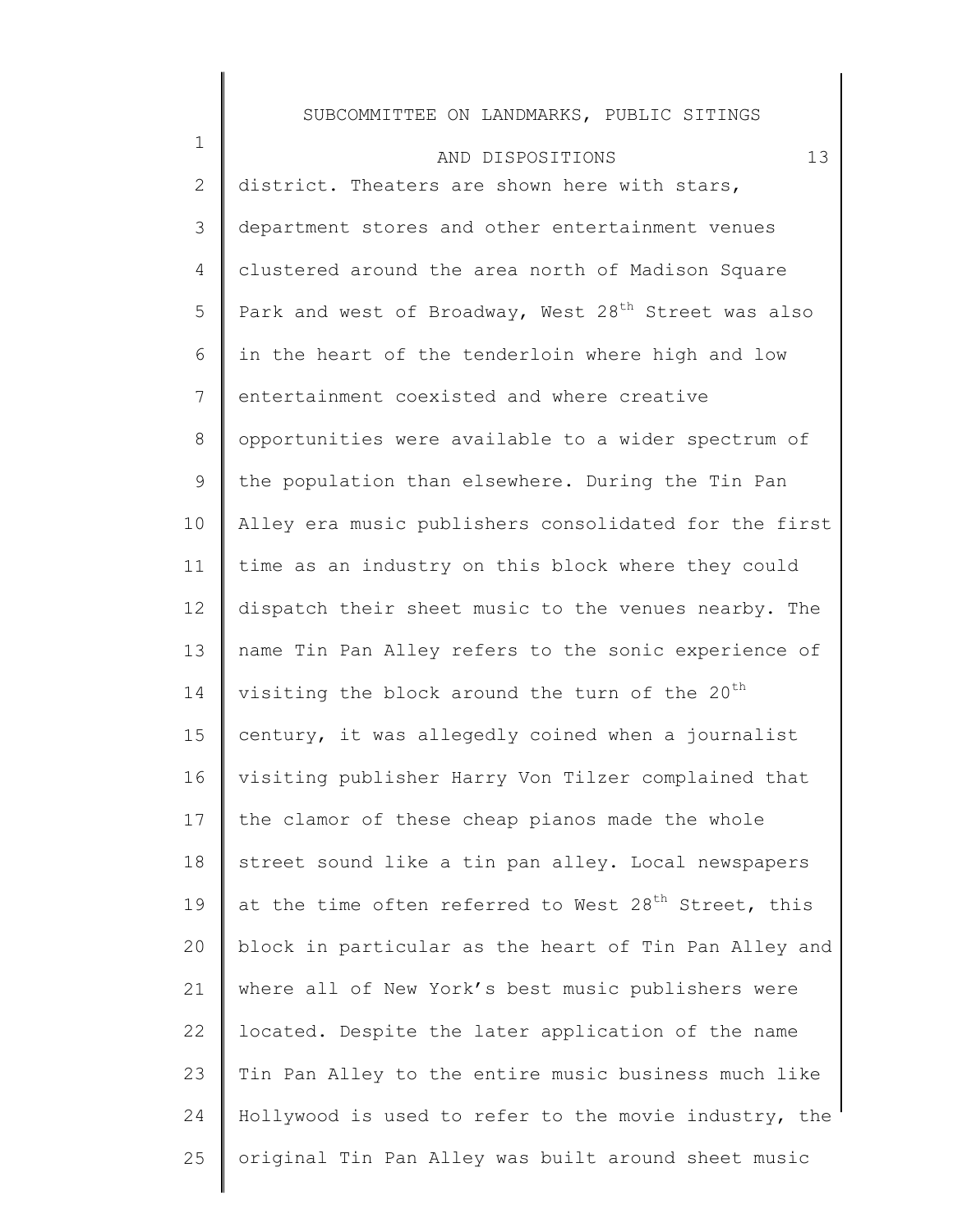| $\mathbf 1$    | 14<br>AND DISPOSITIONS                                |
|----------------|-------------------------------------------------------|
| $\mathbf{2}$   | at the turn of the $20th$ century this was played by  |
| 3              | orchestras and on an increasing scale at home on      |
| $\overline{4}$ | pianos. As shown in this timeline of music technology |
| 5              | this was still a time before radio, recorded music    |
| 6              | was prohibitively expensive, of poor quality and only |
| 7              | had a niche market outside the home. Tine Pan Alley   |
| 8              | represents then the height of the sheet music era as  |
| $\mathsf 9$    | the vivid covers that were printed on this block      |
| 10             | illustrate. During this era a song's popularity was   |
| 11             | determined by how many copies of sheet music it sold  |
| 12             | and publishers aimed to expose their music to as many |
| 13             | perspective buyers as possible. Tin Pan Alley was an  |
| 14             | important cultural moment of intense music production |
| 15             | and innovation, it produced such iconic songs as Take |
| 16             | me Out to the Ballgame but what was even more         |
| 17             | significant was the quick composition and massive     |
| 18             | publication of sheet music that made a long term      |
| 19             | impact on popular music. To boost sales of sheet      |
| 20             | music a number of influential industry practices      |
| 21             | originated on Tin Pan Alley including hiring          |
| 22             | musicians to play songs in publisher's offices and as |
| 23             | pluggers to demonstrate them in department stores and |
| 24             | theaters giving free professional copies to encourage |
| 25             | orchestras to perform new numbers, hiring what were   |
|                |                                                       |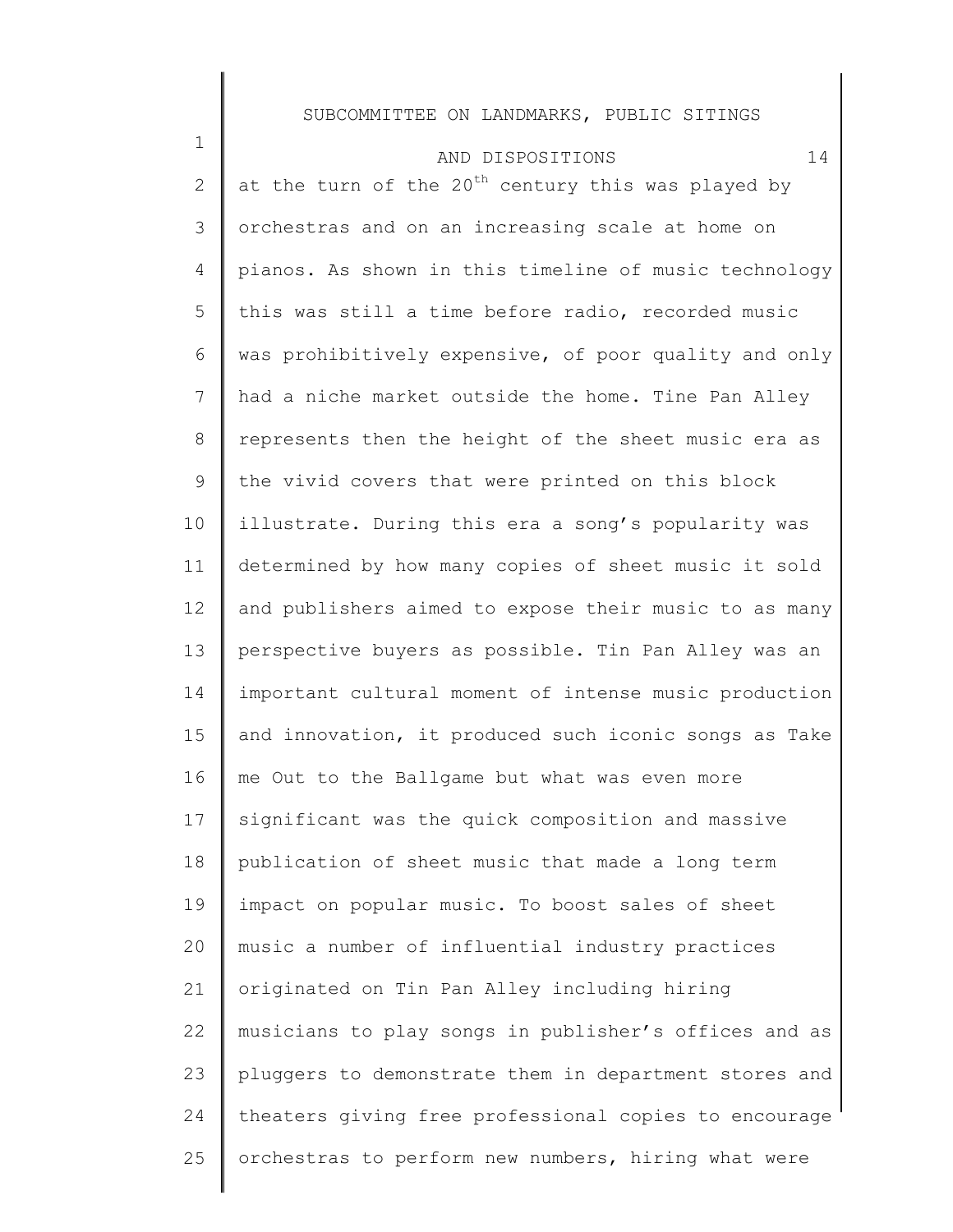1 2 3 4 5 6 7 8 9 10 11 12 13 14 15 16 17 18 19 20 21 22 23 24 25 AND DISPOSITIONS 15 called boomers to masquerade as audience members and demand certain songs be played and writing songs about current events to score national hits and Witmark and Sons whose office was at 49 and 51<sup>st</sup>... and 51 West 28<sup>th</sup> Street invented a number of these practices. And the intimate scale of Tin Pan Alley's row houses made it convenient for music publishers to advertise their music to the theater crowds, allowed their music to be audible from the street and also made the offices accessible to creative hopefuls easy… eager to capitalize on their talent. Tin Pan Alley represents important milestones for the participation of African American and Jewish artists in mainstream American music production. Ragtime music originated by African American composers is often considered the first distinctly American form of music and Tin Pan Alley's ragtime publications are an essential component of its significance to American culture. A number of Tin Pan Alley's ragtime publications became well known hits played in countless homes across the country and exported to Europe. The descendent firms of the first black owned and black operated music publishing businesses in the United States had offices on this block and some of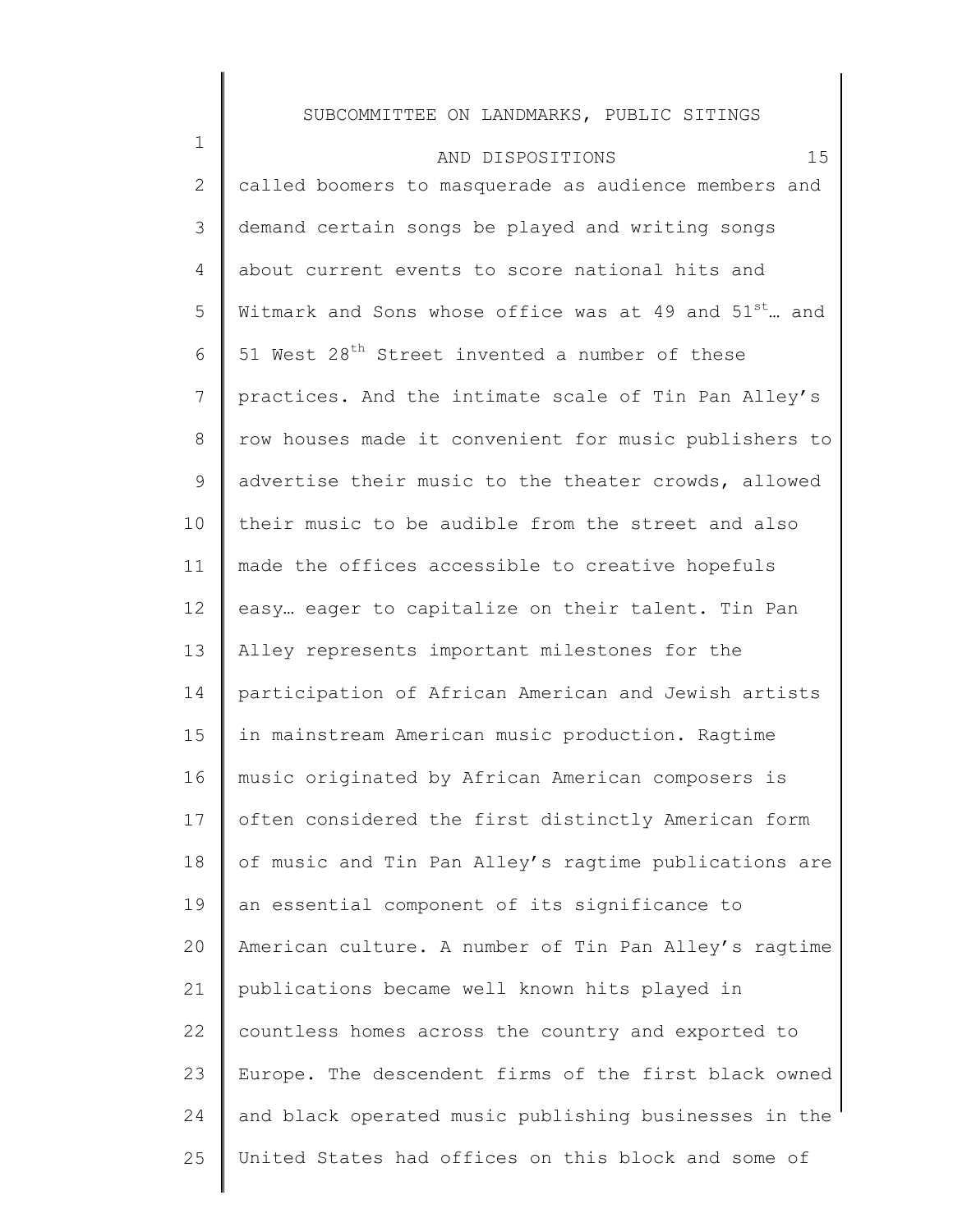| $\mathbf 1$    | 16<br>AND DISPOSITIONS                                |
|----------------|-------------------------------------------------------|
| 2              | Tin Pan Alley's Jewish publishers printed ragtime     |
| 3              | music on behalf of black songwriters in addition to   |
| $\overline{4}$ | adapting ragtime syncopation to create hits of their  |
| 5              | own. This period also has challenging history, Tin    |
| 6              | Pan Alley arose during and reflects a post            |
| 7              | reconstruction context when racist policies, views    |
| 8              | and ideology were prevalent in New York City and      |
| 9              | throughout the country and among other injustices     |
| 10             | were reflected in offensive caricatures and           |
| 11             | stereotypes spread through mass media including sheet |
| 12             | music produced on Tin Pan Alley. As descendants of    |
| 13             | musical forms that were popular in minstrel shows     |
| 14             | certain songs were built on racist caricatures of     |
| 15             | African Americans from decades of black face          |
| 16             | performance and some sheet music covers and lyrics    |
| 17             | published on Tin Pan Alley contained offensive        |
| 18             | epithets and slurs common in entertainment of the     |
| 19             | time. At the public hearing representatives of the    |
| 20             | property owner raised concerns that designation would |
| 21             | celebrate racist content and imagery of Tin Pan Alley |
| 22             | sheet music. LPC also received a good deal of         |
| 23             | thoughtful testimony stating that shying away from    |
| 24             | this façade of a complicated history overlooks and    |
| 25             | delegitimizes the participation of black artists in   |
|                |                                                       |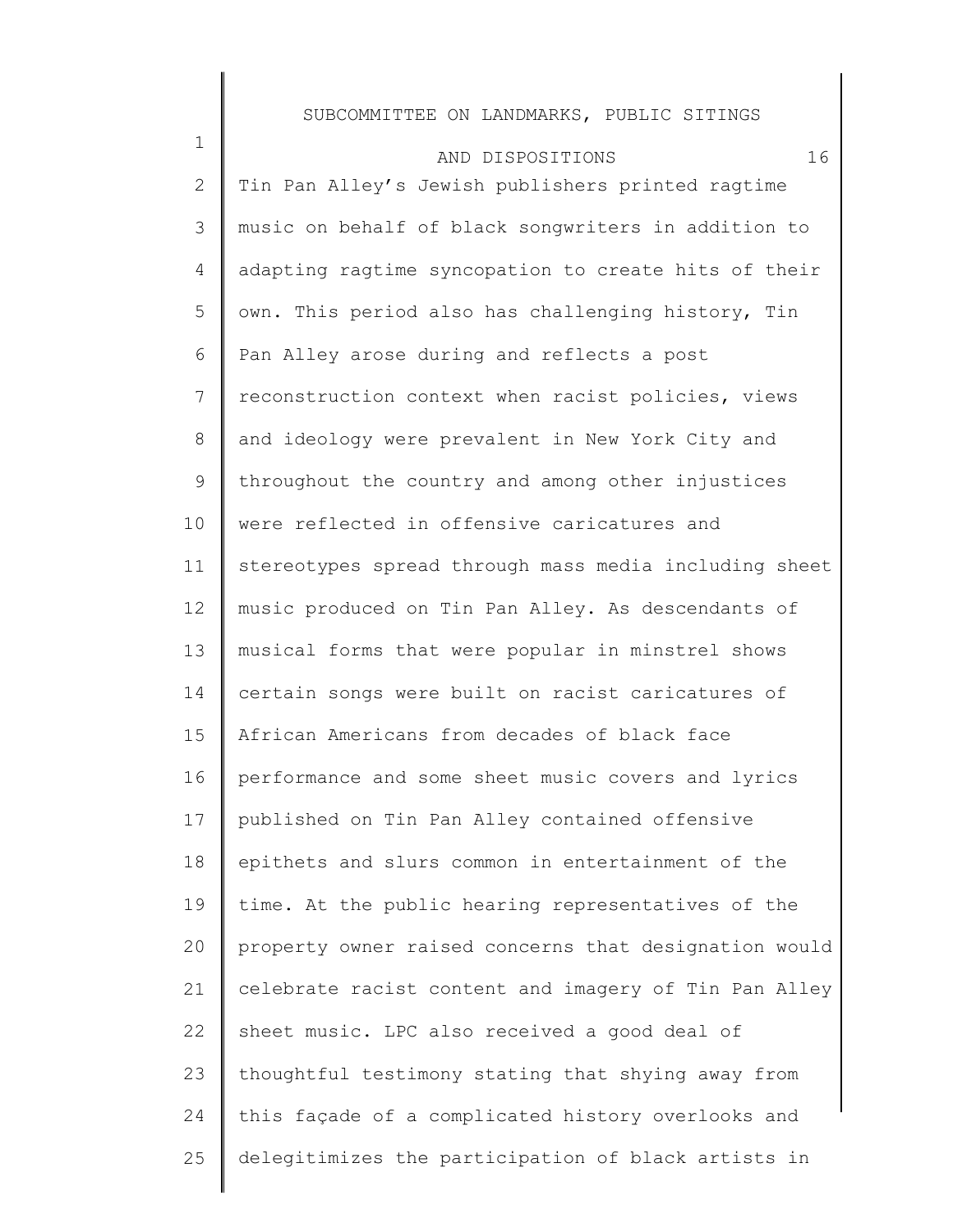| $\mathbf 1$    | 17<br>AND DISPOSITIONS                                |
|----------------|-------------------------------------------------------|
| 2              | the production of this music with full awareness of   |
| 3              | the pros and cons and with a range of repercussions.  |
| 4              | To gloss over these aspects of history would be to    |
| 5              | overlook the experience of a significant portion of   |
| 6              | the population and for us a chance to miss to miss    |
| $7\phantom{.}$ | a chance to communicate that these difficult          |
| 8              | histories are New York City and American histories    |
| 9              | and potent reminders that the repercussions are still |
| 10             | felt. Some of Tin Pan Alley's most notable composers  |
| 11             | were African American songwriters whose involvement   |
| 12             | in the Tin Pan Alley was a milestone and a means for  |
| 13             | them to reclaim the epithets and stereotypes used     |
| 14             | against them. J. Rosamond Johnson shown here with Bob |
| 15             | Cole, Burt Williams and George Walker and Ernest      |
| 16             | Hogan later reflected that some wanted to "clean up   |
| 17             | the caricature", unquote and made concerted efforts   |
| 18             | to produce sheet music which portrayed African        |
| 19             | American life without hurtful or offensive imagery    |
| 20             | and presented formal images like these on sheet music |
| 21             | covers. It is the priority of Chair Carroll to        |
| 22             | represent the diversity of New York City through our  |
| 23             | landmarks and to tell the story of all New Yorkers.   |
| 24             | LPC staff did extensive rigorous research drawing     |
| 25             | from important scholarship insights and conversations |
|                |                                                       |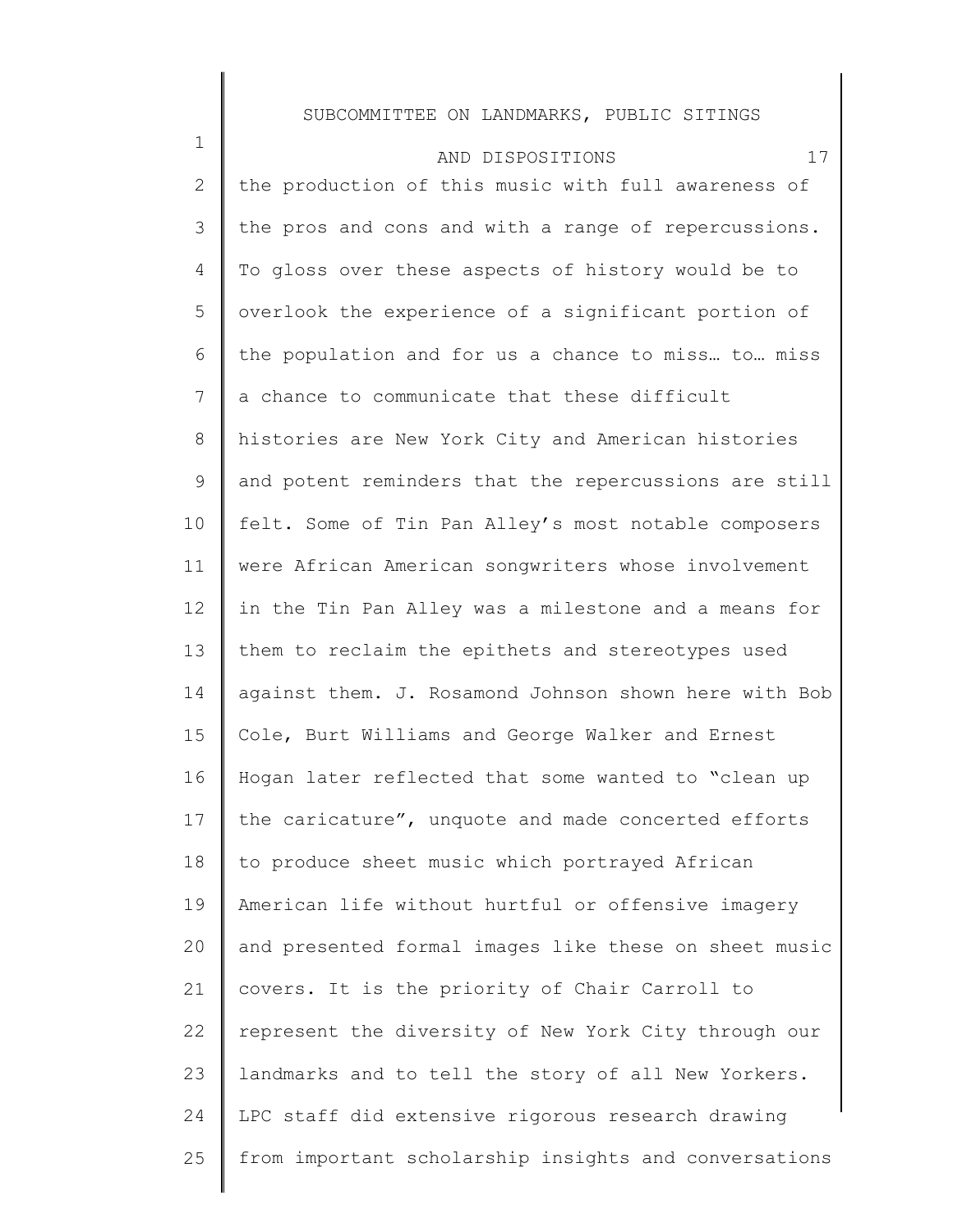1 2 3 4 5 6 7 8 9 10 11 12 13 14 15 16 17 18 19 20 21 22 23 24 25 AND DISPOSITIONS 18 with African American historians to better understand the historical and cultural context for this moment in the creation of widely accessible American popular music. These designations recognize the significant achievements of African American songwriters on Tin Pan Alley and acknowledge the adverse conditions that they faced at the turn of the  $20^{th}$  century. Between 1901 and 1920 most American households began to own record players for the first time and sheet music sales began to decline. By 1910 most of the music publishers on Tin Pan Alley had followed the entertainment district to Harold and Times Squares where larger, newer and custom offices were able to accommodate their new in-house orchestras and recording spaces. This photograph shows the street as part of the city's flower district which it was for many years, this image is from 1920 about a decade after the songwriters moved uptown. These five Italianate style row houses from the 1850s retained much of their historic character and represent Tin Pan Alley's remarkable concentration of musicians and sheet music publishers and its significant contributions to American culture. Together they preserve this history in the sense of the historic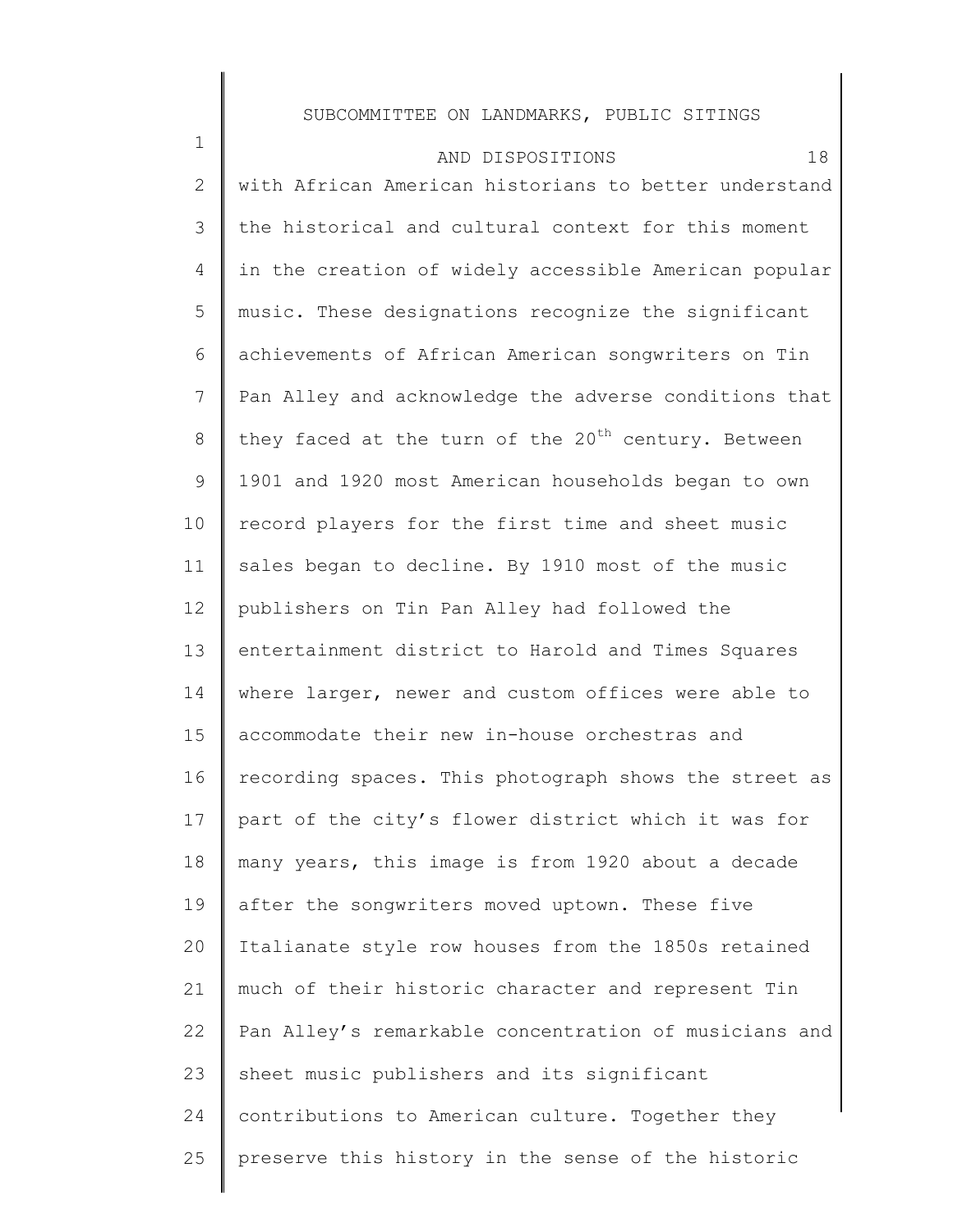| $\mathbf 1$     | 19<br>AND DISPOSITIONS                                |
|-----------------|-------------------------------------------------------|
| $\mathbf{2}$    | streetscape as it appeared when a musical cacophony   |
| 3               | was part of the experience of the block. The          |
| 4               | designation reports note and commissioners discussed  |
| 5               | on the record that the goal of this designation is to |
| 6               | preserve the historic fabric of buildings that        |
| $7\phantom{.0}$ | represent the significant history of Tin Pan Alley as |
| 8               | part of New York City's cultural heritage so that we  |
| 9               | and future generations may experience and learn from  |
| 10              | them. I hope you will uphold the designations of 47,  |
| 11              | 49, 51, 53, and 55 West $28th$ Street buildings as    |
| 12              | individual landmarks. Thank you, I'm happy to answer  |
| 13              | any questions.                                        |
| 14              | CHAIRPERSON ADAMS: Thank you Kate for                 |
| 15              | your presentation. We've been joined by Council       |
| 16              | Members Koo and Miller, before we take our vote, I am |
| 17              | going to ask my colleagues if they have any questions |
| 18              | for LPC. Okay, we have no questions, you are excused, |
| 19              | thank you. We're going to go ahead and take our vote  |
| 20              | for, for Land Use 615. Okay, Counsel please call the  |
| 21              | roll.                                                 |
| 22              | COMMITTEE CLERK: So, for a vote for Land              |
| 23              | Use 615 for a 322 primary school in Brooklyn Chair    |
| 24              | Adams?                                                |
| 25              | CHAIRPERSON ADAMS: I vote aye.                        |
|                 |                                                       |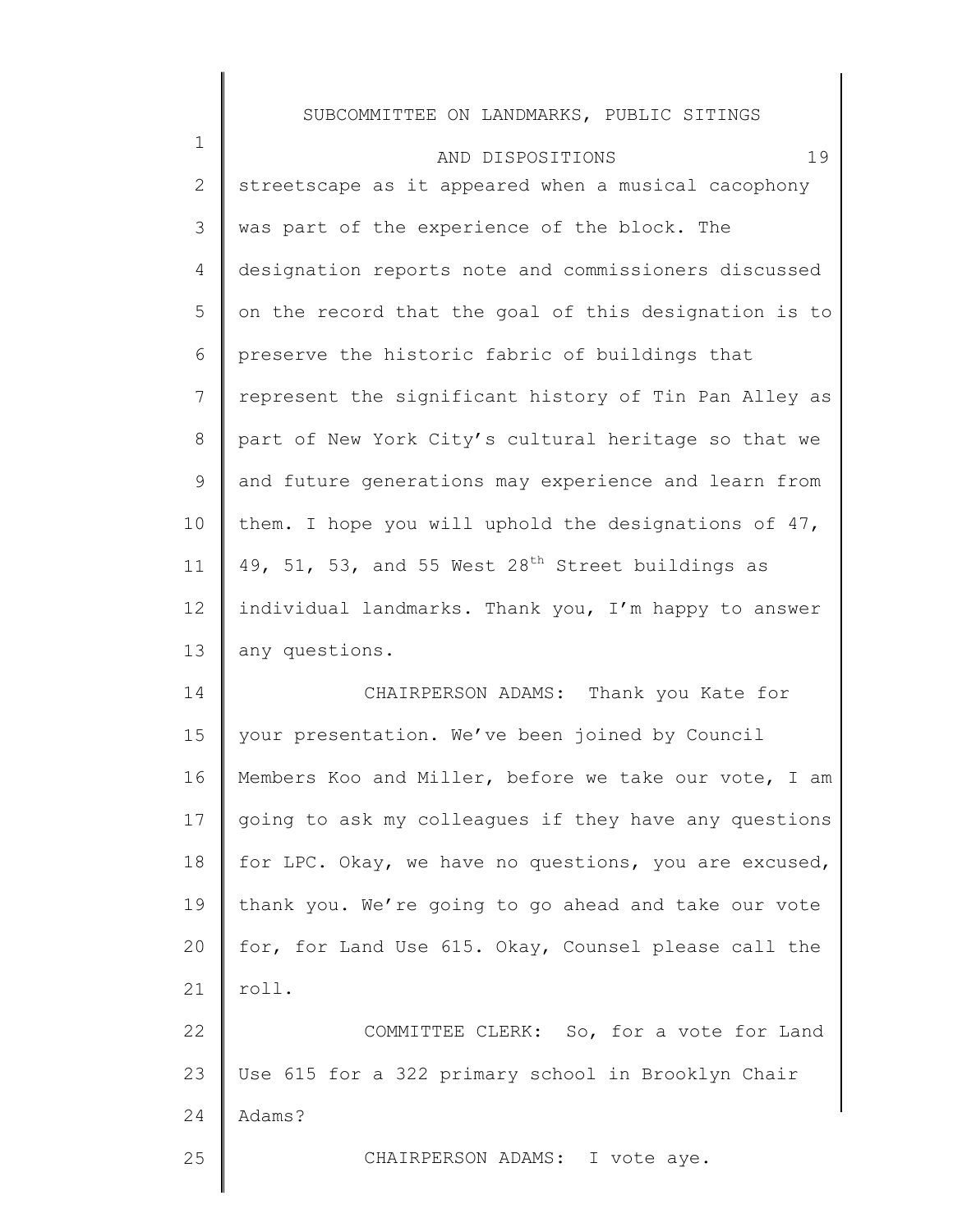1 2 3 4 5 6 7 8 9 10 11 12 13 14 15 16 17 18 19 20 21 22 23 24 25 SUBCOMMITTEE ON LANDMARKS, PUBLIC SITINGS AND DISPOSITIONS 20 COMMITTEE CLERK: Council Member Barron? COUNCIL MEMBER BARRON: I vote aye. COMMITTEE CLERK: Council Member Koo? COUNCIL MEMBER KOO: I vote aye. COMMITTEE CLERK: Council Member Miller? COUNCIL MEMBER MILLER: Aye. COMMITTEE CLERK: And Council Member Treyger? COUNCIL MEMBER TREYGER: For a school I definitely vote aye. COMMITTEE CLERK: By a vote of five in the affirmative, no negatives, no abstentions the items are recommended for approval by the full Land Use Committee. CHAIRPERSON ADAMS: Okay, thank you Counsel. Members of the public wishing to testify please come up, Mario Messina; George Calderaro; and Simon… Simeon, I'm sorry, of course. MARIO MESSINA: Good afternoon. CHAIRPERSON ADAMS: Okay, just a minute. MARIO MESSINA: My name is Mario Messina… CHAIRPERSON ADAMS: You have to turn your microphone on.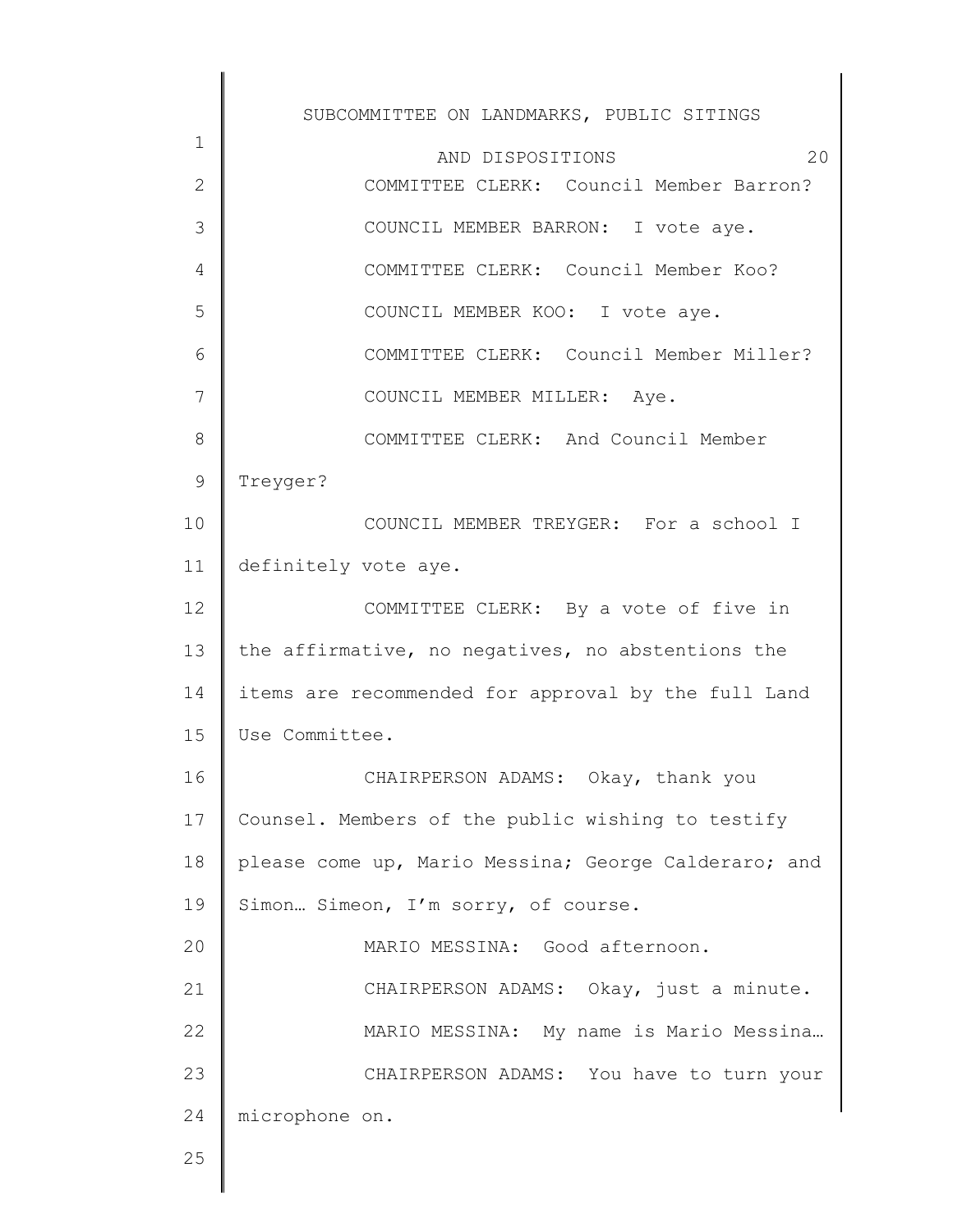1 2 3 4 5 6 7 8 9 10 11 12 13 14 15 16 17 18 19 20 21 22 23 24 25 AND DISPOSITIONS 21 MARIO MESSINA: Okay, I got it… [crosstalk] CHAIRPERSON ADAMS: You may begin… MARIO MESSINA: I got it… CHAIRPERSON ADAMS: Thank you. MARIO MESSINA: Thank you Chair Adams, thank you Council Members. My name is Mario Messina from the 29<sup>th</sup> Street Neighborhood Association and I'm here to speak on behalf of Tin Pan Alley. On the 26<sup>th</sup> of July 2008 the Department of State published an article about American popular music. The articled highlighted and directly linked many successful songs of Jewish and black musicians to Tin Pan Alley. The Department of State that receives orders can name… I cannot name all of them because of the sake of time will publish books about the contribution of Tin Pan Alley and the discovery and success of popular music such as James Bland, the first commercially successful African American songwriter and Ethelbert Nevin among many others are facts that cannot be disputed, they're created in the national culture of treasures right in Tin Pan Alley. Furthermore, the fact this is American popular music from mainstream to… by Larry Starr and Christopher Waterman and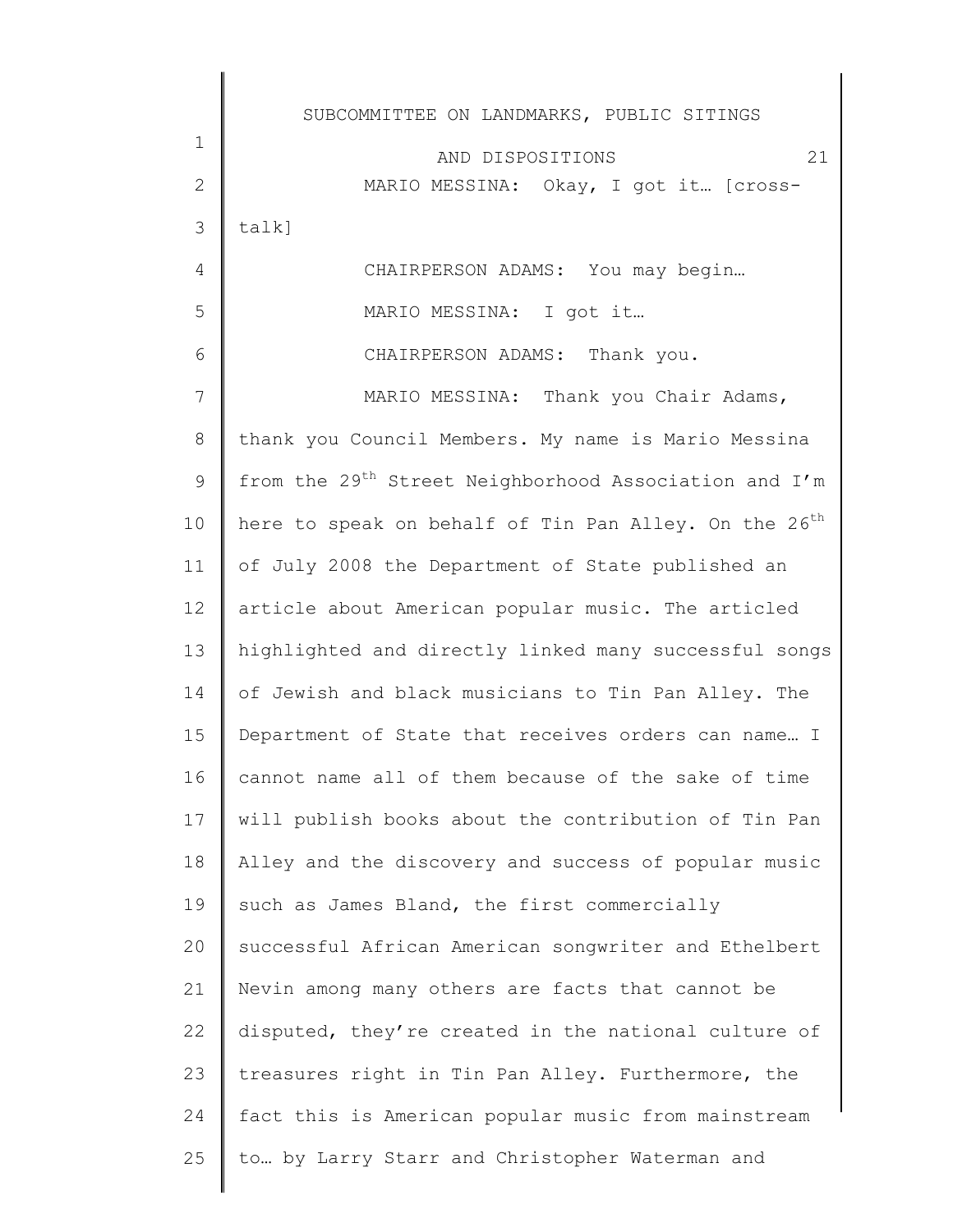| $\mathbf 1$    | 22<br>AND DISPOSITIONS                                          |
|----------------|-----------------------------------------------------------------|
| $\overline{2}$ | published by Oxford University are strong arguments             |
| 3              | that stress the important contribution made by those            |
| 4              | part of Tin Pan Alley in the hay days. Let's now look           |
| 5              | at another positive effect of landmarks                         |
| 6              | preservations, smart developers know the landmarks              |
| 7              | preservation is a good business, quietly developers             |
| $8\,$          | attract first class business and tenants, property              |
| 9              | value increase more in historic districts than in               |
| 10             | normal properties and it holds its value during                 |
| 11             | economic downturns. We're all witnessing the                    |
| 12             | incredible growth of latest miles Soho tried back on            |
| 13             | back in Grand Central. Furthermore, US studies show             |
| 14             | that preservation creates more and important                    |
| 15             | qualified jobs, increases property value, attracts              |
| 16             | tourism, creates positive environmental impacts and             |
| 17             | if when I can turn the page fosters positive social             |
| 18             | impacts and promotes revitalization of the area.                |
| 19             | Grants for restoration are available for historic               |
| 20             | preservation programs and grants, federal historic              |
| 21             | preservation tax incentives programs have generated             |
| 22             | over 66 million in private investments in the                   |
| 23             | rehabilitation of historic buildings since 1977. The            |
| 24             | 29 <sup>th</sup> Street Neighborhood Association is planning to |
| 25             | shepherd a project of creating museum of the                    |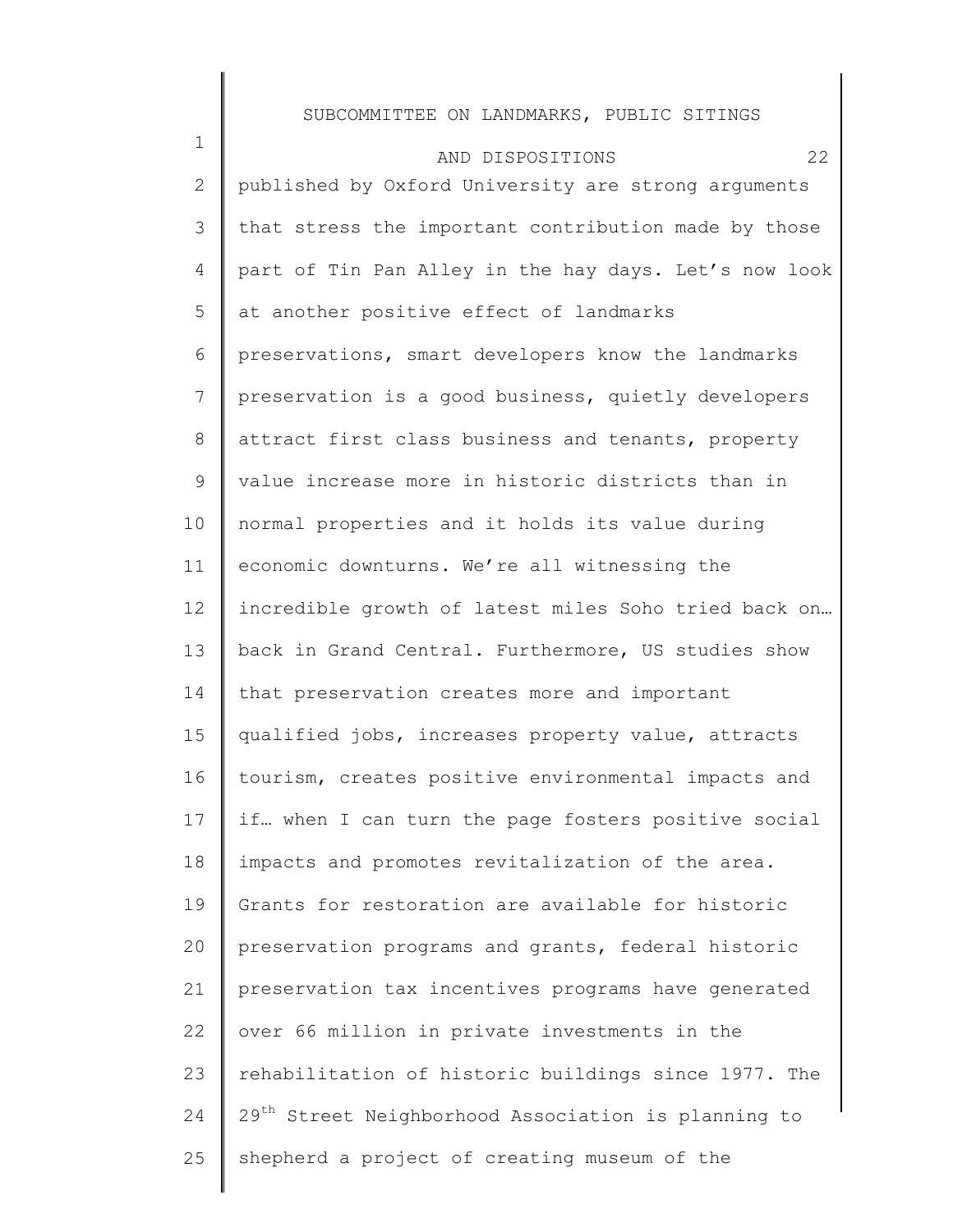| $\mathbf 1$    | 23<br>AND DISPOSITIONS                                 |
|----------------|--------------------------------------------------------|
| $\overline{2}$ | Department of American Popular Music in Tin Pan Alley  |
| 3              | and the working name for that right now is American    |
| 4              | Popular Music Project. This could perhaps spark new    |
| 5              | life and keep the spotlight that it deserves on Tin    |
| 6              | Pan Alley. Thank you for your attention.               |
| 7              | GEORGE CALDERARO: Good afternoon Chair                 |
| 8              | Adams, Council Members. My name is George Calderaro,   |
| 9              | I'm Project Director of the Save Tin Pan Alley         |
| 10             | Initiative of the 29 <sup>th</sup> Street Neighborhood |
| 11             | Association. I'm urging your support of a landmark     |
| 12             | designation of these five Tin Pan Alley buildings.     |
| 13             | For at least two decades musicians, cultural           |
| 14             | historians and preservationists have sought landmark   |
| 15             | designation for Tin Pan Alley known globally as the    |
| 16             | birthplace of American popular music. Over the past    |
| 17             | several years I've led the effort to finally protect   |
| 18             | this intact, irreplaceable piece of American culture.  |
| 19             | As you heard we've been grateful to receive            |
| 20             | endorsements from performers and I won't enumerate     |
| 21             | all of them again and they're in your report, music    |
| 22             | organizations, cultural organizations, community       |
| 23             | representatives including community board five and     |
| 24             | all elected officials as well as the support of        |
| 25             | varied cultural and preservation organizations and     |
|                |                                                        |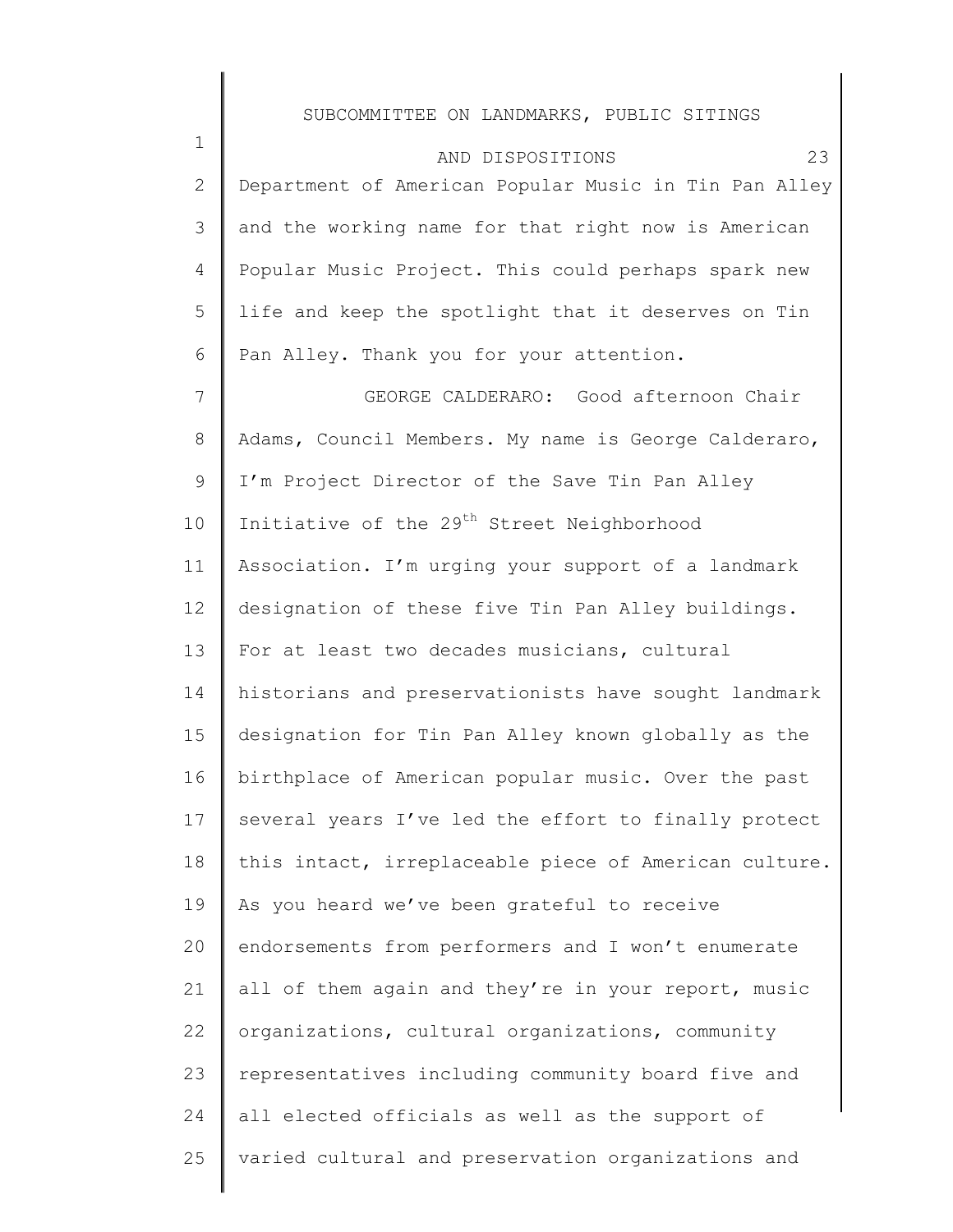| $\mathbf 1$    | 24<br>AND DISPOSITIONS                                |
|----------------|-------------------------------------------------------|
| $\overline{2}$ | more than 20,000 members of the public who have       |
| 3              | signed our petition asking for landmark protection    |
| 4              | and, and a hearing. Among the most compelling         |
| 5              | testimonials we have received came from Robert        |
| 6              | Slayton, Professor of American Values and Tradition   |
| $7\phantom{.}$ | at Chapman University who cites Tin Pan Alley as one  |
| 8              | of two phenomena that made New York City the cultural |
| 9              | capital of the country and the major proponent of     |
| 10             | American cultural globally and I'll quote if you      |
| 11             | forgive me, "before any other mass media New York     |
| 12             | music became a national force influencing Americans   |
| 13             | in every region with movies still in their infancy    |
| 14             | and radio a distant dream sheet music from Gotham     |
| 15             | introduced folk from all over our city's cultural and |
| 16             | made us a top presence in the in the arts from        |
| 17             | Broadway to Peoria to San Diego and all points in     |
| 18             | between, with Tin Pan Alley New York became American  |
| 19             | art for the very first time". If you had proposed     |
| 20             | this designation a century ago the nation would have  |
| 21             | stood up and cheered a resounding affirmation, it     |
| 22             | makes sense to finally recognize this incredible      |
| 23             | contribution. I implore you to consider this and      |
| 24             | thousands of sincere requests over the obvious self-  |
| 25             | serving objections of the owner. Designation is not   |
|                |                                                       |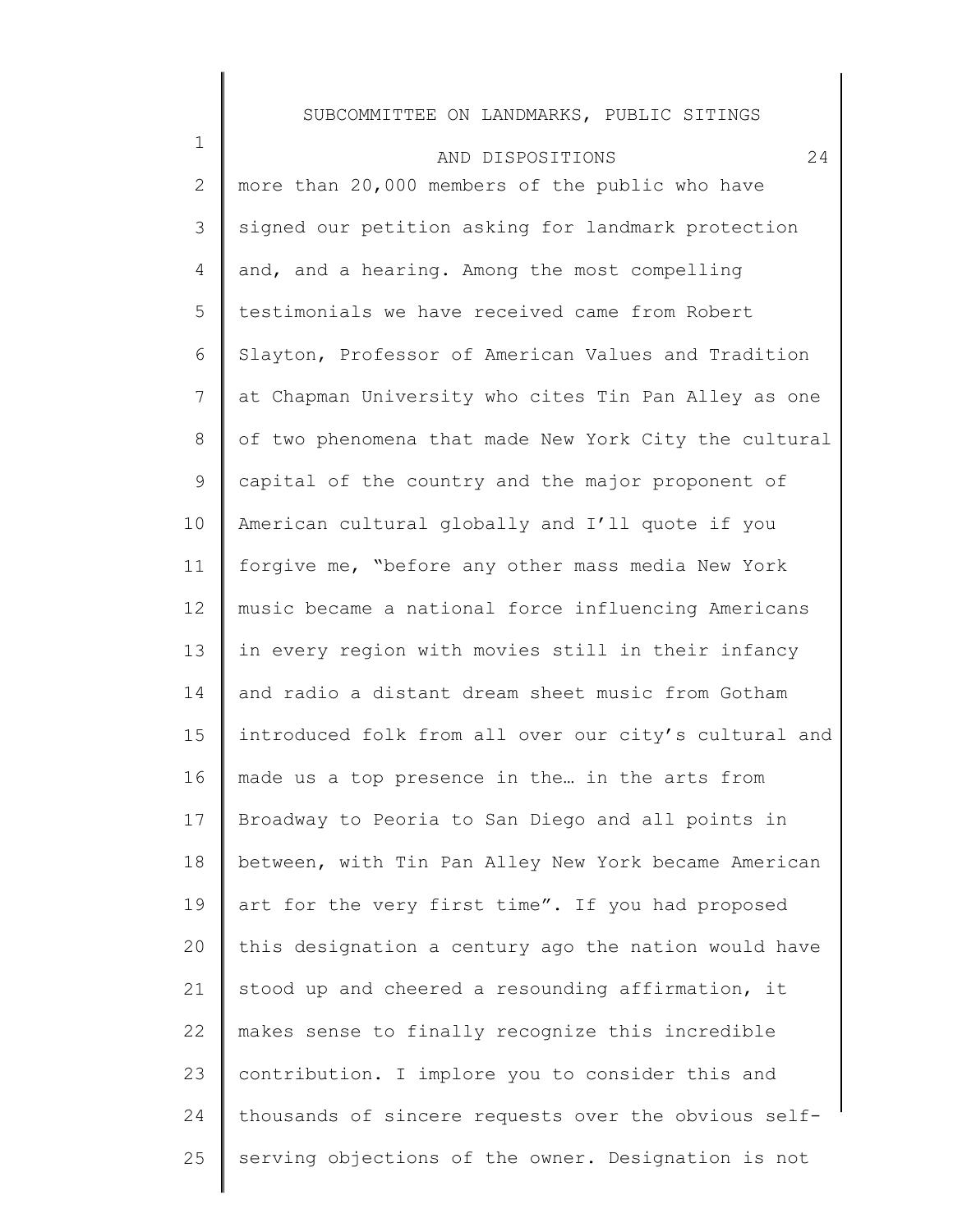1 2 3 4 5 6 7 8 9 10 11 12 13 14 15 16 17 18 19 20 21 22 23 24 25 AND DISPOSITIONS 25 intended to celebrate every individual song published during the era but the birthplace of the business that gave us the sound of American popular music for the first half of the  $20<sup>th</sup>$  century to understand and learn from our history we must confront even the most difficult aspects of our past and honor those who overcame and rose above it. assuming that you'll affirm and your colleagues will affirm the designation I was impressed at the designation hearing that the, the Commissioners were interested in raising awareness of Tin Pan Alley and its legacy and as Mario noted we have already formed a committee, the Tin Pan Alley American Popular Music Project to create a, a… an entertainment district and we are hoping to engage the support of the Council, the economic development corporation, the Mayor's Office of Media and Entertainment, NYC GO and the Nightlife Commissioner to create and revitalize an American popular music district in, in Tin Pan Alley. Thank you again for your consideration. CHAIRPERSON ADAMS: Thank you for your testimony. SIMEON BANKOFF: Good afternoon Council Members. Simeon Bankoff, Historic Districts Council.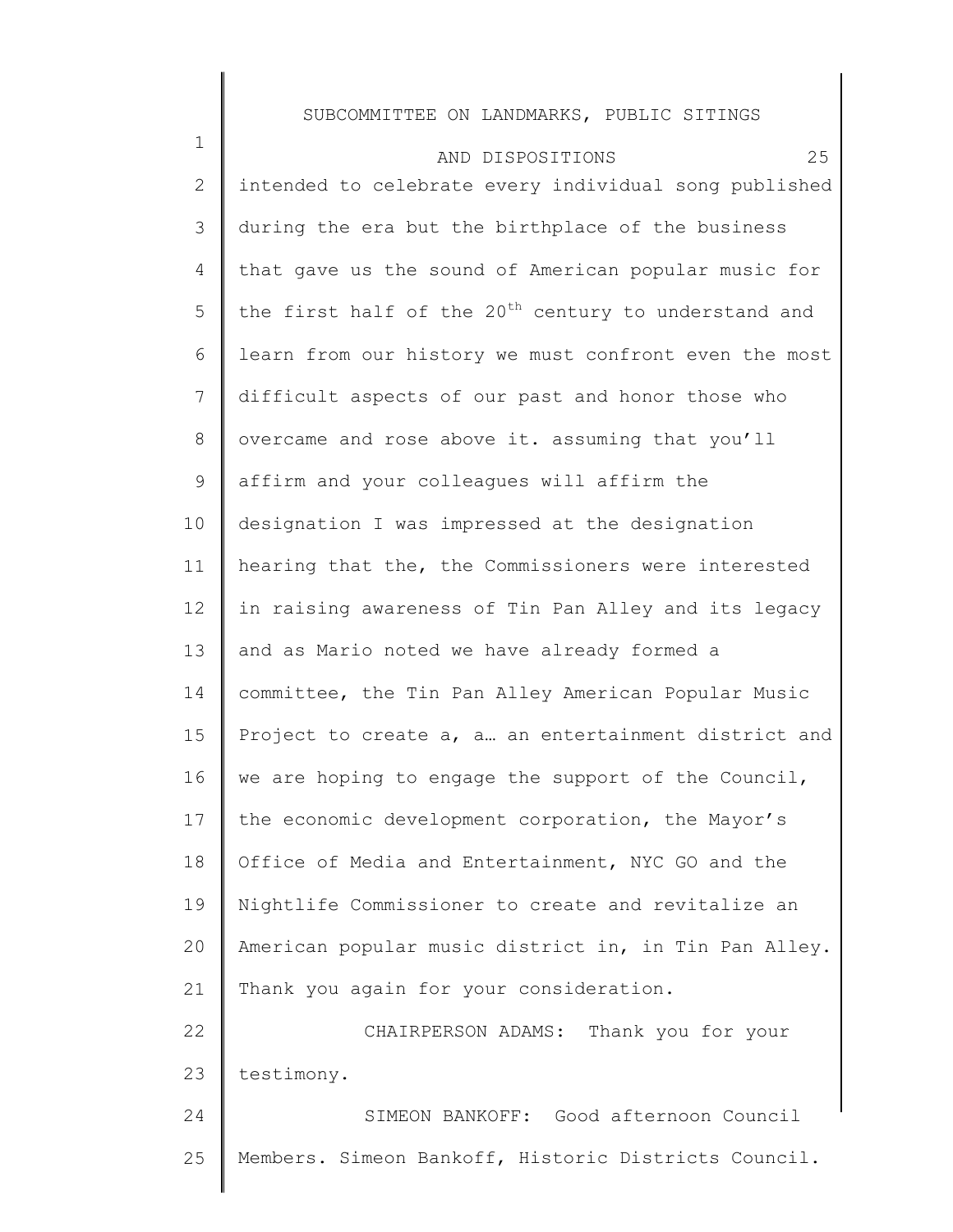| $\mathbf 1$  | 26<br>AND DISPOSITIONS                                |
|--------------|-------------------------------------------------------|
| $\mathbf{2}$ | I'm going to beg your indulgence because I'm going to |
| 3            | go a little longer than I usually am. We've been      |
| 4            | working on this for a while, thank you, your kind.    |
| 5            | HDC is the advocate for New York City's designated    |
| 6            | historic districts, landmarks and, and buildings      |
| 7            | preservation, we're delighted to support this         |
| 8            | designation by the Landmarks Preservation Commission. |
| 9            | Having been strong advocates for preserving Tin Pan   |
| 10           | Alley since 2008 when the buildings were then         |
| 11           | threatened with demolition to make way for a          |
| 12           | skyscraper. At the time we were stunned by the        |
| 13           | remarkable international support our campaign         |
| 14           | elicited, we received calls and messages from Great   |
| 15           | Britain, Germany and Australia wanting to help save   |
| 16           | the buildings where the American songbook was born.   |
| 17           | We got to know musicians, artists, collectors and     |
| 18           | historians from across the country all of whom felt a |
| 19           | deep connection with this site, it was truly unlike   |
| 20           | any preservation campaign we worked on. We mention    |
| 21           | this only to hint at the broad meaningful public      |
| 22           | appeal this designation has, I've attached an article |
| 23           | from 2008 from the Sydney Morning Tribune on that, I  |
| 24           | was wearing black back then too. Tin Pan Alley is     |
| 25           | more than this collection of buildings in this symbol |
|              |                                                       |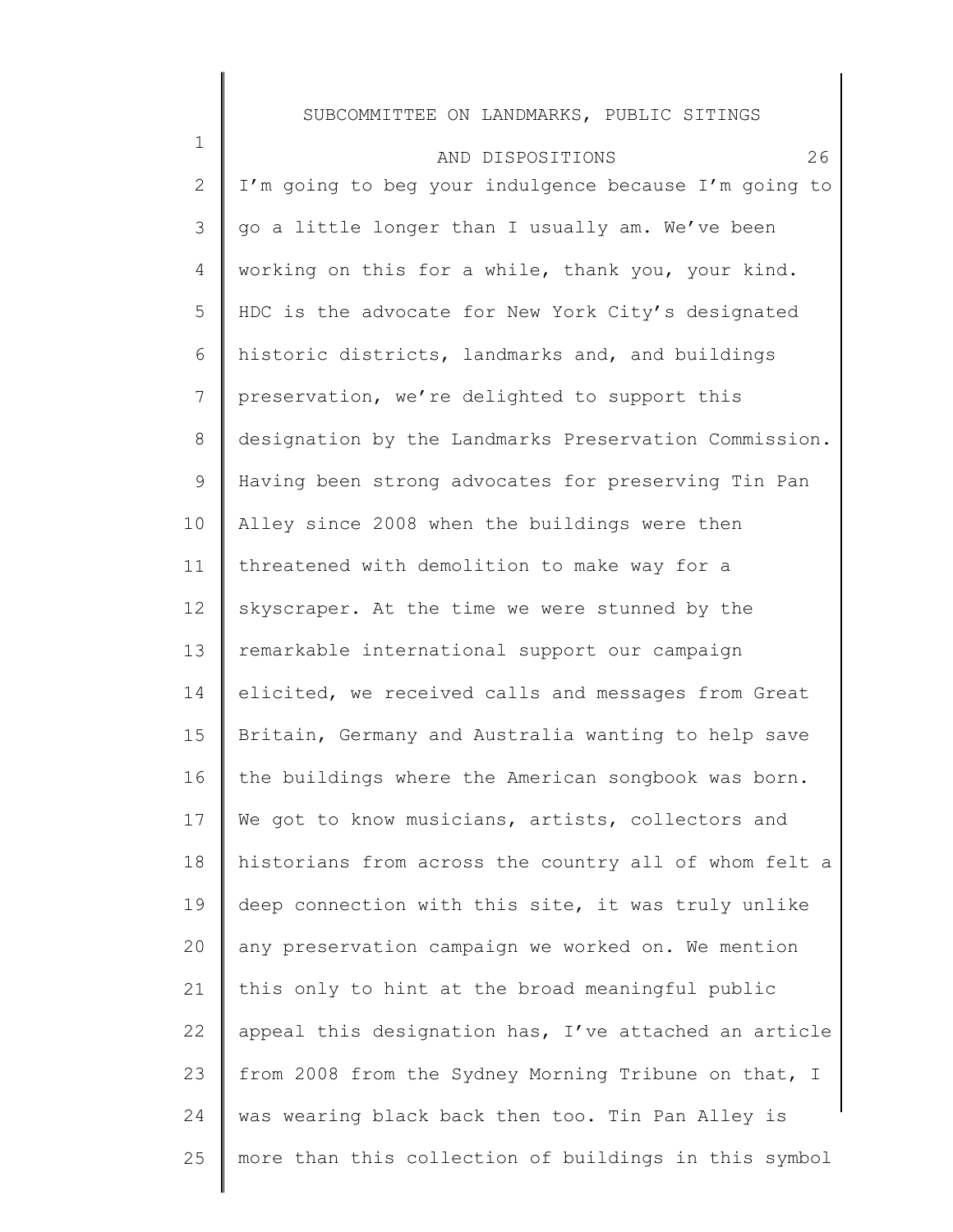| $\mathbf 1$     | 27<br>AND DISPOSITIONS                                            |
|-----------------|-------------------------------------------------------------------|
| 2               | of an earlier America where the bounds of many                    |
| 3               | seemingly where the bounds of unity seemingly range               |
| $\overline{4}$  | supreme because everybody was singing the same songs.             |
| 5               | This is of course a reductive and skewed image, the               |
| 6               | artists who wrote the songs were which were the                   |
| $7\phantom{.0}$ | soundtrack to America in the early years of the 20 <sup>th</sup>  |
| 8               | century were just as much outsiders as artists always             |
| 9               | are, they're African Americans trying to make their               |
| 10              | way in a culture that barely recognizes them but                  |
| 11              | still was improvement from the post reconstruction                |
| 12              | south, they're recent immigrants from Europe fleeing              |
| 13              | successive waves of war, economic hardship and                    |
| 14              | ingrained prejudice. Together these groups of                     |
| 15              | outsiders working for colorful aggressive publishers              |
| 16              | transformed how music was shared and experienced in               |
| 17              | our country and around the world. The roots of                    |
| 18              | popular culture can be found in Tin Pan Alley, the                |
| 19              | New York Clipper which Kate had mentioned, an early               |
| 20              | sporting periodical reinvented itself as a solely                 |
| 21              | theatrical journal by 1894 and was located at 47 West             |
| 22              | 28 <sup>th</sup> Street during the height of the music publishing |
| 23              | era on the street, the Clipper later went on to                   |
| 24              | become a small newspaper known as Variety by the way.             |
| 25              | Similarly, the renowned William Morris Agency was                 |
|                 |                                                                   |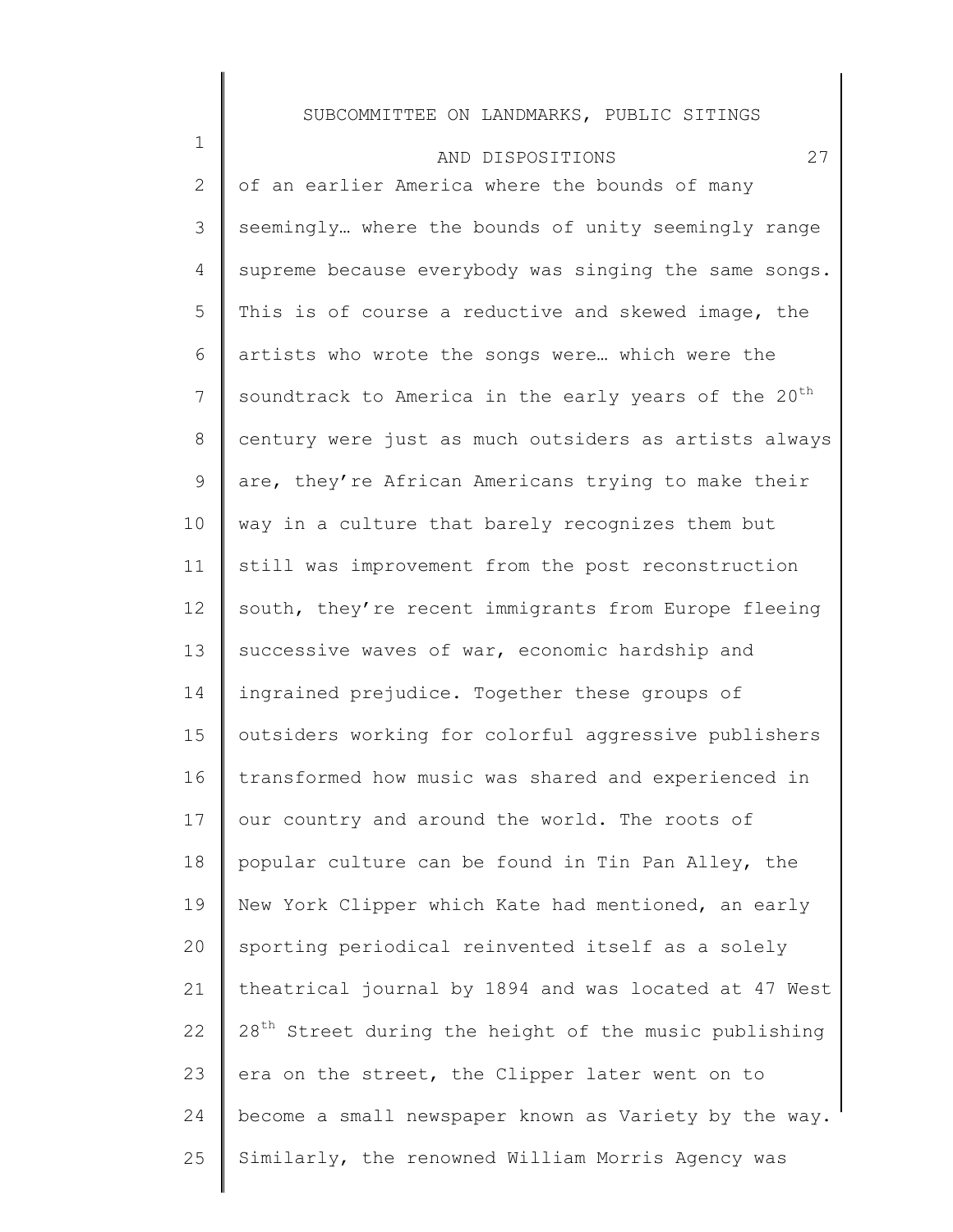| $\mathbf 1$  | 28<br>AND DISPOSITIONS                                                     |
|--------------|----------------------------------------------------------------------------|
| $\mathbf{2}$ | housed at 23 West 28 <sup>th</sup> Street 43 West 28 <sup>th</sup> Street, |
| 3            | unfortunately not under consideration at this current                      |
| 4            | time but this is more than where music flourished,                         |
| 5            | this is where the business of entertainment was born.                      |
| 6            | It's sometimes difficult for people to understand                          |
| 7            | what is being preserved when a landmark designation                        |
| 8            | is proposed for sites of historic significance.                            |
| $\mathsf 9$  | People's comments such as, these buildings have been                       |
| 10           | altered, they look nothing like they did back then,                        |
| 11           | or music isn't made there anymore why do you want to                       |
| 12           | serve these missed the point. History is the communal                      |
| 13           | memory of a shared culture; it depends on artifacts                        |
| 14           | to transmit knowledge across time so that future                           |
| 15           | generations can share in the same knowledge and form                       |
| 16           | their own memories. The easiest form of transmitting                       |
| 17           | knowledge are of course words, but they can also be                        |
| 18           | the least impactful. Reading a fact about a place is                       |
| 19           | nothing compared with the experience of visiting that                      |
| 20           | place yourself. Once understanding of the actual                           |
| 21           | events which happened in Tin Pan Alley, the jangle of                      |
| 22           | dozens of pianos, the random encounter of artists as                       |
| 23           | they would rush in and out of offices jammed                               |
| 24           | together, the camaraderie and competition caused by                        |
| 25           | such a close proximity, the hustle of the place is so                      |
|              |                                                                            |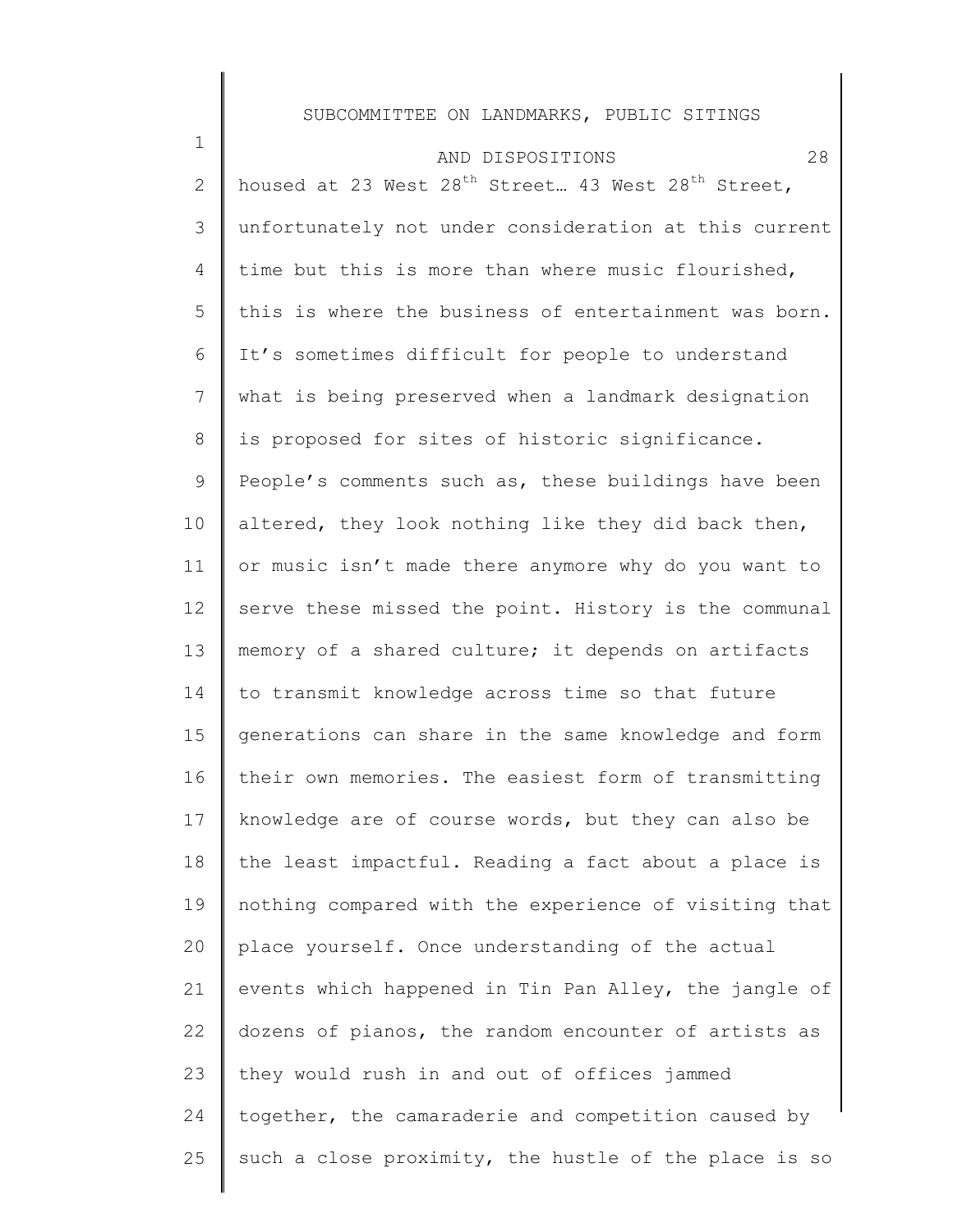| $\mathbf 1$  | 29<br>AND DISPOSITIONS                                          |
|--------------|-----------------------------------------------------------------|
| $\mathbf{2}$ | much easier to comprehend standing before these                 |
| 3            | buildings. These buildings with the appropriate                 |
| 4            | learned knowledge which I hope that George and                  |
| 5            | Mario's initiative will help create, open up the                |
| 6            | early days of the 20 <sup>th</sup> century in a way that even a |
| 7            | great documentary can't, that they're still here                |
| 8            | today a century after their hay day is a gift, to               |
| 9            | lose them at this point would be a tragedy.                     |
| 10           | CHAIRPERSON ADAMS: Thank you for your                           |
| 11           | testimony Mr. Bankoff as always very extensive and              |
| 12           | you always, always paint a picture for us for these             |
| 13           | for these proposals. I thank you all very much for              |
| 14           | your testimony today, I'm sure that many of us will             |
| 15           | agree that Tin Pan Alley holds a history unlike any             |
| 16           | other in our city so thank you very much, thank you             |
| 17           | for the memories that you brought to us today for Tin           |
| 18           | Pan Alley to extend our view and appreciation. Thank            |
| 19           | you very much. Are there any more members of the                |
| 20           | public wishing to testify on these items? Seeing none           |
| 21           | I now close this hearing and these applications will            |
| 22           | be laid over. We will now hear LU 623, an application           |
| 23           | for the before I go on, we were joined by Council               |
| 24           | Member Mark Treyger as well. We will now hear LU 623,           |
| 25           | an application for the rescission of the landmark               |
|              |                                                                 |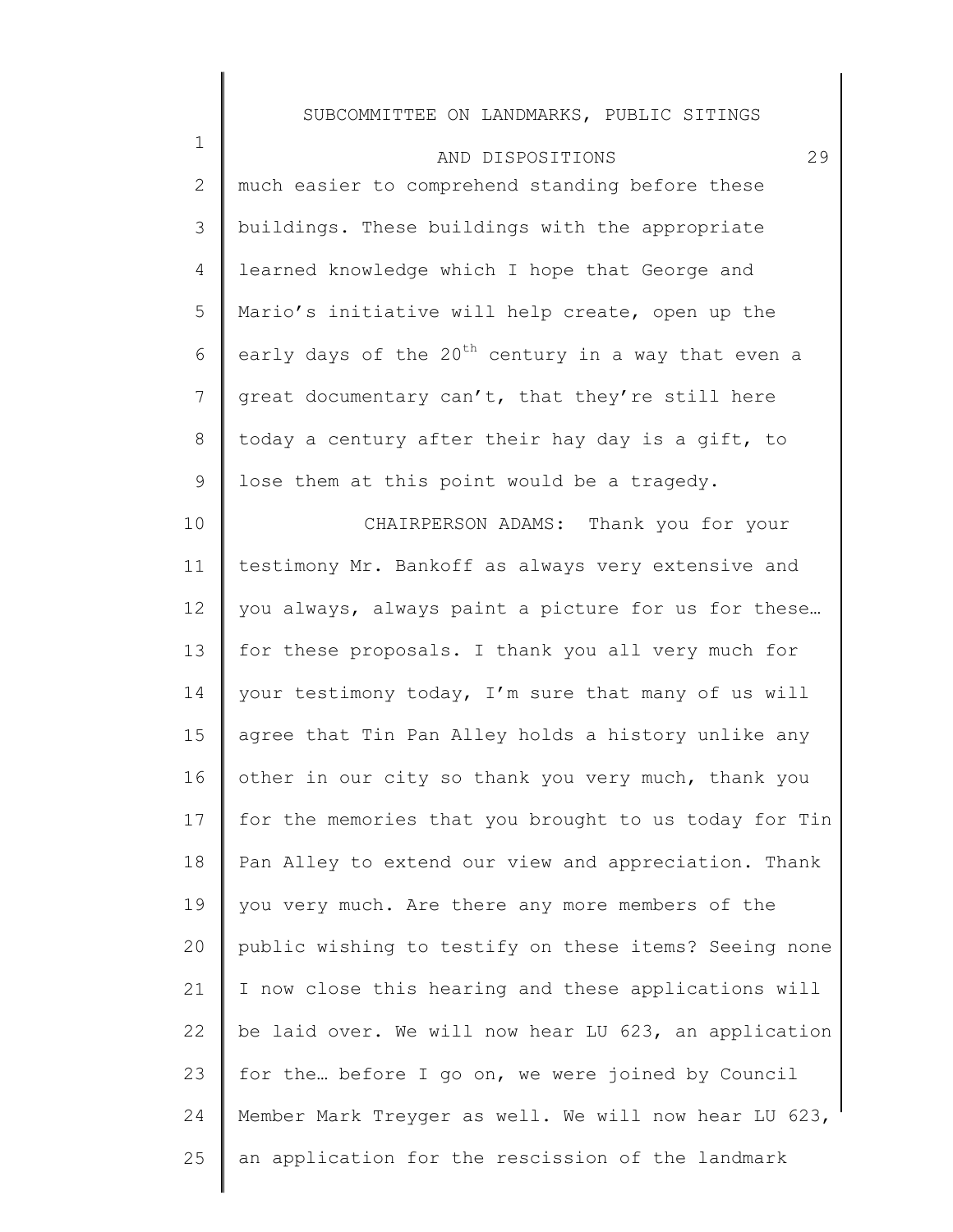| $\mathbf 1$     | 30<br>AND DISPOSITIONS                                            |
|-----------------|-------------------------------------------------------------------|
| $\mathbf{2}$    | designation for the former PS 31 building located at              |
| 3               | 425 Grand Concourse in the Bronx community district               |
| 4               | one in Chair Salamanca's district. The building had               |
| 5               | suffered structural problems and was damaged by                   |
| 6               | hurricane Sandy, it was demolished in 2013 per an                 |
| $7\phantom{.0}$ | emergency declaration by the Department of Buildings.             |
| 8               | In 2018 the Council approved a rezoning, an Article               |
| 9               | XI tax exemption to facilitate a new mixed-use                    |
| 10              | development on the site of the former landmark. I now             |
| 11              | open the public hearing on this item, we're joined                |
| 12              | today by representatives of the LPC, once again we                |
| 13              | have Kate Lemos McHale and Timothy Frye. You are                  |
| 14              | still under oath and you may begin.                               |
| 15              | KATE LEMOS MCHALE: Thank you Chair                                |
| 16              | Adams. I am still Kate Lemos McHale, Director of                  |
| 17              | Research at the Landmarks Preservation Commission and             |
| 18              | I'm here to present the rescission of the landmark                |
| 19              | designation for PS 31 which took place on December                |
| 20              | 10 <sup>th</sup> , 2019. PS 31 was located at 425 Grand Concourse |
| 21              | in the Bronx and was designated an individual                     |
| 22              | landmark in 1986. It was it was designed by                       |
| 23              | Superintendent of Schools Charles B.J. Snyder and                 |
| 24              | built in 1897 to 99. To date LPC has designated 26                |
| 25              | schools designed by C.B.J. Snyder including PS 31, 21             |
|                 |                                                                   |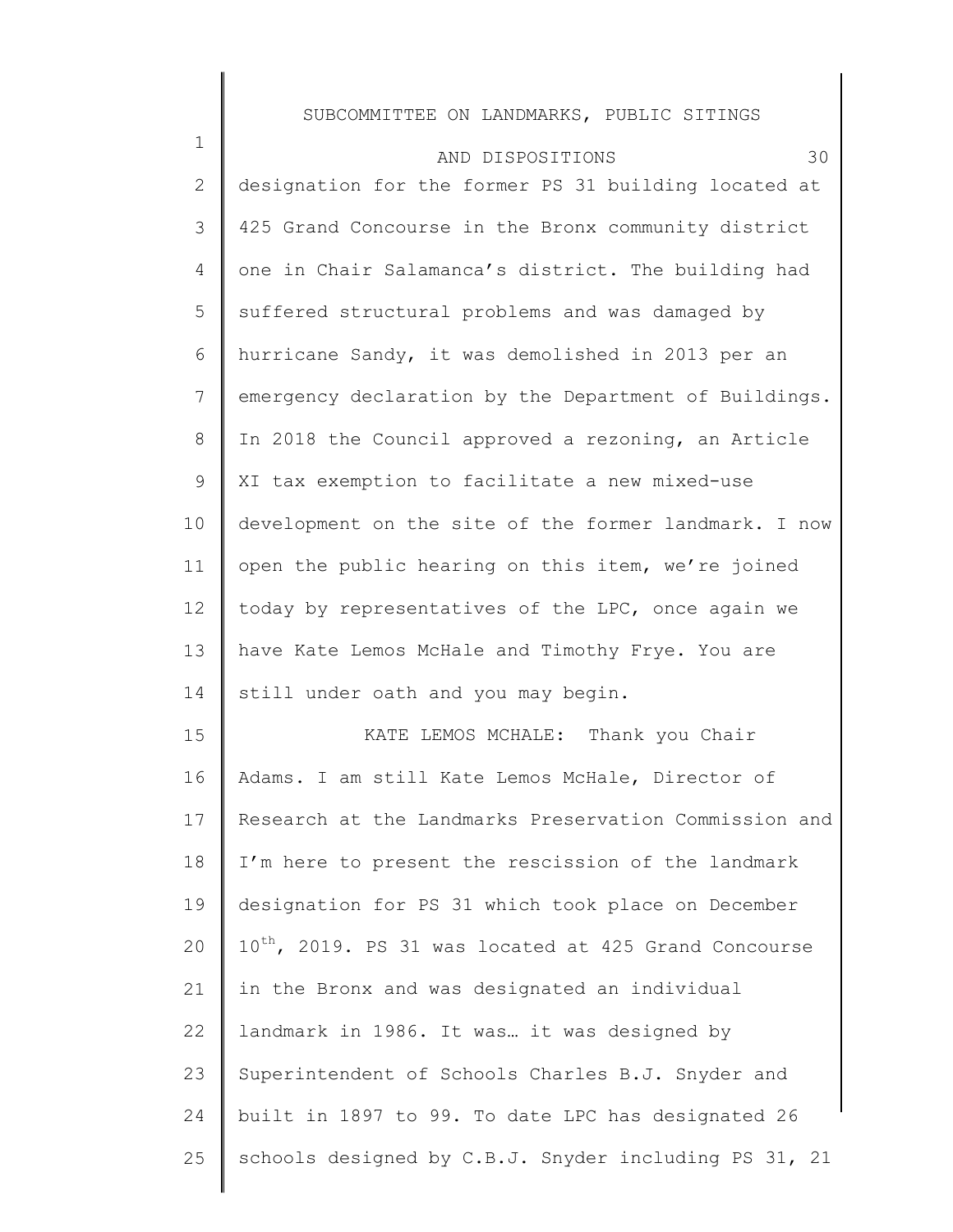| $\mathbf 1$    | 31<br>AND DISPOSITIONS                                        |
|----------------|---------------------------------------------------------------|
| $\mathbf{2}$   | of which are individual landmarks. In 2013 the                |
| 3              | Department of Buildings determined that the building          |
| $\overline{4}$ | posed a threat to public safety and issued an                 |
| 5              | emergency declaration for full demolition. The image          |
| 6              | on the left is an aerial view of the vacant landmark          |
| $7\phantom{.}$ | site once occupied by the school. On the right is the         |
| $8\,$          | former landmark site shown in red on the west side of         |
| 9              | Grand Concourse at East 144 <sup>th</sup> Street. On December |
| 10             | 17 <sup>th</sup> , 2013 the Landmarks Preservation Commission |
| 11             | approved an advisory report on the demolition of PS           |
| 12             | 31 acknowledging the Department of Building's                 |
| 13             | emergency declaration the building's poor structural          |
| 14             | condition and multiple efforts over many years to             |
| 15             | rehabilitate the structure, the building was                  |
| 16             | demolished soon after. As was presented to you, the           |
| 17             | Landmarks Commission in 2013 serious issues were              |
| 18             | discovered after the designation which led to                 |
| 19             | multiple efforts by a variety of firms to                     |
| 20             | rehabilitate the building. Because of its poor                |
| 21             | condition however the school was eventually vacated           |
| 22             | by 1997 and temporary shoring and bracing were                |
| 23             | installed. In 2012 after superstorm Sandy a damage            |
| 24             | assessment found that its condition had further               |
| 25             | deteriorated beyond repair as a result of the storm           |
|                |                                                               |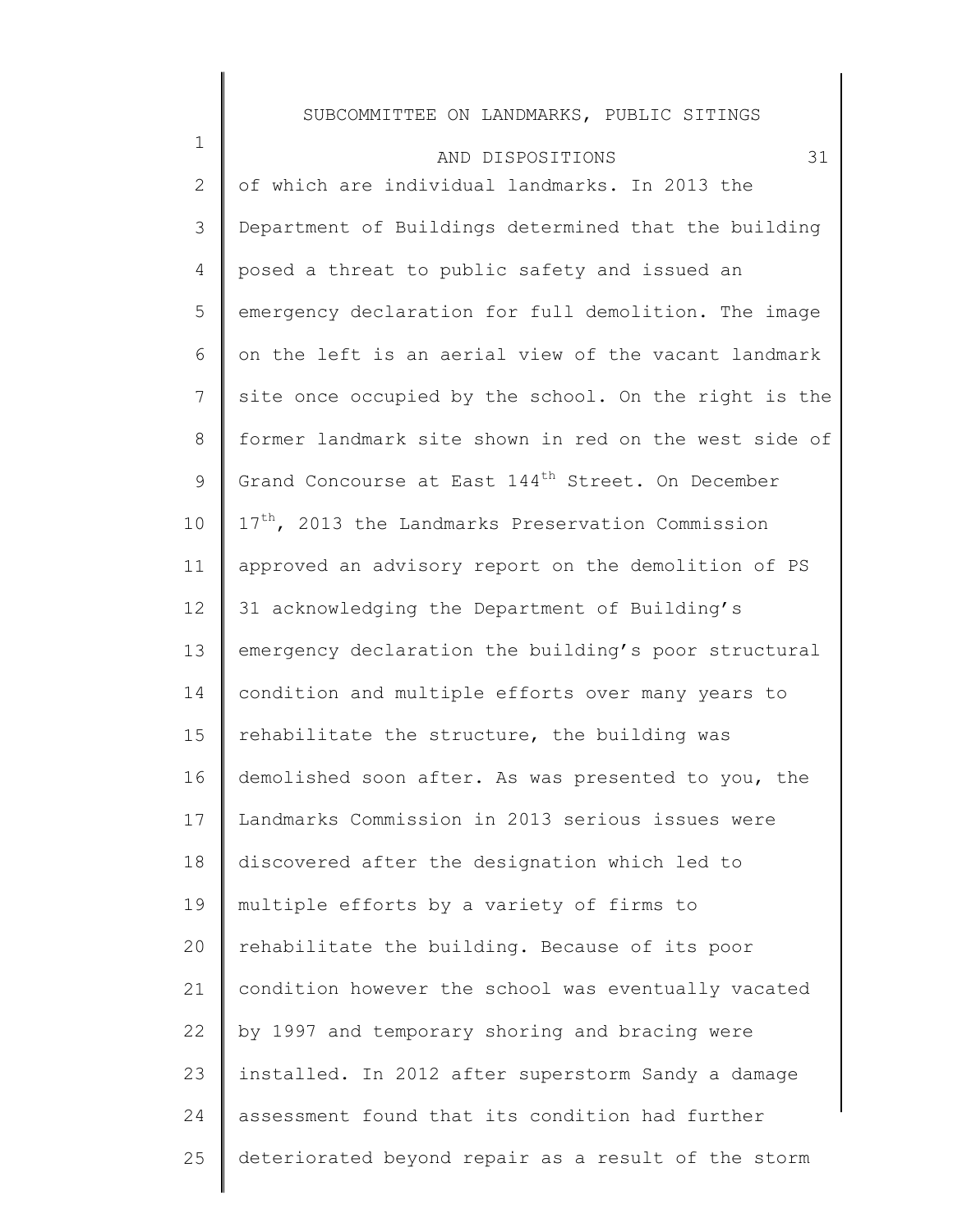| $\mathbf 1$  | 32<br>AND DISPOSITIONS                                             |
|--------------|--------------------------------------------------------------------|
| $\mathbf{2}$ | including damage to the shoring and bracing and this               |
| 3            | slide shows the building shortly after superstorm                  |
| 4            | Sandy. In 2013 as I mentioned the Department of                    |
| 5            | Buildings determined that the building posed a threat              |
| 6            | to public safety and issued the emergency declaration              |
| 7            | for full demolition. At our recent public hearing on               |
| 8            | the rescission of the landmark site on December 10 <sup>th</sup> , |
| 9            | 2019, the Commission received testimony from a                     |
| 10           | representative of the Historic Districts Council who               |
| 11           | did not support or oppose the rescission but urged                 |
| 12           | better maintenance and upkeep of public buildings.                 |
| 13           | The Commission voted to rescind the landmark                       |
| 14           | designation because the designated school building                 |
| 15           | has been demolished and nothing of architectural,                  |
| 16           | historic or cultural significance remains on the                   |
| 17           | designated site. We recommend that you uphold this                 |
| 18           | action and I'm happy to take any questions.                        |
| 19           | CHAIRPERSON ADAMS: I'm just happy to see                           |
| 20           | that something is going to be done on this site that               |
| 21           | will benefit New Yorkers specifically after                        |
| 22           | superstorm Sandy its always good to see that we don't              |
| 23           | let these vacancies and these spaces just remain                   |
| 24           | dormant and remain literally in ashes in our city.                 |
| 25           | We've got so many other spaces to work with so I'm                 |
|              |                                                                    |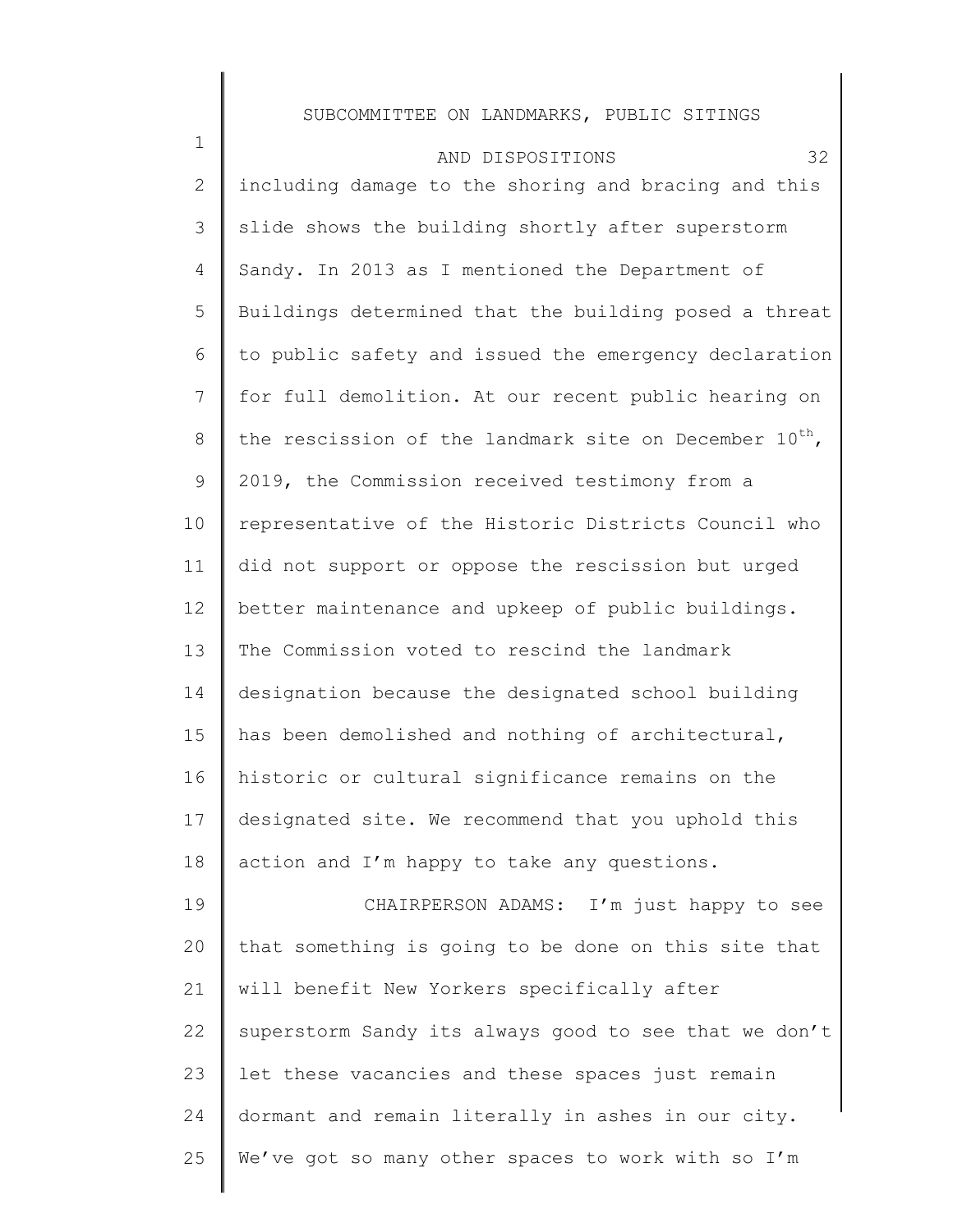2 3 4 AND DISPOSITIONS 33 really happy about this, I have no questions, but I did want to make that comment so thank you for your testimony today.

1

5

KATE LEMOS MCHALE: Thank you.

6 7 8 9 10 11 12 13 14 15 16 17 18 19 20 21 22 23 24 25 CHAIRPERSON ADAMS: Are there any other members of the public wishing to… wishing to testify? Okay, seeing none I close this hearing and the application will be laid over. The next hearing is for LU 616, an application by the New York City Department of Housing Preservation and Development to facilitate the disposition and renovation of one city owned six story building located at 272 East  $7<sup>th</sup>$ Street in community district three in Manhattan. HPD is seeking an urban development action area project approval or UDAAP and the approval of a new four-year tax exemption under Article XI of Private Housing Finance Law. The building which entered city ownership through in room foreclosure in 1978 has 19 currently occupied residential units which will be retained post renovation. The property will be conveyed to UHAB HFDC for a nominal fee of one dollar. Post disposition, UHAB, HDFC will come back to HPD to seek funding to coordinate a renovation of the property. At closing the building will become a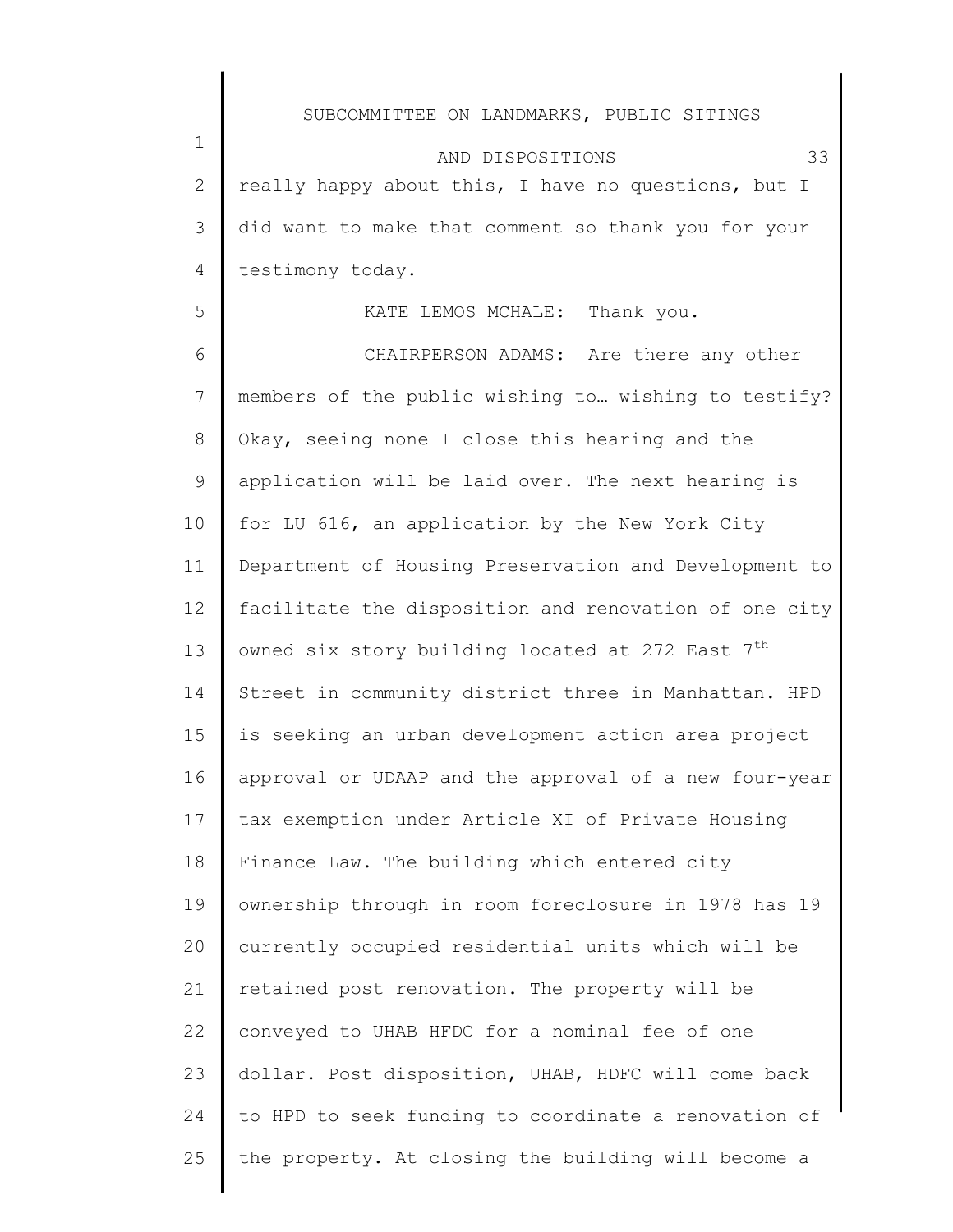|             | SUBCOMMITTEE ON LANDMARKS, PUBLIC SITINGS                     |
|-------------|---------------------------------------------------------------|
| $\mathbf 1$ | 34<br>AND DISPOSITIONS                                        |
| 2           | rent stabilized property with rents set at 30 percent         |
| 3           | AMI for all tenants. Okay, from HPD we have Lacey             |
| 4           | Tauber, Christine O'Connell and is it Anya?                   |
| 5           | ANYA IRONS: Anya.                                             |
| 6           | CHAIRPERSON ADAMS: Anya Irons.                                |
| 7           | ANYA IRONS: From UHAB.                                        |
| 8           | CHAIRPERSON ADAMS: From UHAB, thank you.                      |
| 9           | Before you begin Counsel will swear you in.                   |
| 10          | COMMITTEE CLERK: Do you affirm to tell                        |
| 11          | the truth and nothing but the truth in your testimony         |
| 12          | before this Committee and in answering all of the             |
| 13          | Council Member's questions?                                   |
| 14          | LACEY TAUBER: Yes.                                            |
| 15          | CHRISTINE O'CONNELL: Yes.                                     |
| 16          | ANYA IRONS: Yes.                                              |
| 17          | CHAIRPERSON ADAMS: Thank you, you may                         |
| 18          | begin.                                                        |
| 19          | LACEY TAUBER: Okay, land use item number                      |
| 20          | 616 consists of the proposed disposition of a city            |
| 21          | owned multiple dwelling located at block 376, lot 28          |
| 22          | in Manhattan council district two known as 272 East           |
| 23          | 7 <sup>th</sup> Street. The project is slated for disposition |
| 24          | through HPD's property disposition and finance                |
| 25          | program. Under this program city owned, vacant and or         |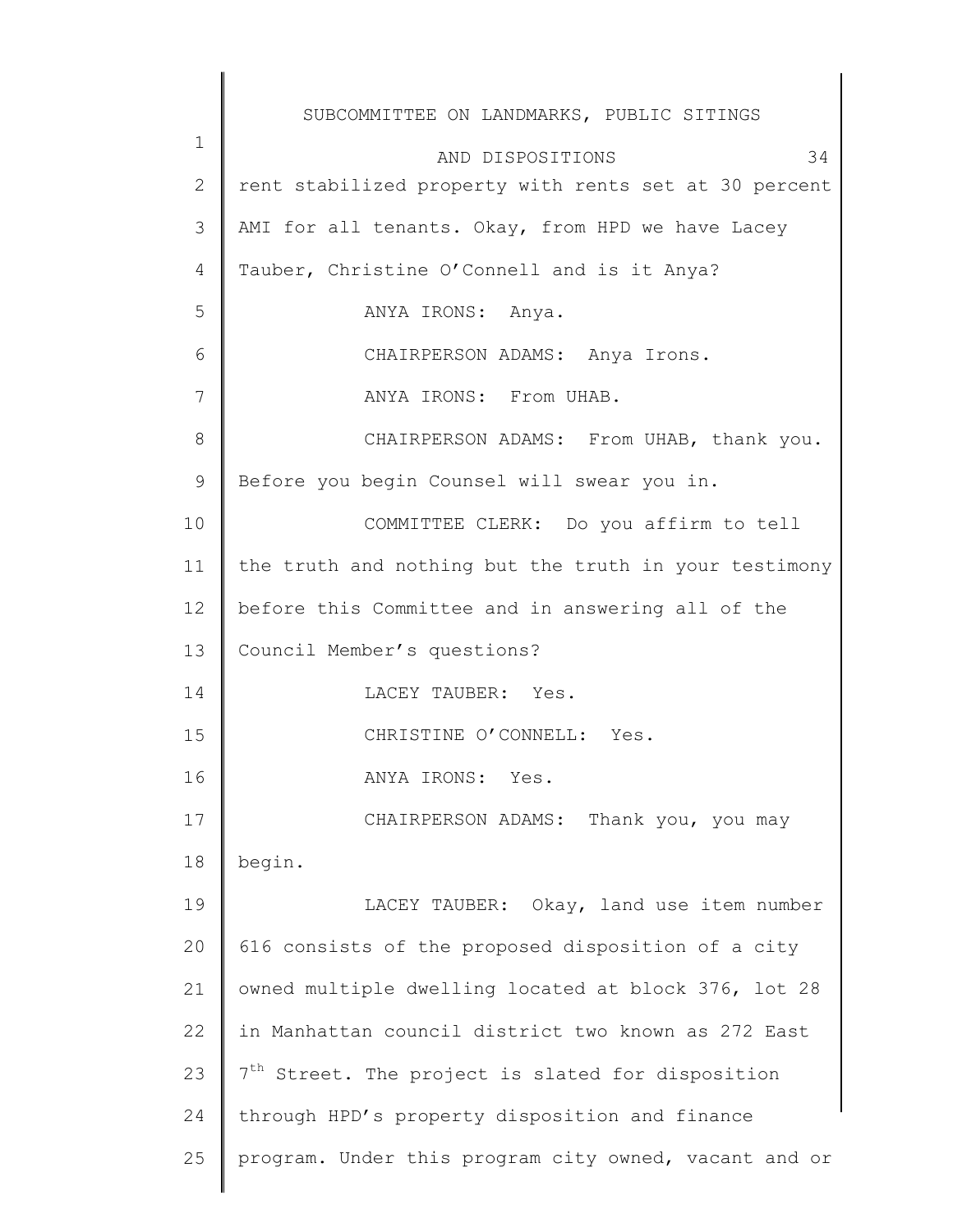| $\mathbf 1$     | 35<br>AND DISPOSITIONS                                      |
|-----------------|-------------------------------------------------------------|
| $\mathbf{2}$    | occupied multifamily residential buildings may be           |
| 3               | purchased by a designated sponsor in order to create        |
| 4               | affordable rental housing units with a range of             |
| 5               | affordability. HPD has designated UHAB HDFC as an           |
| 6               | eligible sponsor for this project. 272 East 7 <sup>th</sup> |
| $7\phantom{.0}$ | Street contains six stories and is comprised of 19          |
| 8               | units with a mixture of unit types including 14             |
| 9               | studios and five two-bedroom apartments. The building       |
| 10              | is fully occupied and will subject to rent                  |
| 11              | stabilization upon conveyance. Initial rents for            |
| 12              | existing residents will be set at 30 percent of the         |
| 13              | area median income, AMI. Estimated rents at 30              |
| 14              | percent AMI are 425 for a studio and 662 dollars for        |
| 15              | a two bedroom. Upon vacancy units will be rented at         |
| 16              | 50 percent of AMI and will be rented to families with       |
| 17              | household incomes at or below 60 percent of AMI. Once       |
| 18              | conveyed to the new owner UHAB will coordinate the          |
| 19              | development of a rehabilitation scope of work with          |
| 20              | the tenants. LU 616 also seeks approval of Article XI       |
| 21              | tax benefits; in this case the exemption period will        |
| 22              | be four years only at which time UHAB will return to        |
| 23              | HPD for funds in order to implement the                     |
| 24              | rehabilitation plan and an extension of tax benefits.       |
| 25              | Post rehabilitation the property is expected to be          |
|                 |                                                             |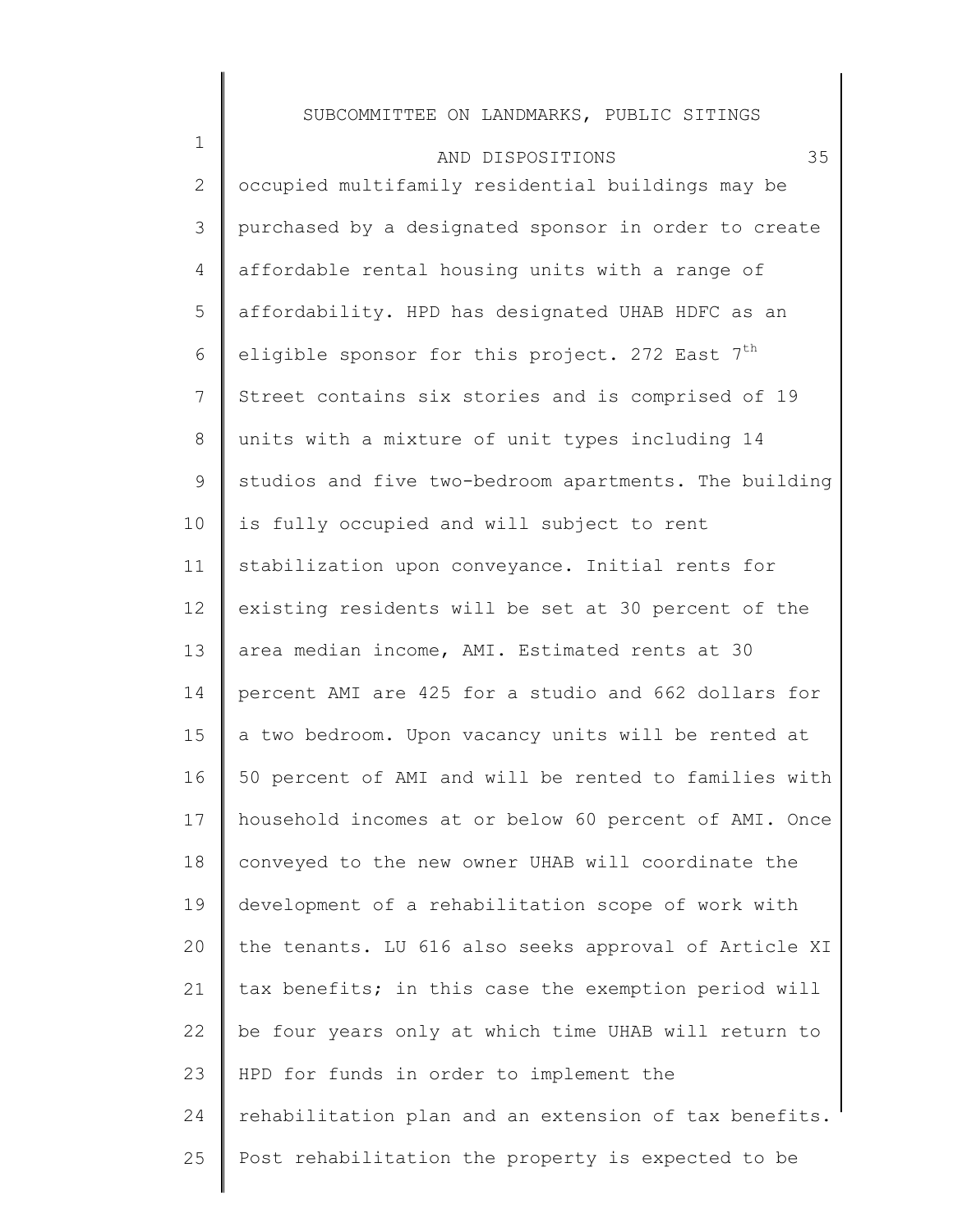1

|   | AND DISPOSITIONS                                      | 36 |
|---|-------------------------------------------------------|----|
| 2 | converted to cooperative home ownership. The          |    |
| 3 | cumulative value of the tax benefit totals            |    |
| 4 | approximately 92,977 dollars with a net present value |    |
| 5 | of 79,445 dollars. And I'll just add that we also     |    |
| 6 | submitted for the record a letter and a tenant        |    |
|   | petition from the residents expressing their support  |    |
| 8 | for this plan.                                        |    |

9 10 11 12 13 14 15 16 17 18 19 20 21 22 23 24 25 CHAIRPERSON ADAMS: Okay, thank you very much, we do have support from my colleague, Council Member Carlina Rivera which I will read into the record. Dear Chair, Chair Adams and Committee Members thank you for granting me the opportunity to speak in support of the proposed application for the Article XI tax exemption and urban development action area project, UDAAP for 19 units of housing in my district. By way of partnership with receiving entity UHAB, these individuals and families will remain in their homes under a rent stabilized regime set at 30 percent AMI. A city owned building since 1978, the site will seek public financing via Department of Housing Preservation and Development to then undergo much needed capital improvements. As areas in the East Village continue to see upward pressures on rents due to real estate speculation these housing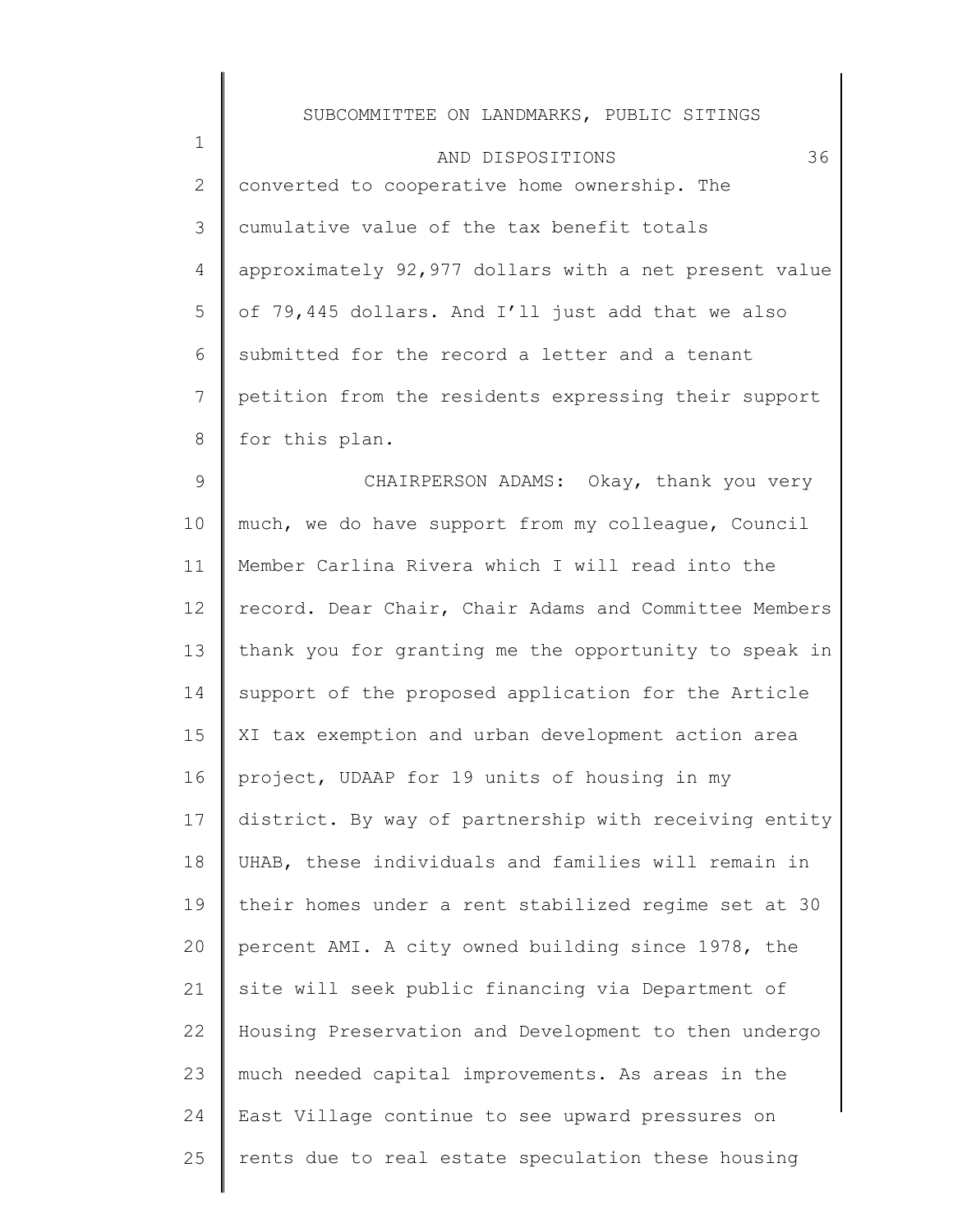| $\mathbf 1$     | 37<br>AND DISPOSITIONS                                |
|-----------------|-------------------------------------------------------|
| 2               | units represent an opportunity for long time          |
| 3               | residents to remain in a neighborhood that many of    |
| 4               | them have known for their entire lives. I ask that    |
| 5               | you join me in supporting this exemption and          |
| 6               | disposition to help preserve a place for these        |
| $7\phantom{.0}$ | residents in their community. Thank you. I know that  |
| 8               | it's very important for my colleague, Council Member  |
| 9               | Rivera that her constituents remain where they're     |
| 10              | comfortable and seeing no opposition to this proposal |
| 11              | I thank you for your testimony today, you are         |
| 12              | excused.                                              |
| 13              | LACEY TAUBER: Thank you.                              |
| 14              | CHRISTINE O'CONNELL: Thank you.                       |
| 15              | CHAIRPERSON ADAMS: Our last hearing is                |
| 16              | on LU 617, an application by the New York City Health |
| 17              | and Hospitals for the approval of the leasing of      |
| 18              | approximately 24,080 square feet of land including    |
| 19              | the 20,000 square feet administration building on the |
| 20              | campus of New York City Health and Hospitals Sea      |
| 21              | View. This approval pursuant to section 7387 of the   |
| 22              | HHC Act would facilitate the 30 year lease with a 19  |
| 23              | year renewal option of the city owned property to     |
| 24              | Camelot of Staten Island Incorporated to operate a    |
| 25              | residential substance abuse use disorder program to   |
|                 |                                                       |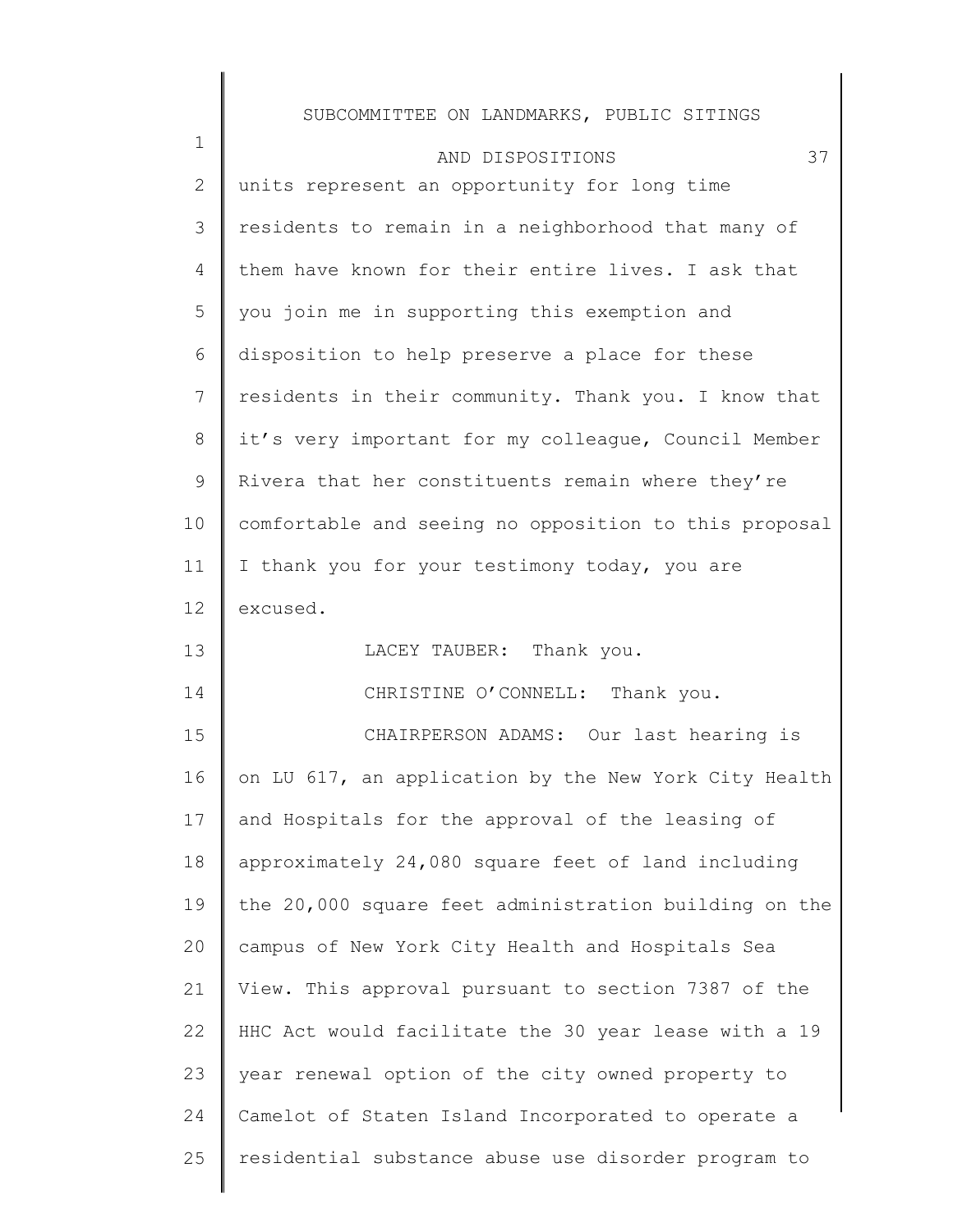1 2 3 4 5 6 7 8 9 10 11 12 13 14 15 16 17 18 19 20 21 22 23 24 25 SUBCOMMITTEE ON LANDMARKS, PUBLIC SITINGS AND DISPOSITIONS 38 treat women on the campus of New York City Health and Hospitals Sea View. I now open the public hearing on this application. We are joined today by representatives of NYC Health and Hospitals; Matthew Levy, Jeremy Berman, Luke, is it Nasta? LUKE NASTA: Luke Nasta. CHAIRPERSON ADAMS: Luke Nasta from Camelot of Staten Island. Before you begin Counsel will swear you in. COMMITTEE CLERK: Do you affirm to tell the truth, the whole truth and nothing but the truth in your testimony before this Subcommittee and in answer to all of the Council Member's questions? LUKE NASTA: I do. MATTHEW LEVY: Yes. JEREMY BERMAN: Yes. CHAIRPERSON ADAMS: Thank you very much, you may begin. MATTHEW LEVY: Sorry about that. Good afternoon members of NYC Council Subcommittee on Landmarks, Public Siting and Maritime Uses. New York City Health and Hospitals is requesting the approval for leasing of approximately 24,080 square feet of land including 20,000 square feet administration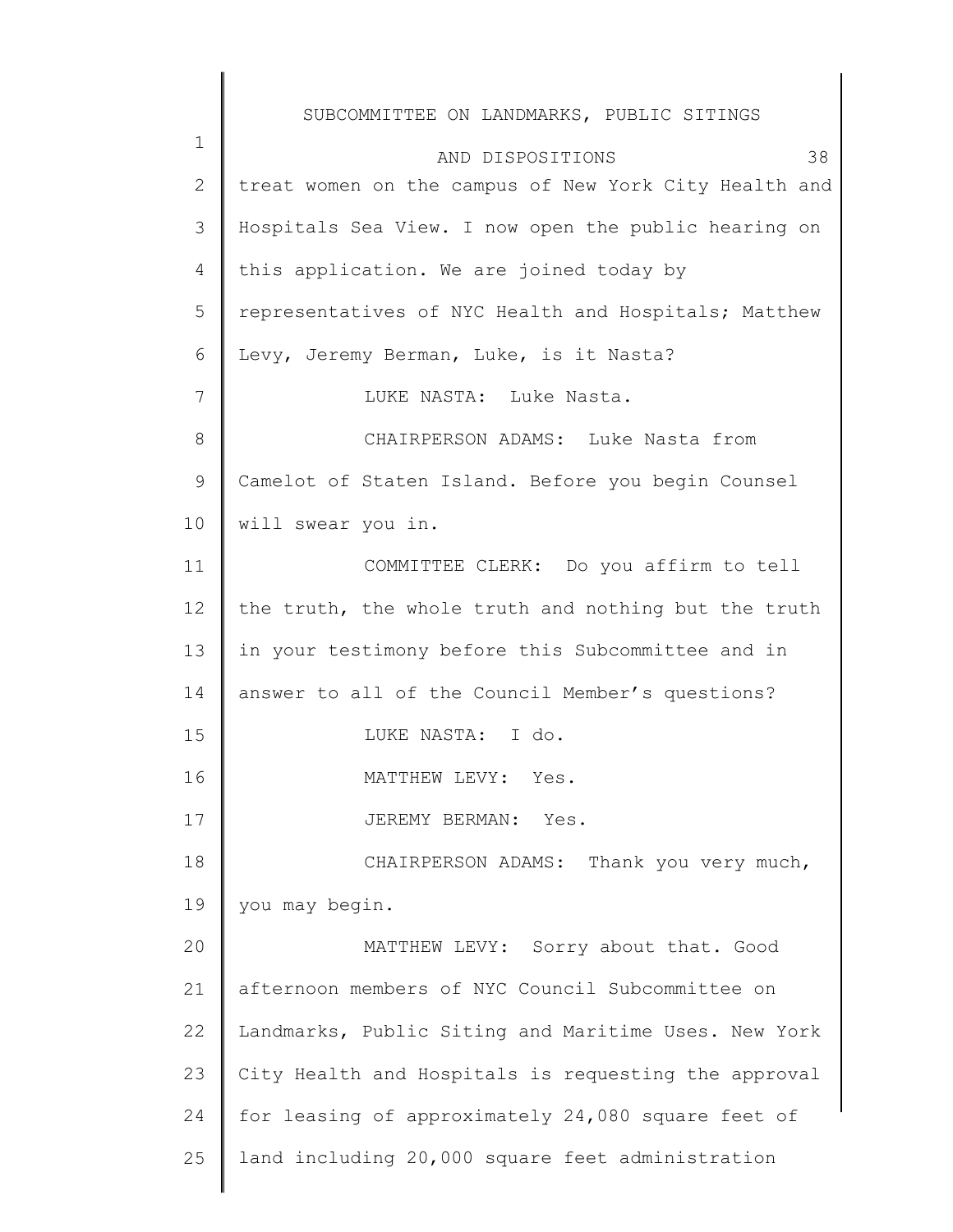| $\mathbf 1$  | 39<br>AND DISPOSITIONS                                |
|--------------|-------------------------------------------------------|
| $\mathbf{2}$ | building on the campus of New York City Health and    |
| 3            | Hospitals Sea View on Staten Island. The lease will   |
| 4            | be between New York City Health and Hospitals         |
| 5            | Corporation as landlord and Camelot of Staten Island  |
| 6            | Incorporated, Camelot as tenant. Camelot will pay     |
| 7            | Health and Hospitals an annual rent of 250,000 or     |
| $8\,$        | 12.50 per square foot to be escalated by two and a    |
| 9            | half percent per year for 50 years with Camelot       |
| 10           | holding an option to extend such term for ten         |
| 11           | additional years. The total rent payable over a 50-   |
| 12           | year term will be 24, 24 million dollars 24,371,087   |
| 13           | dollars. Camelot, Camelot is a non for profit formed  |
| 14           | in 1971 licensed under Article 32 of the New York     |
| 15           | State mental health mental hygiene law to operate     |
| 16           | outpatient and intensive rehabilitation residential   |
| 17           | rehabilitation programs. Camelot operates two, two    |
| 18           | intensive residential programs, one for adolescent    |
| 19           | males and one for adult males. It also operates five  |
| 20           | outpatient programs; one on Staten Island and four    |
| 21           | outpatient clinics located in homes for the           |
| 22           | homelessness, tier two family shelters in Queens and  |
| 23           | the Bronx. Since 2012 Camelot has operated a 35-bed   |
| 24           | adult male residential program on the Sea View campus |
| 25           | in the Camelot rehabilitated group building. The      |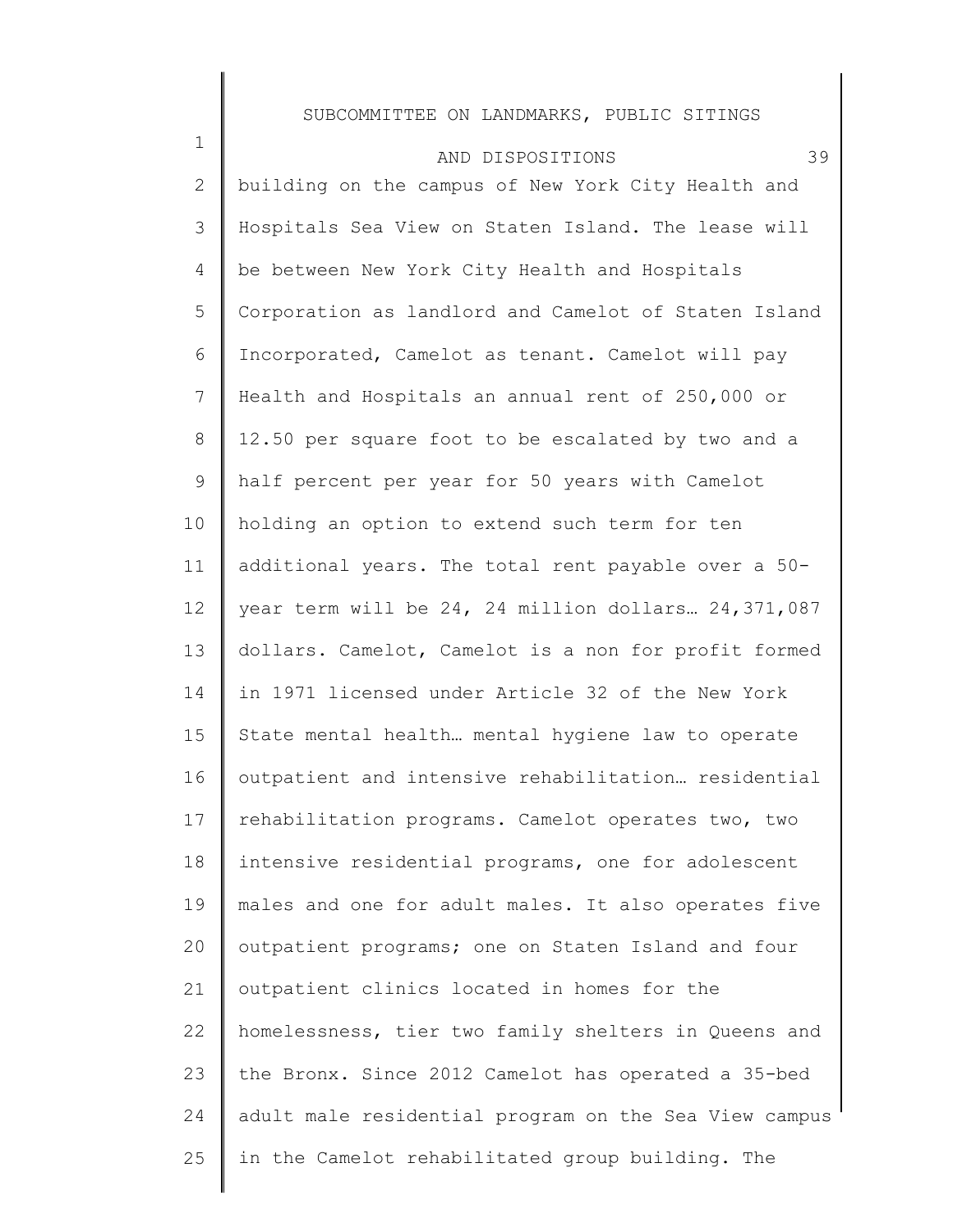1 2 3 4 5 6 7 8 9 10 11 12 13 14 15 16 17 18 19 20 21 22 23 24 25 AND DISPOSITIONS 40 proposed 25 residential substance abuse use disorder program will treat women only because research indicates that gender responsive rehabilitation is more effective, there are no residential SUD programs for women on Staten Island. It will be housed in the now vacant administration building which will be updated and renovated by Camelot with funding provided by the New York State Office of Alcohol and Substance Abuses to accommodate the potential… the patient population Camelot serves. The improvements made to the building will be at no cost to Health and Hospitals but will further improve the dilapidated building on Sea View's campus. According to the New York State Department of Health, SUD is found on Staten Island at rates higher than the rest of New York City. Individuals with SUD represent approximately 33 percent of the Medicare beneficiaries on Staten Island and 32 percent of these are hospitalized at least once each year which is twice the rate of those without SUD and roughly 30 percent of these are women. As previously mentioned, there are no residential treatments, treatment programs on Staten Island for women with SUD. Camelot maintains the acute detoxification services either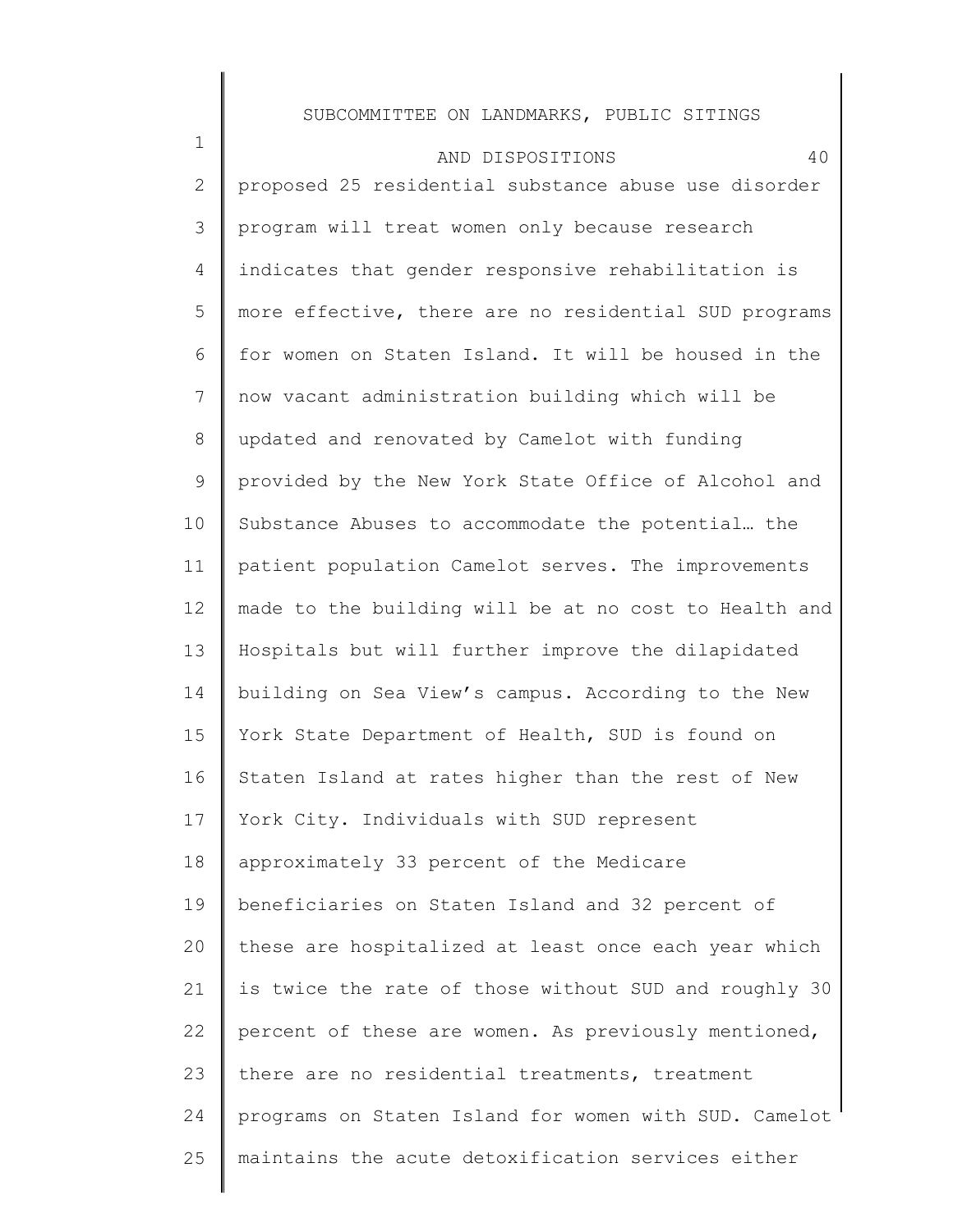| $\mathbf 1$ | 41<br>AND DISPOSITIONS                                |
|-------------|-------------------------------------------------------|
| 2           | alone or in combination with short term 21, 21-day    |
| 3           | inpatient rehabilitation is effective for less than   |
| 4           | 25 percent of the patients and ongoing outpatient     |
| 5           | treatment is also effective for only a limited        |
| 6           | percentage of patients thus longer duration programs  |
| 7           | are necessary. Women entering the Camelot program     |
| 8           | will remain as long as nine months. The Camelot       |
| 9           | facility will accept referrals from Health and        |
| 10          | Hospitals and from a range of health and social       |
| 11          | services agencies on Staten Island including members  |
| 12          | of the Staten Island delivery system reform incentive |
| 13          | PPS. Each Camelot patient will have a primary         |
| 14          | counselor and will receive treatment for SUD          |
| 15          | including methadone, buprenorphine, base treatment,   |
| 16          | mental health issues, trauma related experiences and  |
| 17          | post discharge planning with respect to employment    |
| 18          | and housing. Each resident will receive a medical and |
| 19          | psychiatric evaluation and medications will be        |
| 20          | prescribed for chronic conditions. Camelot projects   |
| 21          | that 80 percent of its patients will achieve          |
| 22          | recovery. We look forward to a favorable review and   |
| 23          | approval of the lease agreement between Health and    |
| 24          | Hospitals and Camelot. Thank you very much.           |
|             |                                                       |

25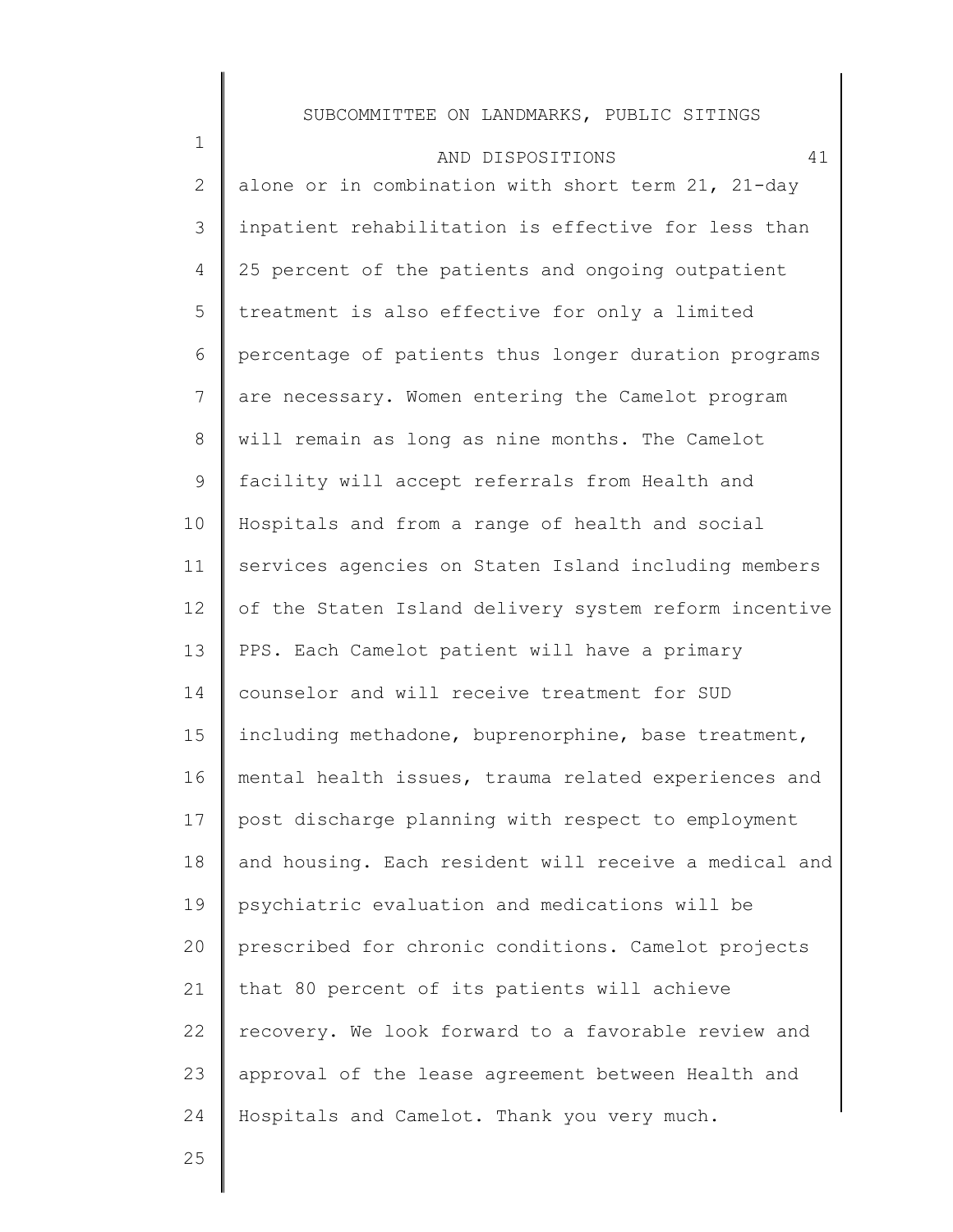|             | SUBCOMMITTEE ON LANDMARKS, PUBLIC SITINGS             |
|-------------|-------------------------------------------------------|
| $\mathbf 1$ | 42<br>AND DISPOSITIONS                                |
| 2           | CHAIRPERSON ADAMS: Thank you very much                |
| 3           | for your testimony today, this is a very interesting  |
| 4           | application. Just curious about a couple of things,   |
| 5           | there are no residential SUDs for women on Staten     |
| 6           | Island at all, right?                                 |
| 7           | LUKE NASTA: That's correct.                           |
| 8           | CHAIRPERSON ADAMS: Okay and Camelot                   |
| 9           | operates two residential programs, one for adolescent |
| 10          | males and one for adult males, was that were those    |
| 11          | programs initiated in 71 or was it [cross-talk]       |
| 12          | LUKE NASTA: No, the, the 24 bed do you                |
| 13          | remember when that was opened John?                   |
| 14          | [off mic dialogue]                                    |
| 15          | LUKE NASTA: Yeah, 92, right?                          |
| 16          | [off mic dialogue]                                    |
| 17          | LUKE NASTA: Okay, so the 24 bed was in                |
| 18          | 1992 and the Sea View operation was 2012. Staten      |
| 19          | Island is a little slow to accept its problems and    |
| 20          | its solutions.                                        |
| 21          | CHAIRPERSON ADAMS: Okay, so  alright, so              |
| 22          | what I'm trying to understand                         |
| 23          | LUKE NASTA: Sure                                      |
| 24          |                                                       |
| 25          |                                                       |
|             |                                                       |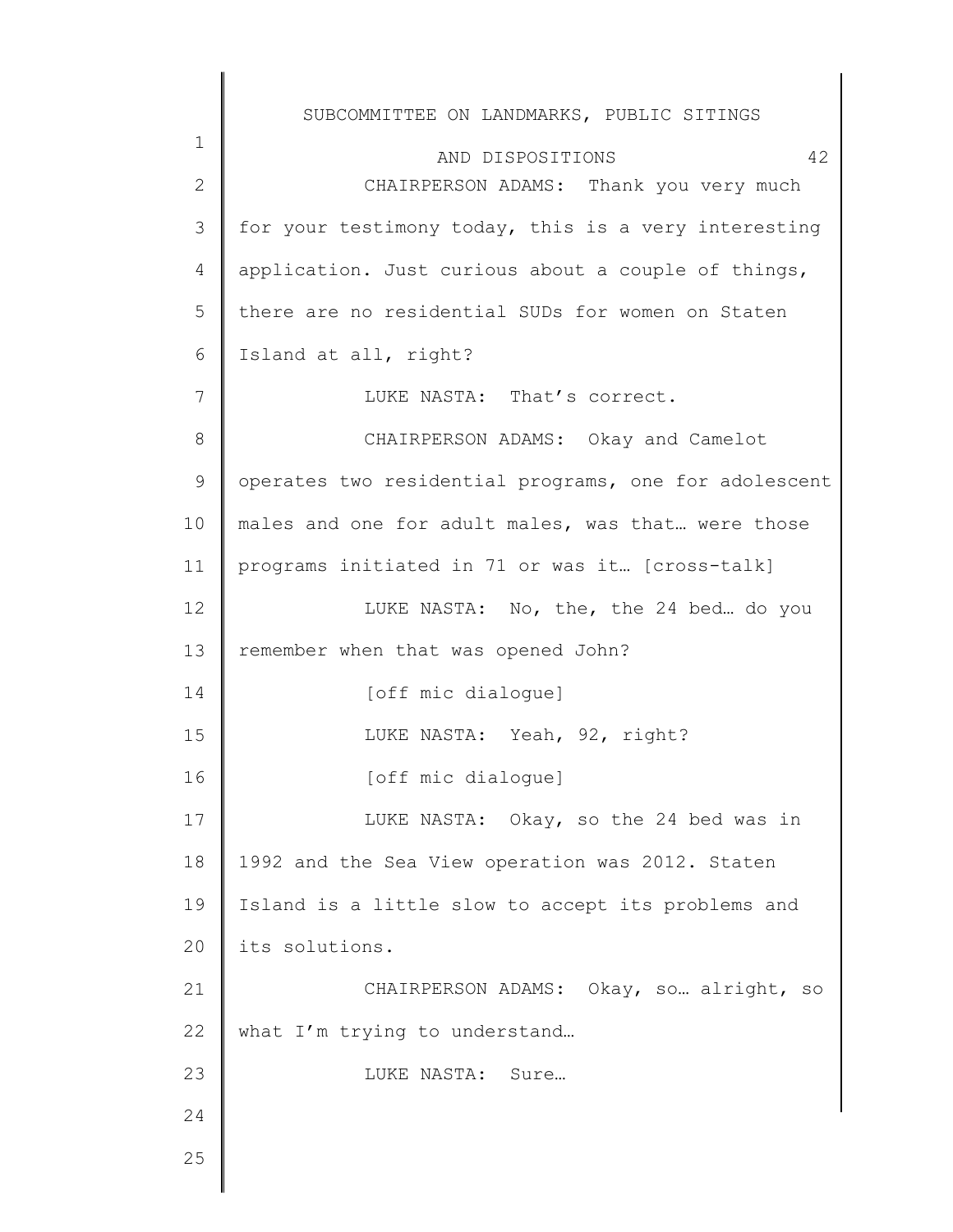|                | SUBCOMMITTEE ON LANDMARKS, PUBLIC SITINGS             |
|----------------|-------------------------------------------------------|
| $\mathbf 1$    | 43<br>AND DISPOSITIONS                                |
| 2              | CHAIRPERSON ADAMS:  is the, the obvious               |
| 3              | need for, for this and just getting just background   |
| $\overline{4}$ | for my edification                                    |
| 5              | LUKE NASTA: Sure                                      |
| 6              | CHAIRPERSON ADAMS:  so there are no                   |
| 7              | current for women only programs like this, the        |
| 8              | programs that currently exist on Staten Island are    |
| 9              | they co-ed programs right now, are they just          |
| 10             | nonexistent, what does that look like?                |
| 11             | LUKE NASTA: There are they're                         |
| 12             | outpatient that, that are co-ed but there are no      |
| 13             | residential treatment programs for women exclusively. |
| 14             | CHAIRPERSON ADAMS: Okay [cross-talk]                  |
| 15             | LUKE NASTA: and women are dying from                  |
| 16             | overdoses on Staten Island at the rate of 25 a year   |
| 17             | and there are about 300 overdoses a year of women but |
| 18             | of, of those only 25 are, are fatal.                  |
| 19             | CHAIRPERSON ADAMS: Interesting. Your                  |
| 20             | locations in Queens and the Bronx where are they      |
| 21             | specifically?                                         |
| 22             | LUKE NASTA: You're asking hard                        |
| 23             | questions, I don't know [cross-talk]                  |
| 24             | CHAIRPERSON ADAMS: That's not hard at                 |
| 25             | all [cross-talk]                                      |
|                |                                                       |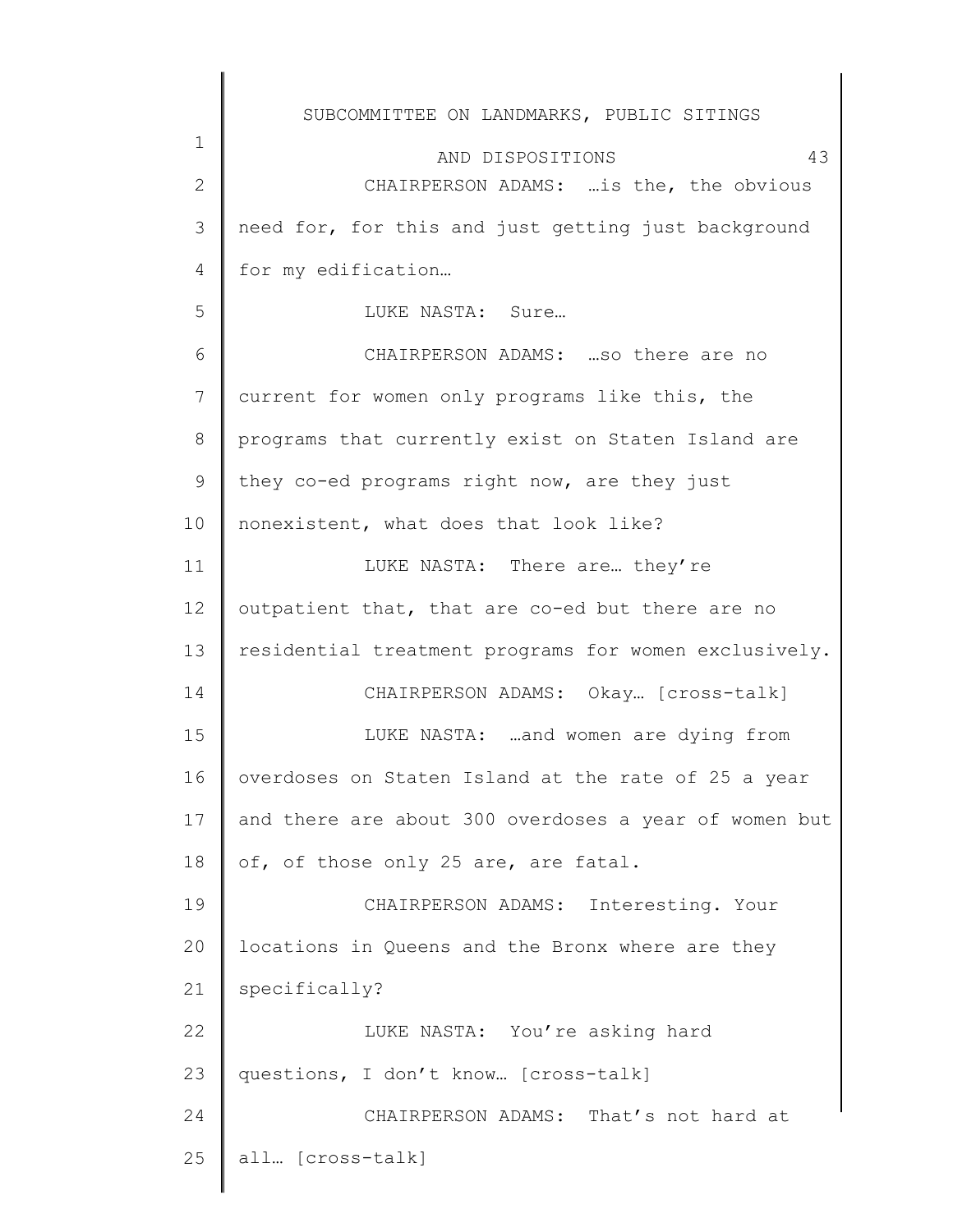|              | SUBCOMMITTEE ON LANDMARKS, PUBLIC SITINGS          |
|--------------|----------------------------------------------------|
| 1            | 44<br>AND DISPOSITIONS                             |
| $\mathbf{2}$ | LUKE NASTA: No, no, no they're not but I           |
| 3            | don't know the addresses.                          |
| 4            | CHAIRPERSON ADAMS: Okay [cross-talk]               |
| 5            | LUKE NASTA: Do does it do you guys                 |
| 6            | know the addresses of [cross-talk]                 |
| 7            | CHAIRPERSON ADAMS: Not, not really the             |
| $8\,$        | addresses just the towns I'm looking for [cross-   |
| 9            | $talk$ ]                                           |
| 10           | LUKE NASTA: Its well its Queens its                |
| 11           | Queens and three in the Bronx.                     |
| 12           | CHAIRPERSON ADAMS: Okay, just sections,            |
| 13           | I'm just looking for [cross-talk]                  |
| 14           | JEREMY BERMAN: They're, they're located            |
| 15           | in, in, in other programs that are run by others,  |
| 16           | they're co-located with homes for the homeless     |
| 17           | [cross-talk]                                       |
| 18           | CHAIRPERSON ADAMS: I see [cross-talk]              |
| 19           | JEREMY BERMAN: which, which operates               |
| 20           | tier two shelters                                  |
| 21           | CHAIRPERSON ADAMS: I see                           |
| 22           | JEREMY BERMAN: and so they're not                  |
| 23           | Camelot branded programs, Camelot operates [cross- |
| 24           | $talk$ ]                                           |
| 25           | CHAIRPERSON ADAMS: They're [cross-talk]            |
|              |                                                    |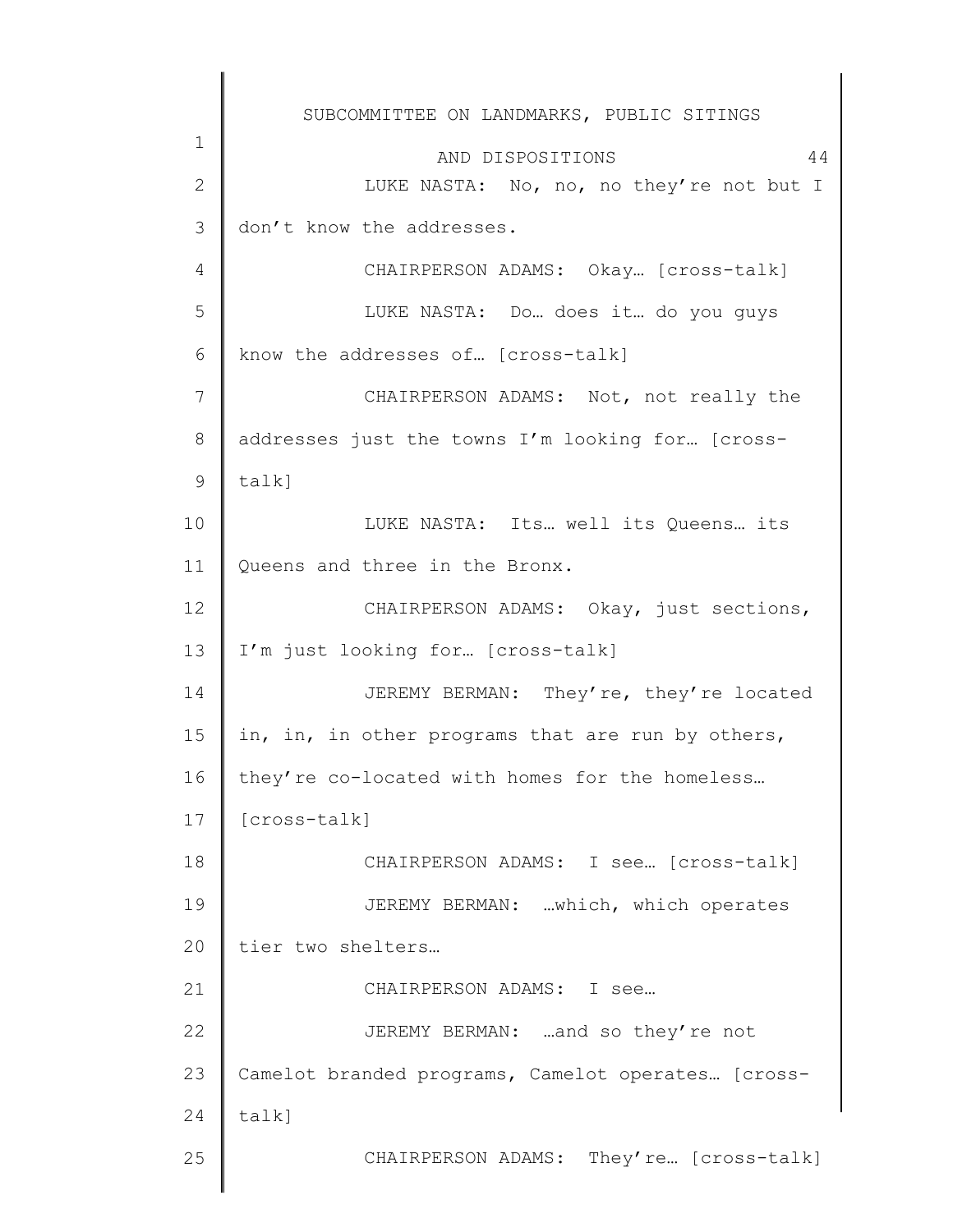1 2 3 4 5 6 7 8 9 10 11 12 13 14 15 16 17 18 19 20 21 22 23 24 25 SUBCOMMITTEE ON LANDMARKS, PUBLIC SITINGS AND DISPOSITIONS 45 JEREMY BERMAN: …within… [cross-talk] CHAIRPERSON ADAMS: …not standalone Camelot programs… [cross-talk] JEREMY BERMAN: Right and they're… [cross-talk] CHAIRPERSON ADAMS: …they are… [crosstalk] JEREMY BERMAN: …and they're not residential programs so I think a big point if I can speak for my… [cross-talk] CHAIRPERSON ADAMS: Uh-huh… [cross-talk] JEREMY BERMAN: …colleague here from Camelot is that this is a residential, long term residential program as, as was stated, there the residents remain for as long as nine months so that's an entirely different treatment approach than the outpatient approach which his more episodic and shorter term. CHAIRPERSON ADAMS: Okay, thank you, that, that totally clarified my understanding. Okay, I think that was it for the questions, is there anything else that you'd like to add? JEREMY BERMAN: Well I'd just say on behalf of Health and Hospitals this is a positive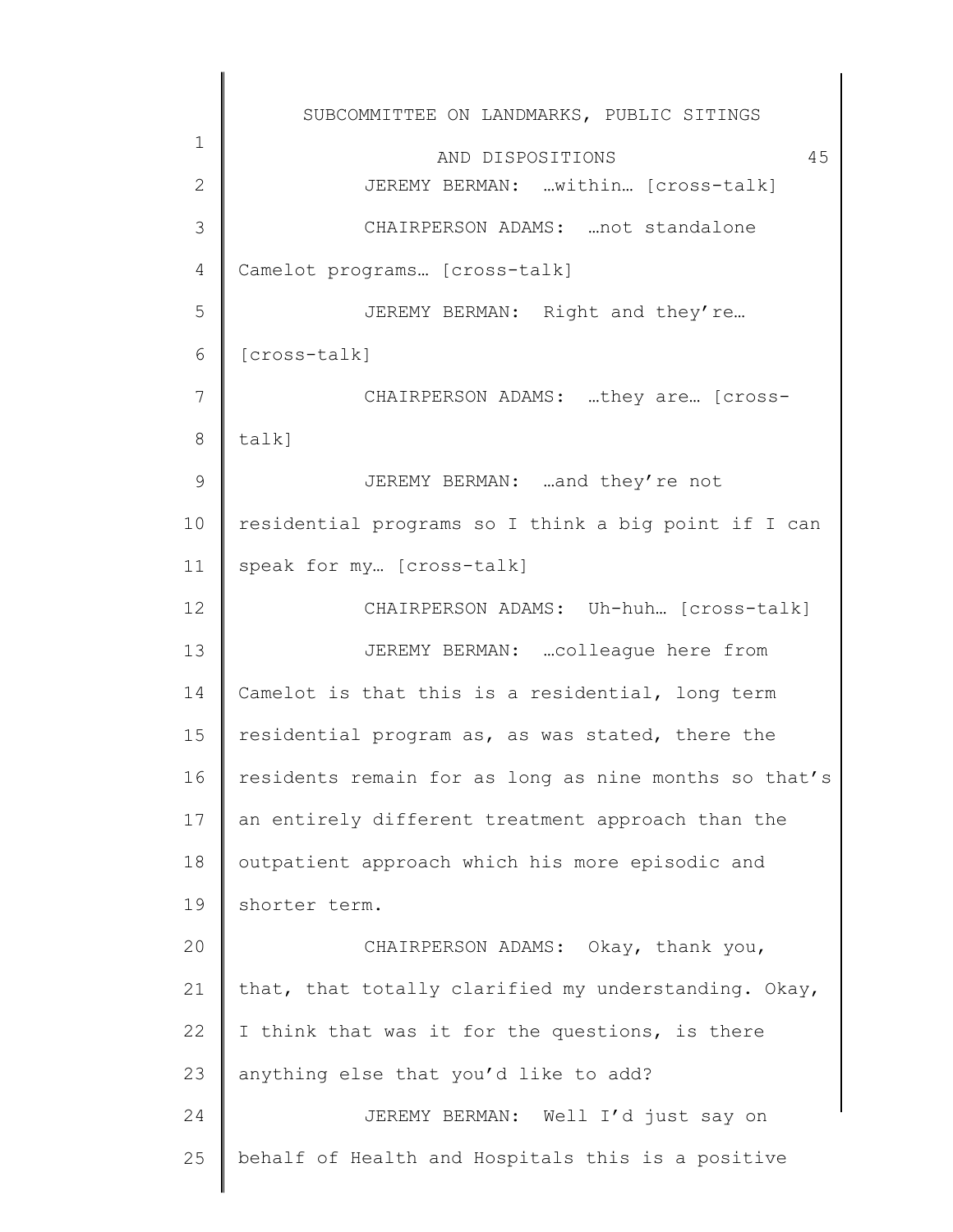| $\mathbf 1$  | 46<br>AND DISPOSITIONS                                |
|--------------|-------------------------------------------------------|
| $\mathbf{2}$ | thing for us because it takes a building that was     |
| 3            | previously dilapidated or is currently dilapidated    |
| 4            | and unused and it brings use to the building, it      |
| 5            | brings state funds from Oasis administered through    |
| 6            | the dormitory authority of the state of New York      |
| 7            | which will oversee the renovations so it takes a      |
| 8            | burden off of us of minimal maintenance for an idle   |
| 9            | building and I think the borough president is very    |
| 10           | interested in bringing more life to Staten to Sea     |
| 11           | View and seeing more health related uses on the       |
| 12           | campus complimentary to the long term post-acute care |
| 13           | facility that we operate so this is in the general    |
| 14           | planning direction that Health and Hospitals would    |
| 15           | like to take the Sea View campus, it results in some  |
| 16           | modest income to the hospital and relieves us of the  |
| 17           | burden of this dilapidated structure and serves       |
| 18           | important community needs of Staten Island as, as Mr. |
| 19           | Nasta has described.                                  |
| 20           | CHAIRPERSON ADAMS: Thank you so much, I,              |
| 21           | I'm, I'm, I'm positive that borough President Oddo    |
| 22           | would absolutely, you know love this being a part of, |
| 23           | of this particular campus as would the countless      |
| 24           | numbers of women that would be able to take advantage |
| 25           | of these services and programs. So, I thank you very  |
|              |                                                       |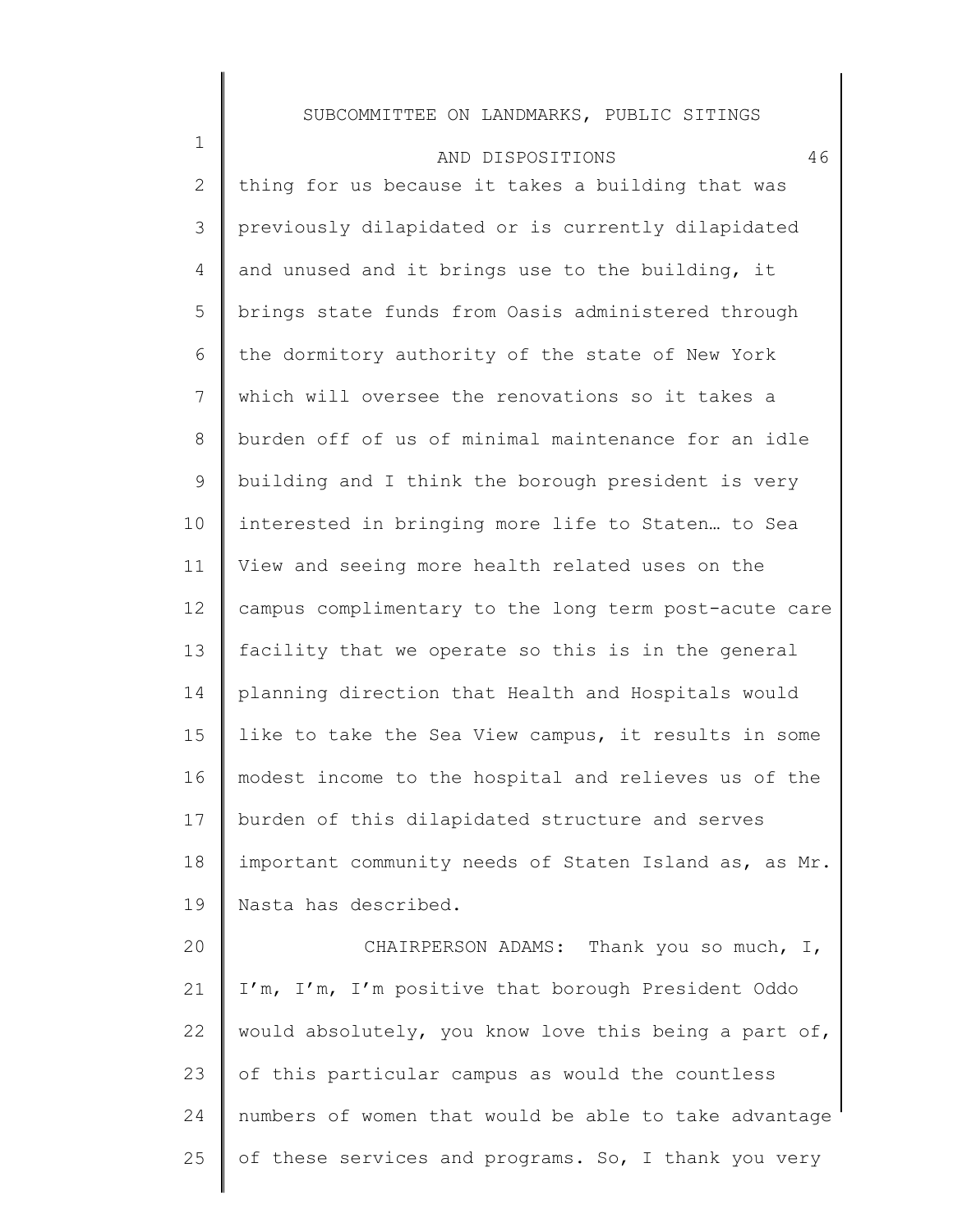|              | SUBCOMMITTEE ON LANDMARKS, PUBLIC SITINGS            |
|--------------|------------------------------------------------------|
| $\mathbf 1$  | 47<br>AND DISPOSITIONS                               |
| $\mathbf{2}$ | much for your testimony today and good luck [cross-  |
| 3            | $talk$ ]                                             |
| 4            | JEREMY BERMAN: Thank you [Cross-talk]                |
| 5            | CHAIRPERSON ADAMS: with the                          |
| 6            | application, thank you so much.                      |
| 7            | LUKE NASTA: Thank you.                               |
| 8            | CHAIRPERSON ADAMS: Are there any other               |
| $\mathsf 9$  | members of the public wishing to testify on this     |
| 10           | item? Seeing none I now close this hearing and the   |
| 11           | application will be laid over. I'd like to thank the |
| 12           | members of the public, my colleagues, Council and    |
| 13           | Land Use staff for attending today's hearing. This   |
| 14           | meeting is hereby adjourned.                         |
| 15           | [gavel]                                              |
| 16           |                                                      |
| 17           |                                                      |
| 18           |                                                      |
| 19           |                                                      |
| 20           |                                                      |
| 21           |                                                      |
| 22           |                                                      |
| 23           |                                                      |
| 24           |                                                      |
| 25           |                                                      |
|              |                                                      |